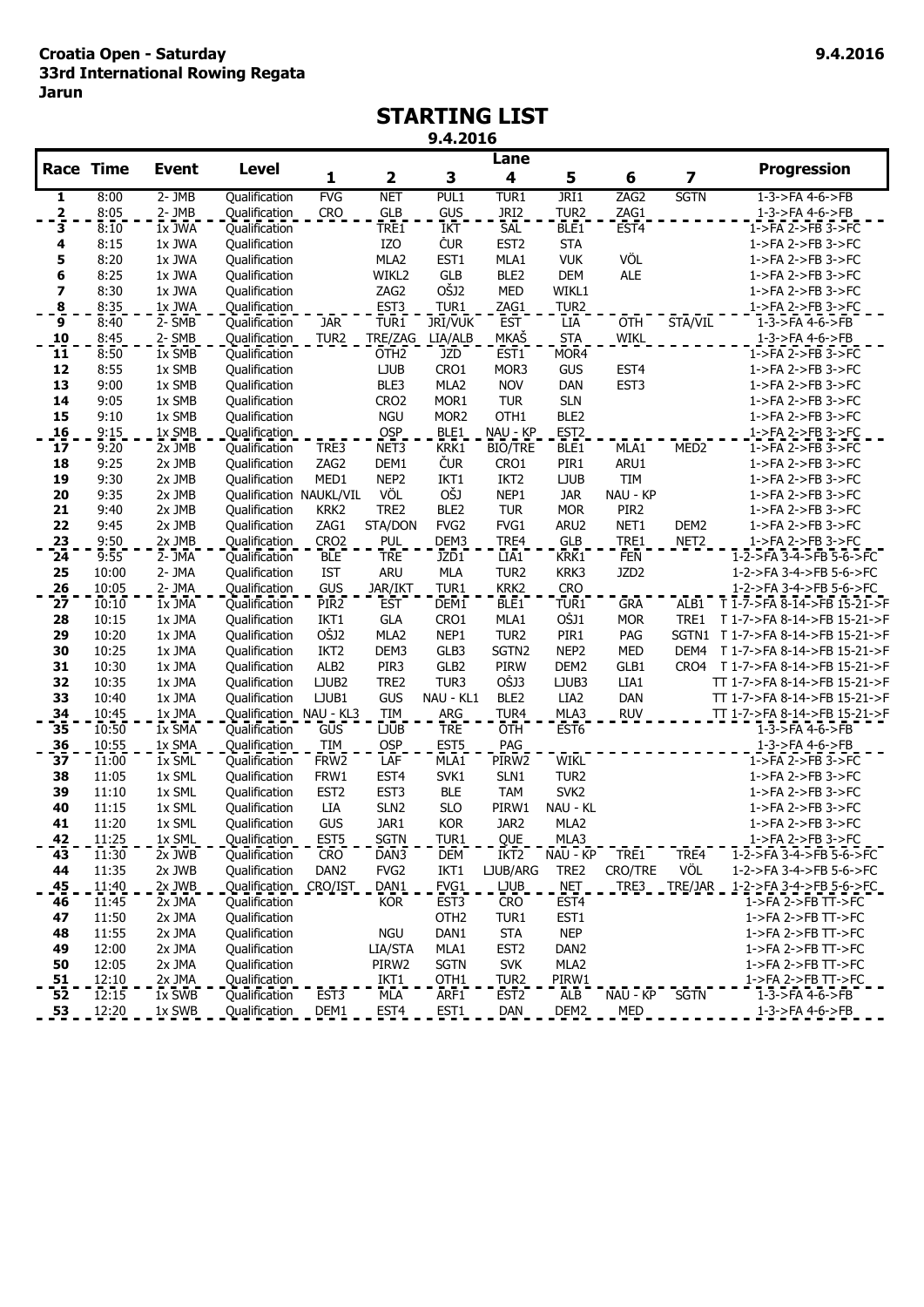$T$   $-C$  $T$   $-C$  $T$   $-C$  $T$   $-C$  $T$   $-C$  $T$   $-C$  $T$   $-C$  $T$   $-C$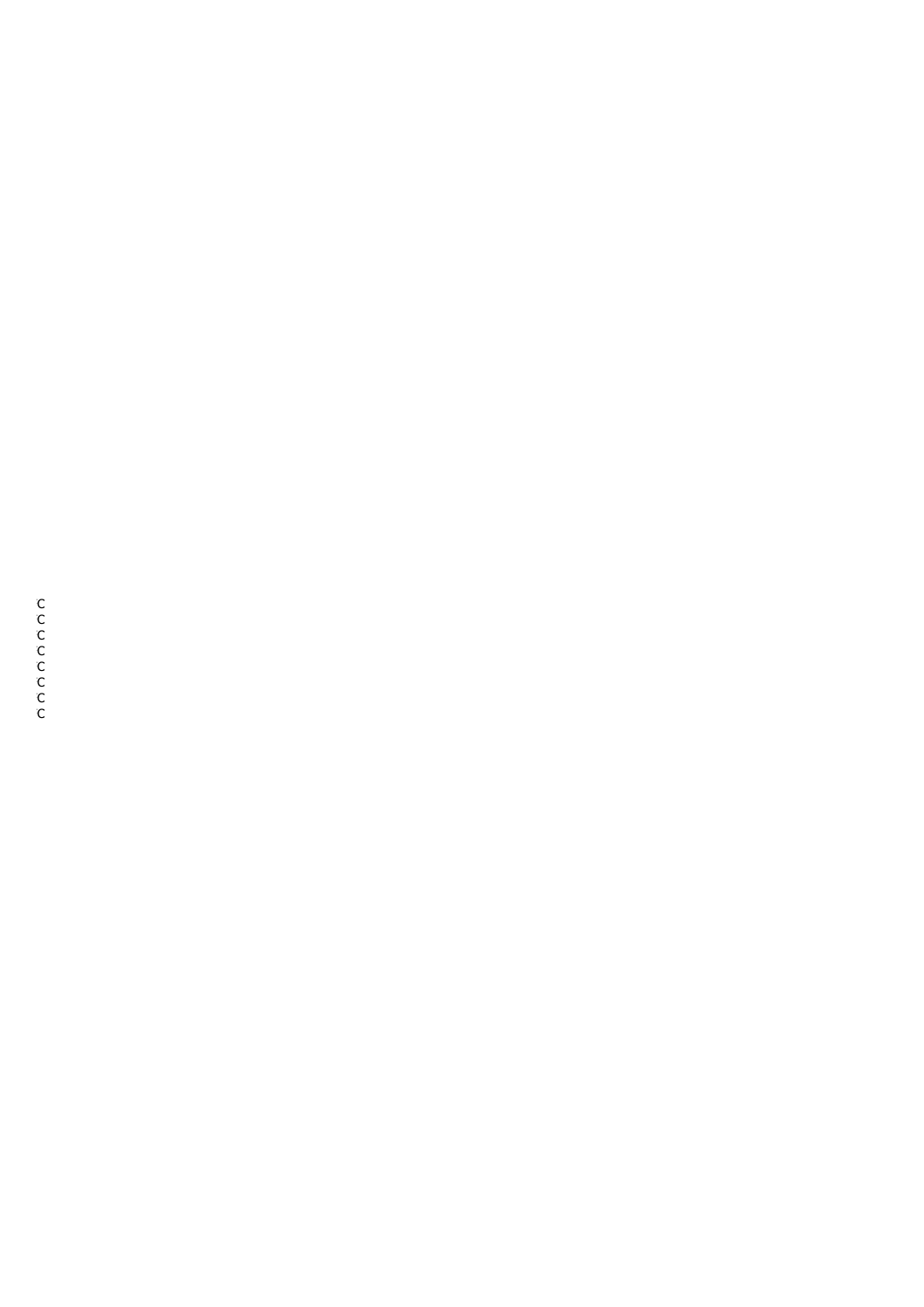| 33ra International Kowing Kegata |               |  |  |
|----------------------------------|---------------|--|--|
| Jarun                            | Race: 3       |  |  |
| Start 1                          | Qualification |  |  |

| Start 1<br>8:00 |             |                              |                                     | Qualification<br>$2 - JMB$ |
|-----------------|-------------|------------------------------|-------------------------------------|----------------------------|
| LANE            | <b>CODE</b> | <b>CLUB</b>                  | <b>CREW</b>                         |                            |
| 1               | <b>FVG</b>  | Friuli Venezia Giulia        | Gabriele Dionis, Matteo Castiglione |                            |
| $\overline{2}$  | <b>NET</b>  | Nettuno Trieste              | Janos Gruden, Adam Bark             |                            |
| 3               | PUL1        | Pullino                      | Matteo Castiglione, Gabriele Dionis |                            |
| 4               | TUR1        | Turkish Rowing<br>Federation | Emre Kubilay Oguz, Bariş Ertürk     |                            |
| 5               | JRI1        | Jadran Rijeka                | Vito Papić, Gianni Amižić           |                            |
| 6               | ZAG2        | Zagreb                       | Vid Ferenčina, Ivan Pichler         |                            |
| 7               | <b>SGTN</b> | <b>SGT Nautica</b>           | Federico Liu, Tommaso Ferronato     |                            |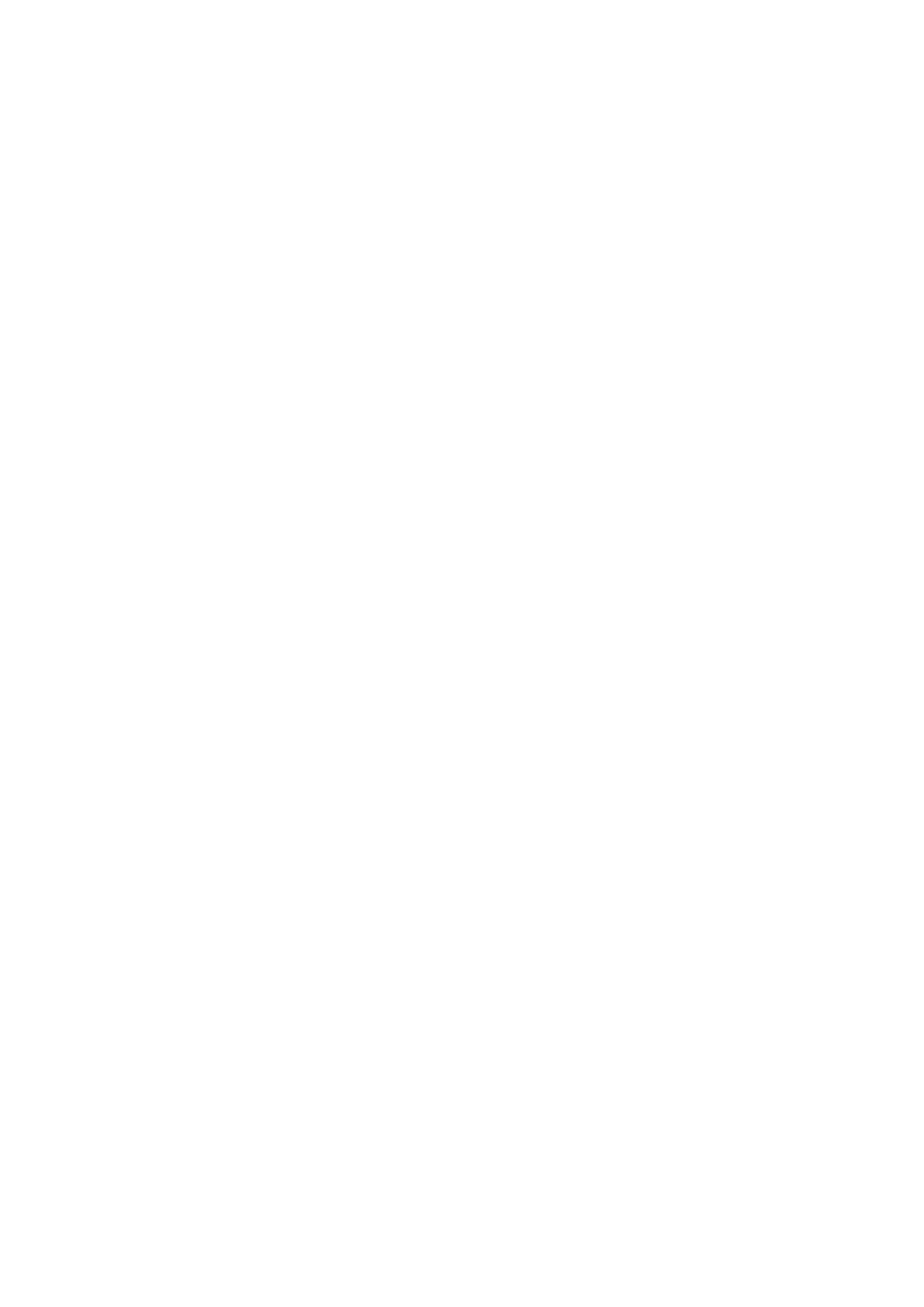| Start 2<br>8:05 |                  |                              |                                          | Qualification<br>$2 - JMB$ |
|-----------------|------------------|------------------------------|------------------------------------------|----------------------------|
| LANE            | <b>CODE</b>      | <b>CLUB</b>                  | <b>CREW</b>                              |                            |
| 1               | <b>CRO</b>       | Croatia                      | Lovro Stanić, Matiaj Turčić              |                            |
| 2               | <b>GLB</b>       | Galeb Zemun                  | Kosta Banjac, Andrija Simeunović         |                            |
| 3               | <b>GUS</b>       | Gusar                        | Dominik Bartulović, Karlo Borković       |                            |
| 4               | JRI <sub>2</sub> | Jadran Rijeka                | Mateo Stojšić, Janko Tomac               |                            |
| 5               | TUR <sub>2</sub> | Turkish Rowing<br>Federation | Mehmet Çapanoglu, Halil Ibrahim Güzelbay |                            |
| 6               | ZAG1             | Zagreb                       | Eugen Vrdoljak, Luka Keran               |                            |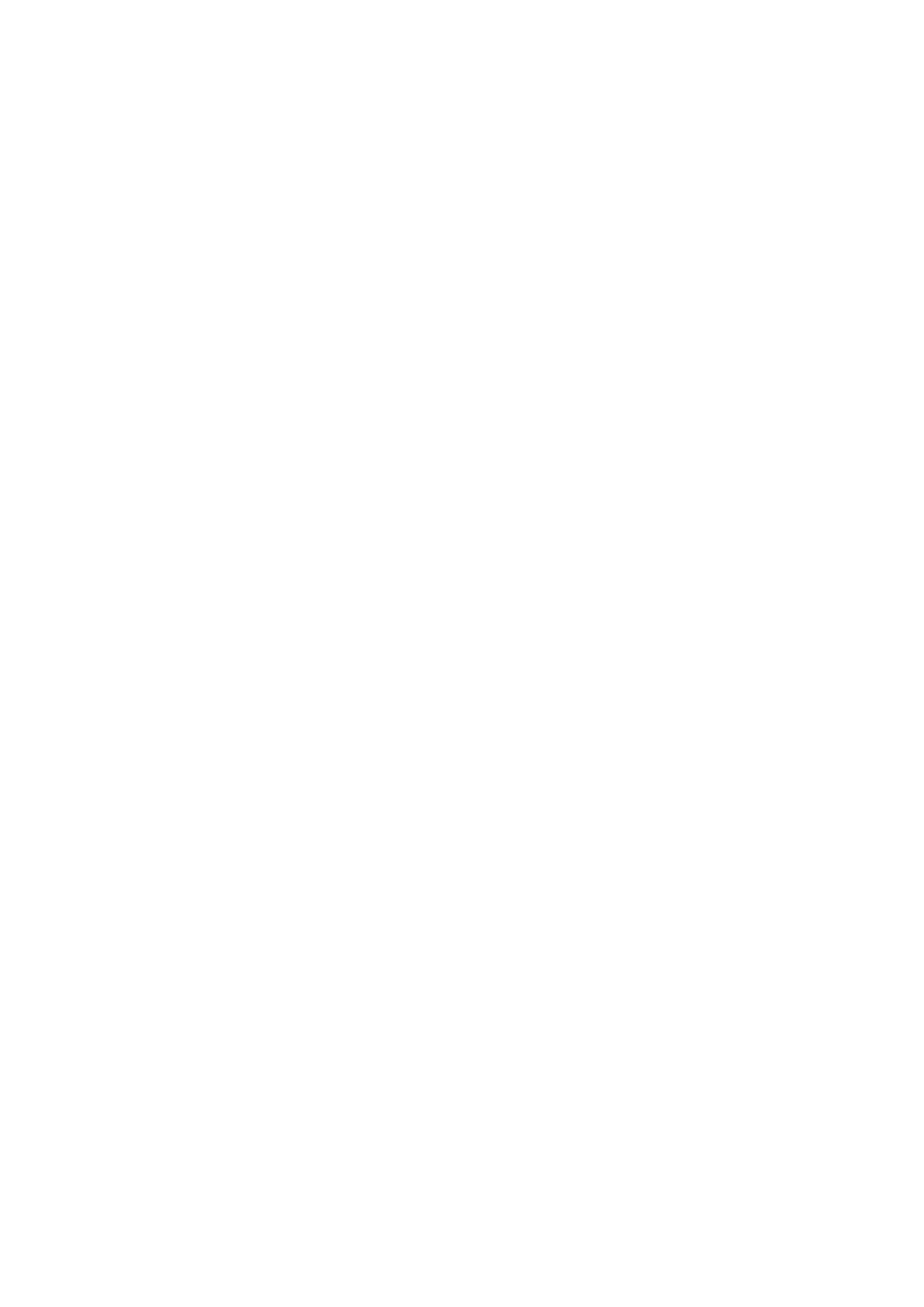## **Jarun Race: 4** Start 3 **Qualification**

| 8:10 |                  |                                      |                      | -           | 1x JWA |
|------|------------------|--------------------------------------|----------------------|-------------|--------|
| ANE  | <b>CODE</b>      | <b>CLUB</b>                          |                      | <b>CREW</b> |        |
| 2    | TRE1             | Trešnjevka                           | Mia Mičuda           |             |        |
| 3    | IKT              | Iktus                                | Teuta Lea Stojaković |             |        |
| 4    | <b>SAL</b>       | Salzburger Ruderklub<br>Move         | Valentina Tollinger  |             |        |
| 5    | BLE1             | <b>Bled</b>                          | Tjaša Pfajfar        |             |        |
| 6    | EST <sub>4</sub> | <b>Estonian Rowing</b><br>Federation | Greta Jaanson        |             |        |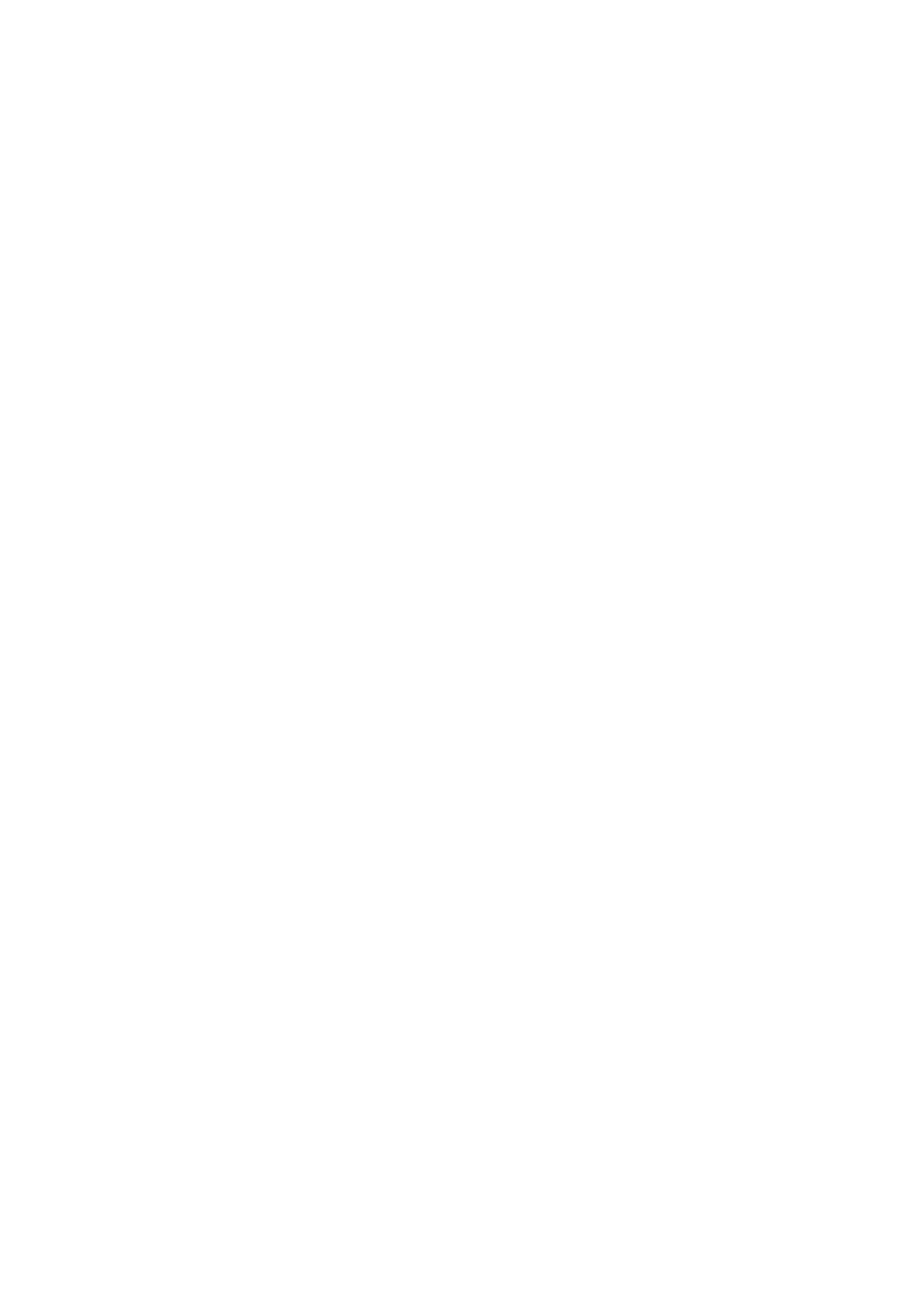| Croatia Open - Saturday<br>33rd International Rowing Regata |                  |                                      |                   |             | 9.4.2016                |  |
|-------------------------------------------------------------|------------------|--------------------------------------|-------------------|-------------|-------------------------|--|
| <b>Jarun</b>                                                |                  |                                      |                   |             |                         |  |
| Start 4<br>8:15                                             |                  |                                      |                   |             | Qualification<br>1x JWA |  |
| <b>LANE</b>                                                 | <b>CODE</b>      | <b>CLUB</b>                          |                   | <b>CREW</b> |                         |  |
| $\overline{2}$                                              | IZ <sub>O</sub>  | Izola                                | Alja Škrlj        |             |                         |  |
| 3                                                           | <b>CUR</b>       | Čurug                                | Jovana Stanivuk   |             |                         |  |
| 4                                                           | EST <sub>2</sub> | <b>Estonian Rowing</b><br>Federation | Kristel Gustavson |             |                         |  |
| 5                                                           | <b>STA</b>       | Staw                                 | Lara Tiefenthaler |             |                         |  |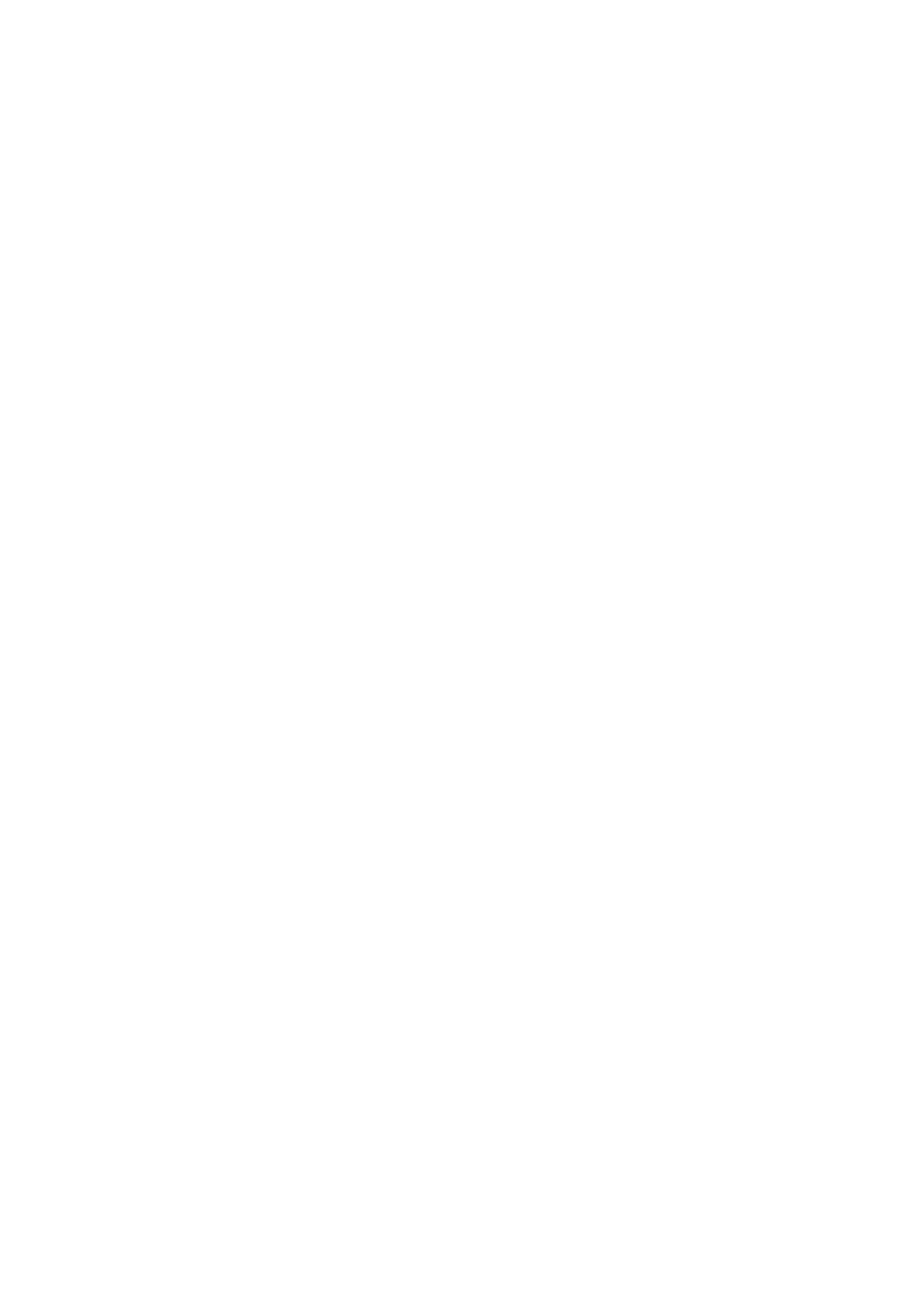| <b>SSRI International Rowling Regata</b><br>Jarun | Race: 4              |
|---------------------------------------------------|----------------------|
| Start 5                                           | <b>Qualification</b> |

**8:20 1x JWA LANE CODE CLUB CREW** 2 MLA2 3 EST1 4 MLA1 5 VUK 6 VÖL Vukovar Marijana Bataković Völkermarkt Johanna Kristof Mladost Estonian Rowing Karolin Maesaar Mladost Iva Polonji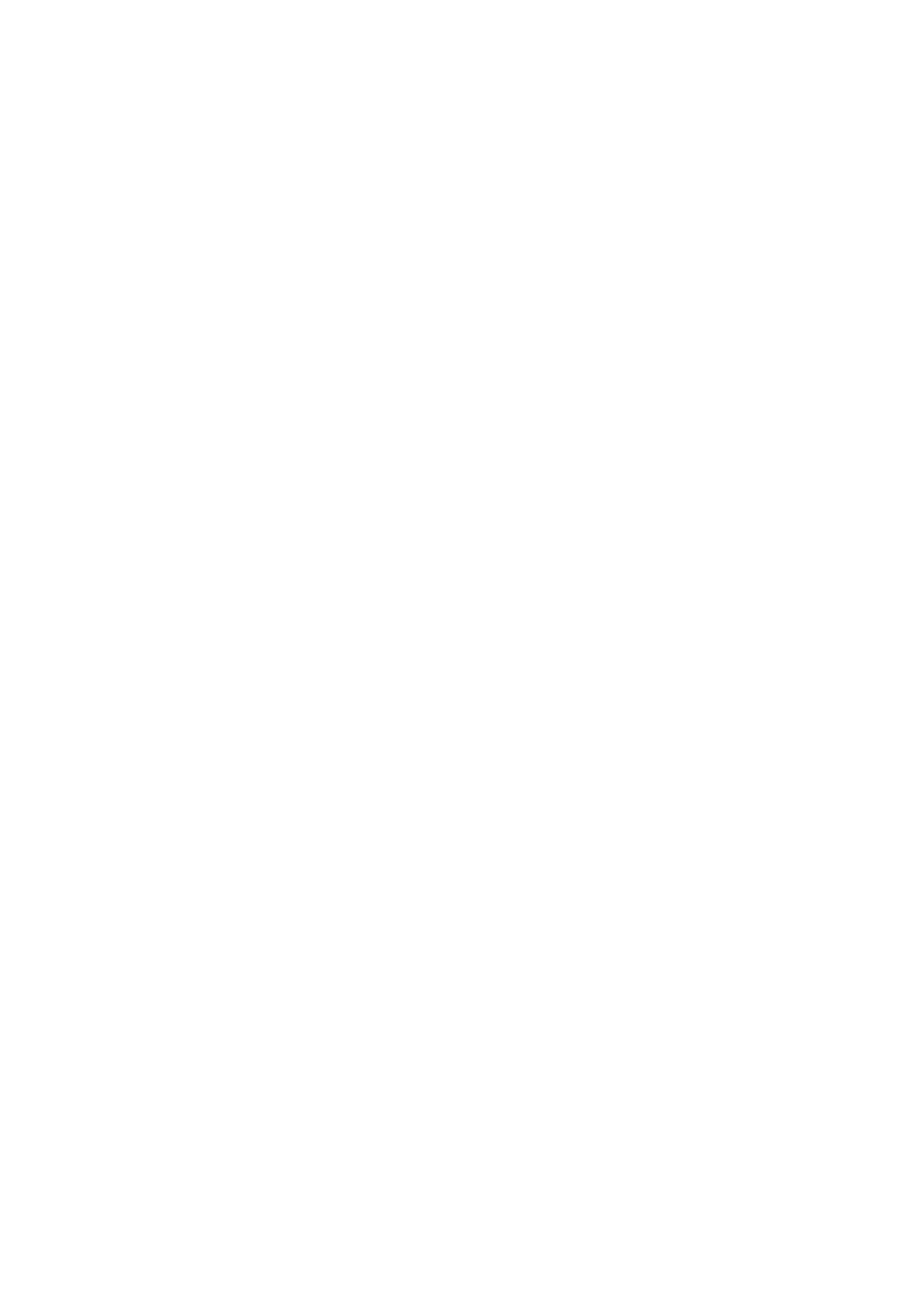# **Jarun Race: 4**

Start 6 **Qualification 8:25 1x JWA LANE CODE CLUB CREW** 2 WIKL2 3 GLB 4 BLE2 5 DEM 6 ALE Dravske elektrane ske elektrane<br>Maribor Mo Lipovec Alemannia Chiara Halama Wiking Linz Carmen Fink Galeb Zemun Maša Stanisavljević Bled Živa Rus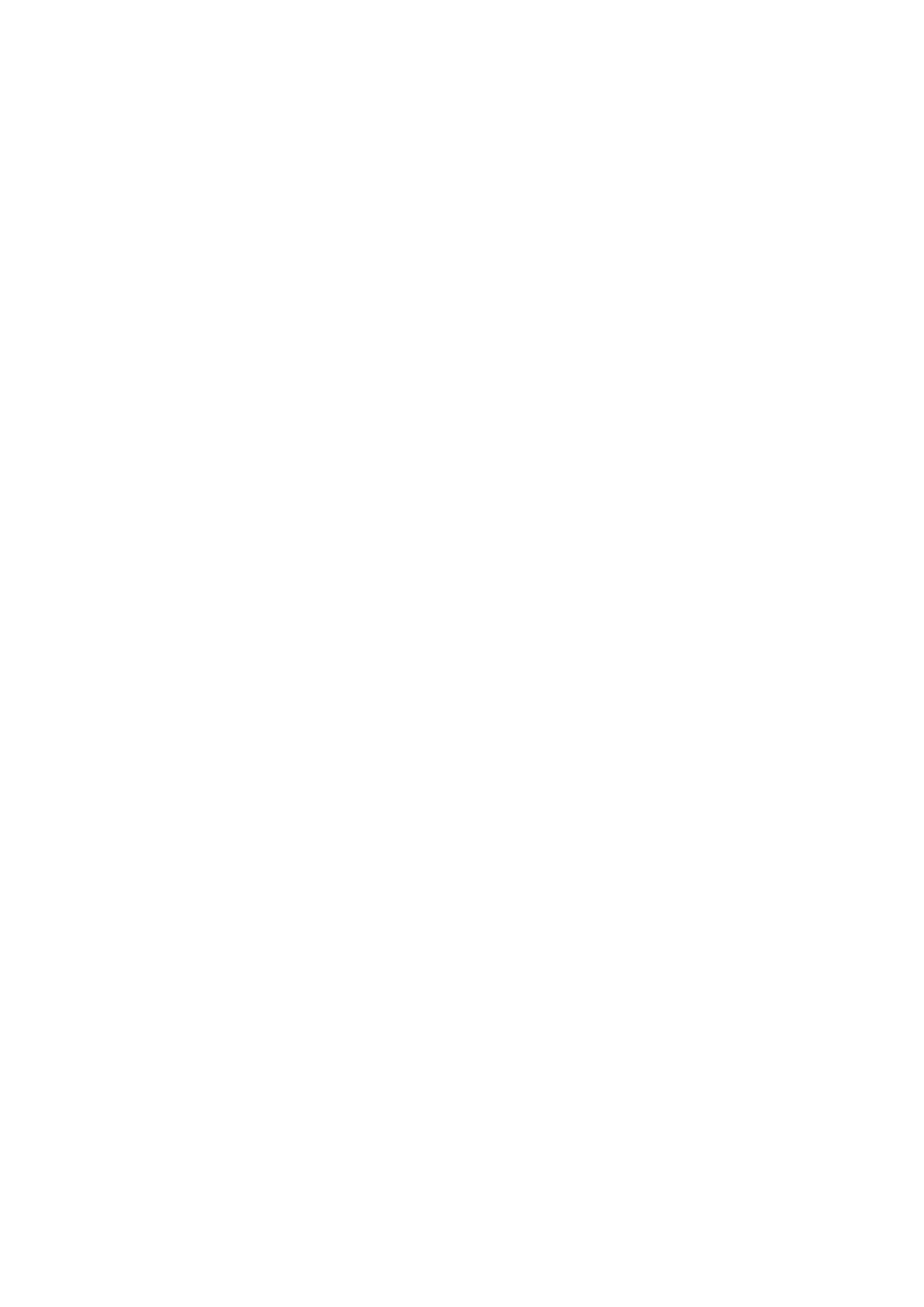| Croatia Open - Saturday<br>33rd International Rowing Regata | 9.4.2016         |             |                      |             |                                    |
|-------------------------------------------------------------|------------------|-------------|----------------------|-------------|------------------------------------|
| Jarun<br>Start 7<br>8:30                                    |                  |             |                      |             | Race: 4<br>Qualification<br>1x JWA |
| LANE                                                        | <b>CODE</b>      | <b>CLUB</b> |                      | <b>CREW</b> |                                    |
| 2                                                           | ZAG <sub>2</sub> | Zagreb      | Lucijana Bogdanovski |             |                                    |
| 3                                                           | OŠJ2             | Ošjak       | Ivana Jurković       |             |                                    |
| 4                                                           | MED              | Medulin     | Margarita Stanko     |             |                                    |
| 5                                                           | WIKL1            | Wiking Linz | Miriam Kranzlmüller  |             |                                    |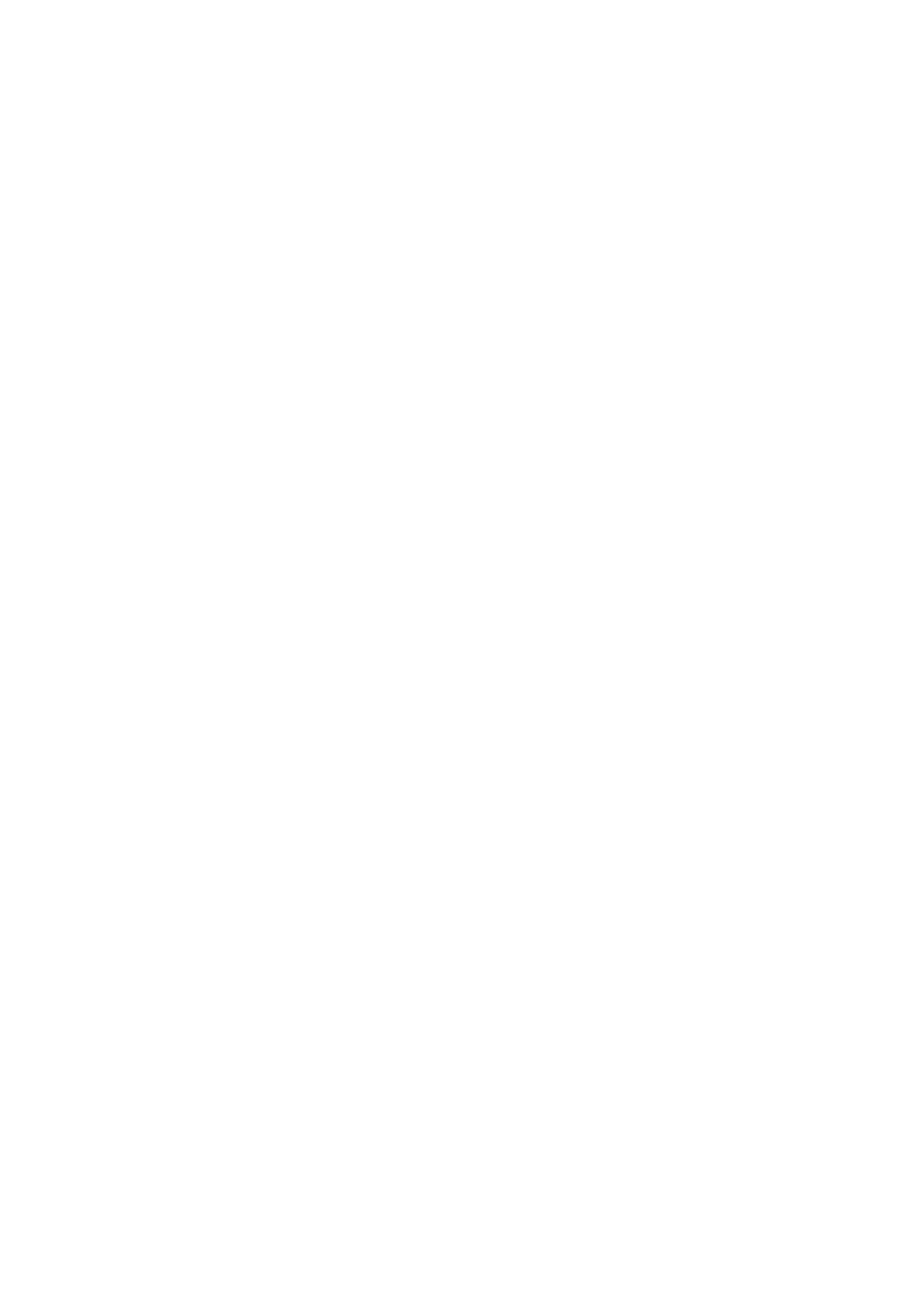| Start 8<br>8:35 |                  |                                      |                    | Qualification<br>1x JWA |  |
|-----------------|------------------|--------------------------------------|--------------------|-------------------------|--|
| LANE            | <b>CODE</b>      | <b>CLUB</b>                          | <b>CREW</b>        |                         |  |
| 2               | EST <sub>3</sub> | <b>Estonian Rowing</b><br>Federation | Leena Kattel       |                         |  |
| 3               | TUR1             | Turkish Rowing<br>Federation         | Nisa Arici         |                         |  |
| 4               | ZAG1             | Zagreb                               | Katarina Lara Žaja |                         |  |
| 5               | TUR <sub>2</sub> | <b>Turkish Rowing</b><br>Federation  | Didem Sürer        |                         |  |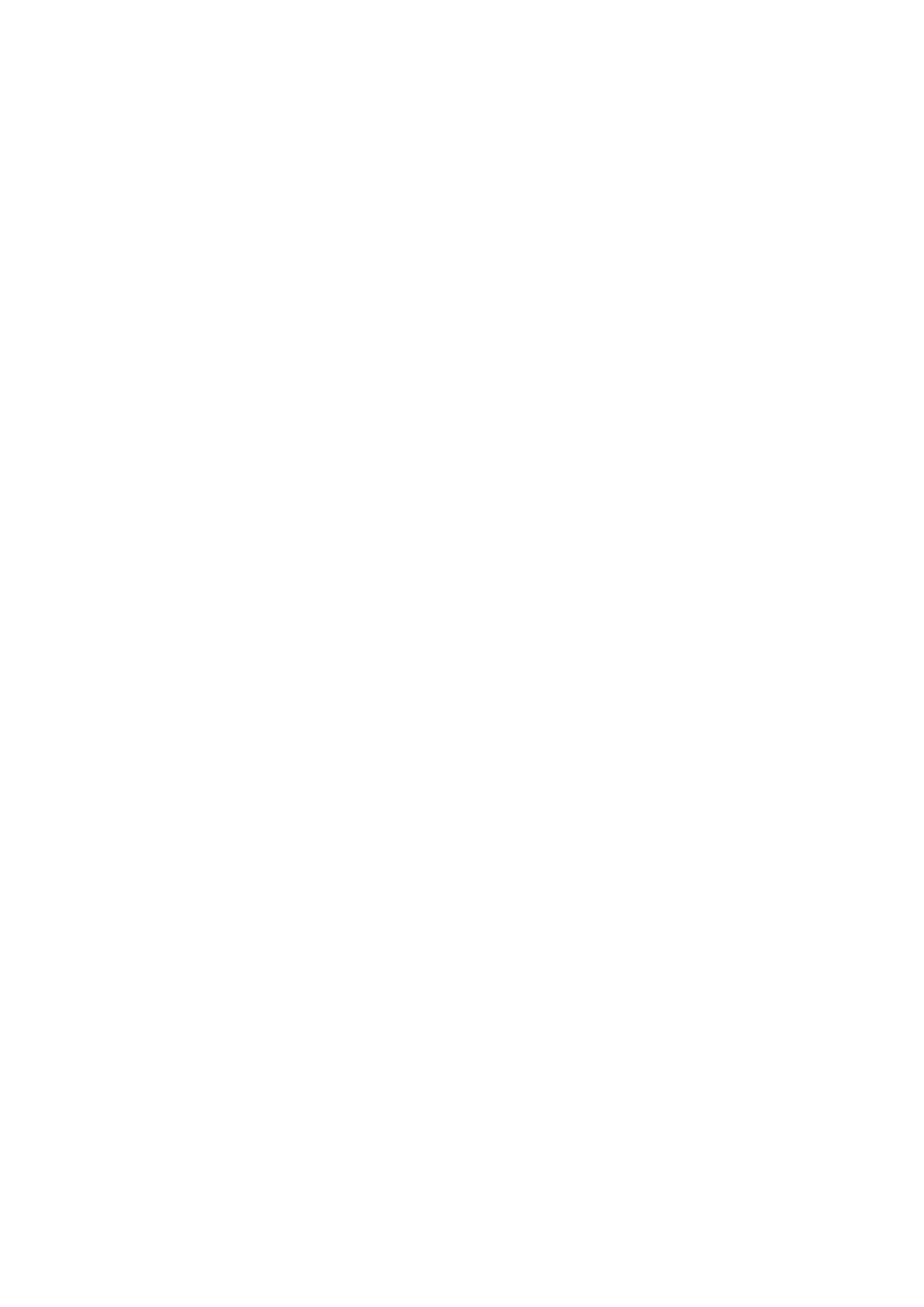| Start 9<br>8:40 |                |                                      |                                      | Qualification<br>2- SMB |
|-----------------|----------------|--------------------------------------|--------------------------------------|-------------------------|
| ANE             | <b>CODE</b>    | <b>CLUB</b>                          | <b>CREW</b>                          |                         |
| 1               | <b>JAR</b>     | Jarun                                | Marko Križmančić, Petar Talijić      |                         |
| 2               | TUR1           | Turkish Rowing<br>Federation         | Eren Can Aslan, Gökhan Güven         |                         |
| 3               | <b>JRI/VUK</b> | Jadran Rijeka/<br>Vukovar            | Danijel Plišić, Mato Brandt          |                         |
| 4               | <b>EST</b>     | <b>Estonian Rowing</b><br>Federation | Markus Ritson, Daniel Liik           |                         |
| 5               | LIA            | LIA Wien                             | Bruno Bachmair, Nikolaus Beer (1997) |                         |
| 6               | <b>OTH</b>     | Ottensheim                           | Johannes Hofmayr, Rainer Kepplinger  |                         |
| 7               | STA/VIL        | Staw/ Villach                        | Gabriel Hohensasser, Florian Walk    |                         |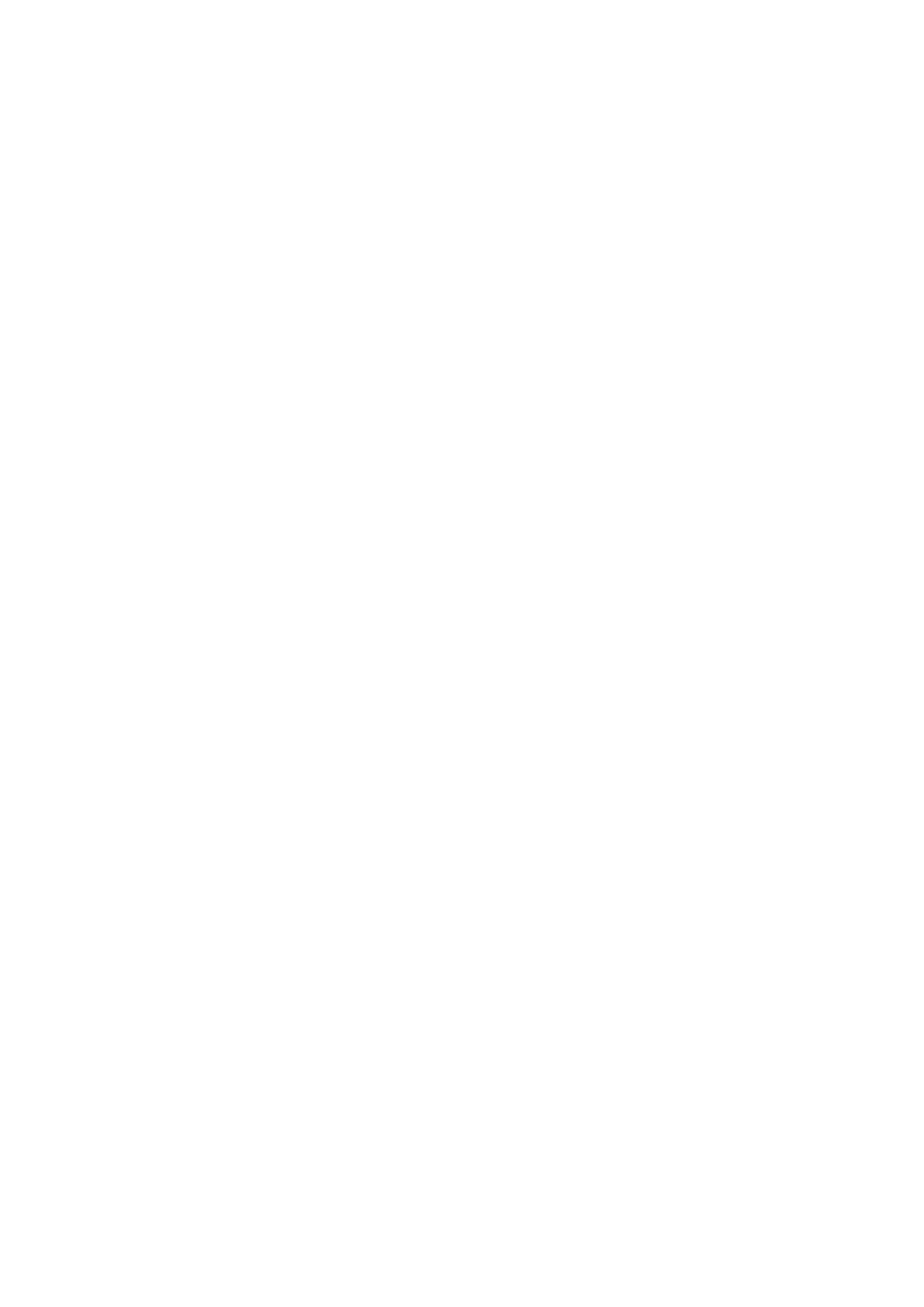6 WIKL

| Jarun            |                  |                                     | Race: 5                                        |
|------------------|------------------|-------------------------------------|------------------------------------------------|
| Start 10<br>8:45 |                  |                                     | Qualification<br>2-SMB                         |
| LANE             | <b>CODE</b>      | <b>CLUB</b>                         | <b>CREW</b>                                    |
| 1                | TUR <sub>2</sub> | <b>Turkish Rowing</b><br>Federation | Ahmet Emirhan Kuşcuoglu, Ömer Öztürk           |
| $\overline{2}$   | TRE/ZAG          |                                     | Trešnjevka/ Zagreb Tin Trucek, Lovro Anzulović |
| 3                | LIA/ALB          | LIA Wien/ Albatros                  | Cristoph Seifriedsberger, Maximilian Kohlmayr  |
| $\overline{4}$   | <b>MKAŠ</b>      | Marina Kaštela                      | Toni Čavka, Bernard Samardžić                  |
| 5                | <b>STA</b>       | Staw                                |                                                |

Wiking Linz Xaver Meusburger, Johannes Grantl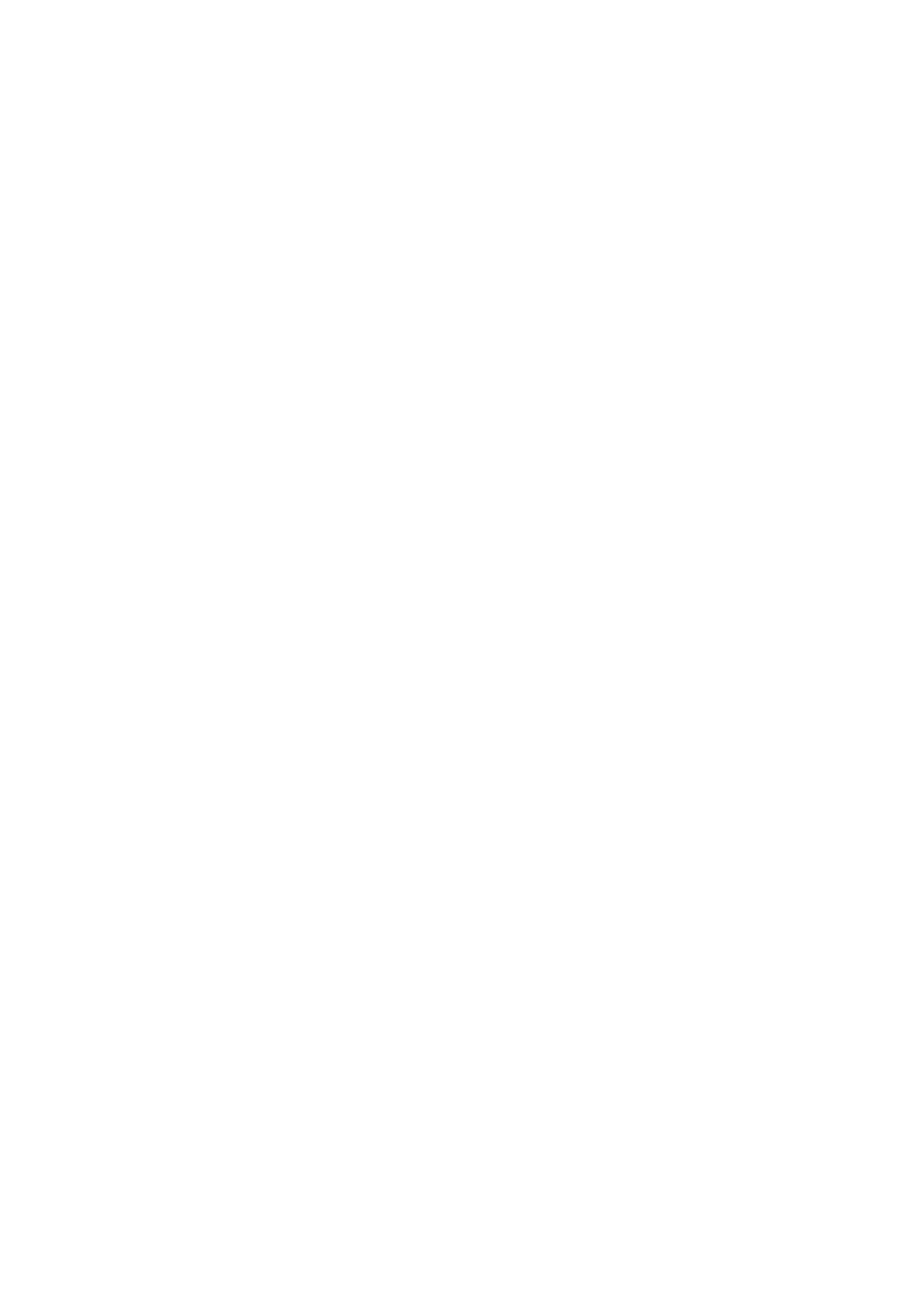|                  | Croatia Open - Saturday<br>33rd International Rowing Regata |                               | 9.4.2016          |             |                         |  |
|------------------|-------------------------------------------------------------|-------------------------------|-------------------|-------------|-------------------------|--|
| <b>Jarun</b>     |                                                             |                               |                   |             |                         |  |
| Start 11<br>8:50 |                                                             |                               |                   |             | Qualification<br>1x SMB |  |
| LANE             | <b>CODE</b>                                                 | <b>CLUB</b>                   |                   | <b>CREW</b> |                         |  |
| 2                | OTH <sub>2</sub>                                            | Ottensheim                    | Nikolaus Brandner |             |                         |  |
| 3                | <b>JZD</b>                                                  | Jadran Zadar                  | Luka Baričević    |             |                         |  |
| $\overline{4}$   | EST <sub>1</sub>                                            | Estonian Rowing<br>Federation | Geir Suursild     |             |                         |  |
| 5                | MOR4                                                        | Mornar                        | Luka Kovač        |             |                         |  |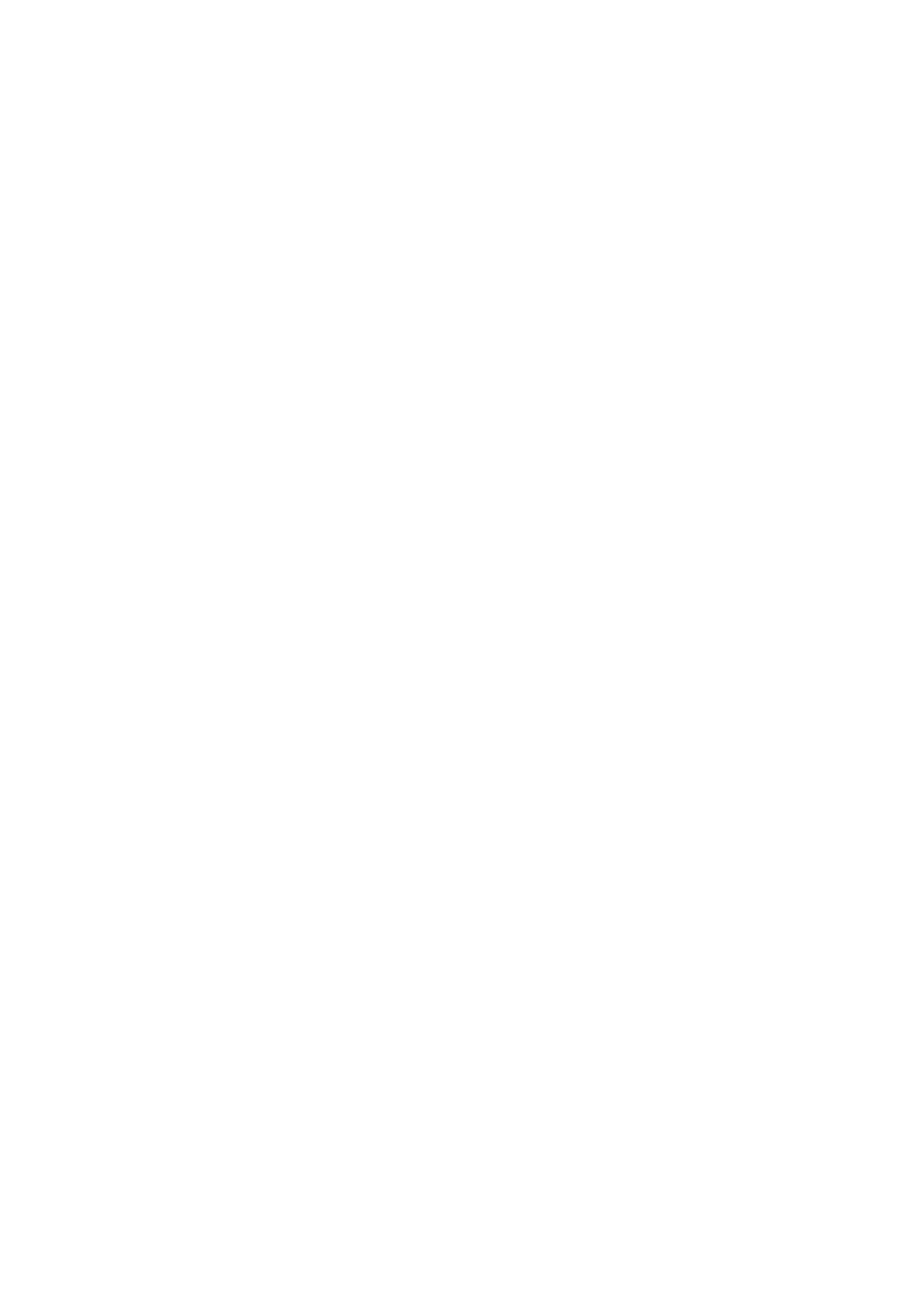| 33ra International Kowing Kegata |                      |
|----------------------------------|----------------------|
| Jarun                            | Race: 6              |
| Ctart 17                         | <b>Oualification</b> |

| Start 12<br>8:55 |                  |                               |                |             | Qualification<br>1x SMB |
|------------------|------------------|-------------------------------|----------------|-------------|-------------------------|
| ANE              | <b>CODE</b>      | <b>CLUB</b>                   |                | <b>CREW</b> |                         |
| $\overline{2}$   | <b>LJUB</b>      | Ljubljanica                   | Borut Rebolj   |             |                         |
| 3                | CRO1             | Croatia                       | Tomislav Čanić |             |                         |
| $\overline{4}$   | MOR3             | Mornar                        | Ivan Burmas    |             |                         |
| 5                | <b>GUS</b>       | Gusar                         | Toni Cetinić   |             |                         |
| 6                | EST <sub>4</sub> | Estonian Rowing<br>Federation | Marko Laius    |             |                         |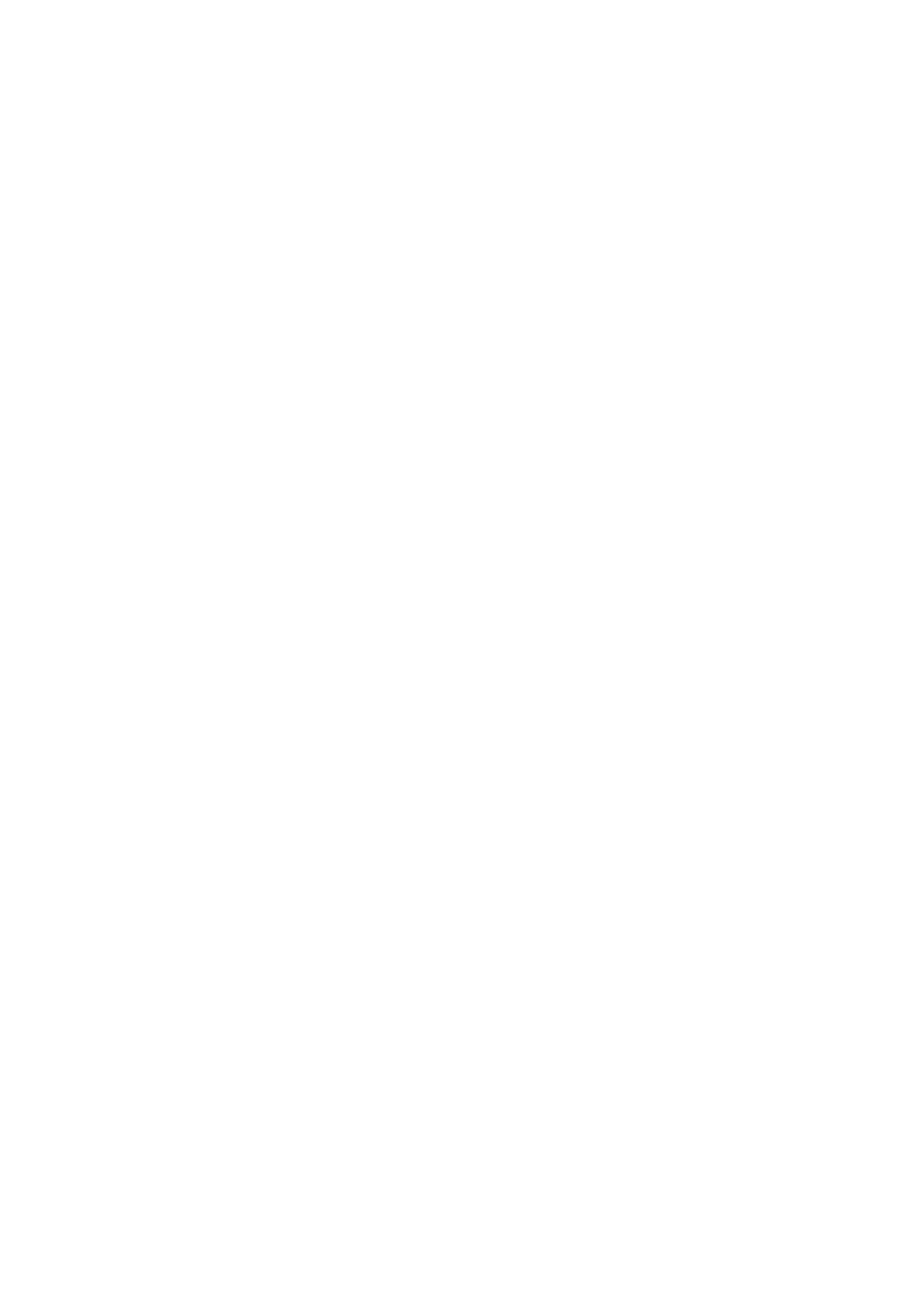# **Croatia Open - Saturday 9.4.2016 33rd In**

| 33rd International Rowing Regata |         |
|----------------------------------|---------|
| Jarun                            | Race: 6 |
|                                  |         |

Start 13 **Qualification 9:00 1x SMB LANE CODE CLUB CREW** 2 BLE3 3 MLA2 4 NOV 5 DAN 6 EST3 Danubius Luka Vrbaški Estonian Rowing Johann Poolak Bled Jožef Šmid Mladost Tomislav Šain Nova Toni Sršen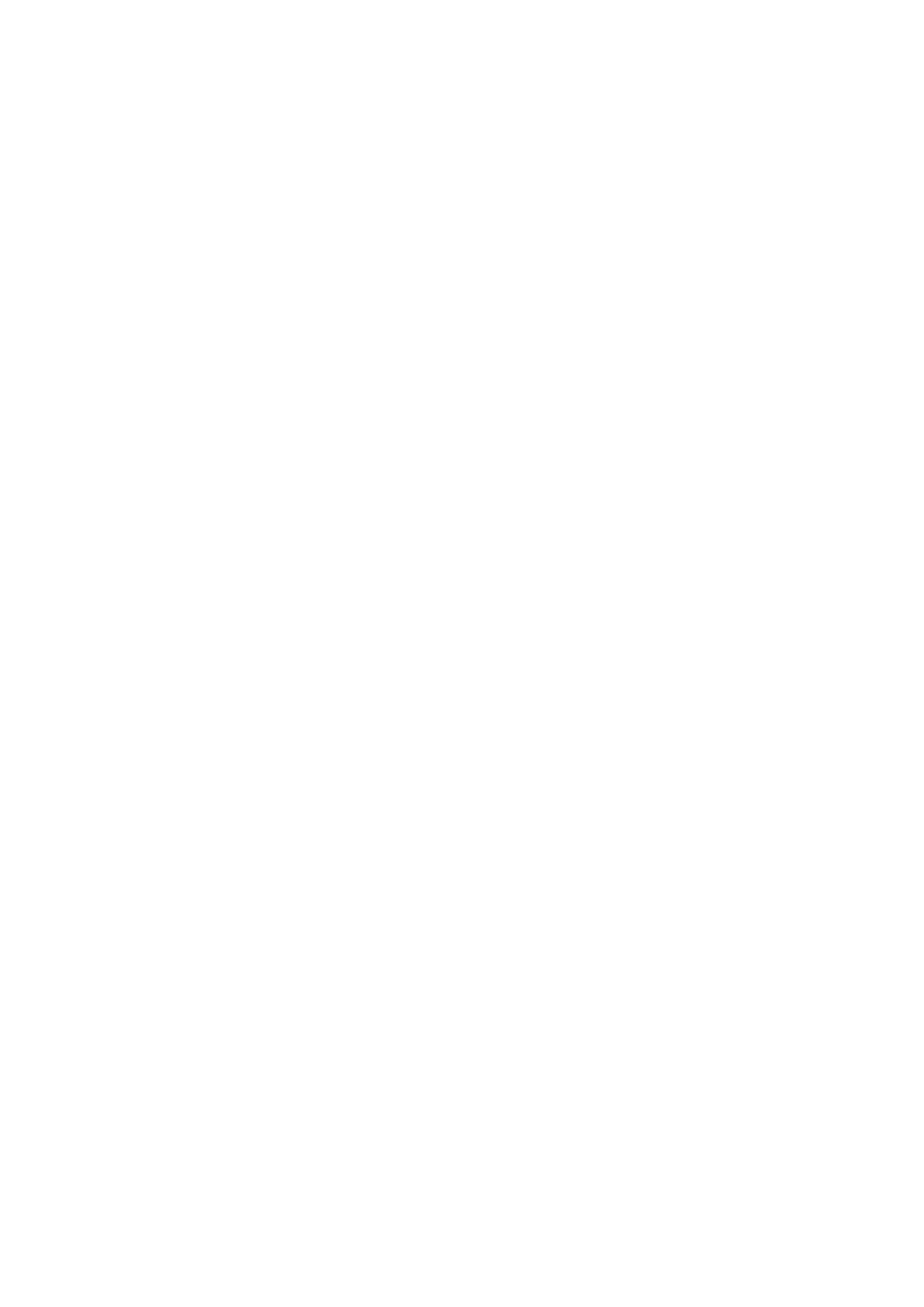| Croatia Open - Saturday<br>33rd International Rowing Regata |                  |                                     |                  |             | 9.4.2016                |  |
|-------------------------------------------------------------|------------------|-------------------------------------|------------------|-------------|-------------------------|--|
| <b>Jarun</b>                                                |                  |                                     |                  |             | Race: 6                 |  |
| Start 14<br>9:05                                            |                  |                                     |                  |             | Qualification<br>1x SMB |  |
| <b>LANE</b>                                                 | <b>CODE</b>      | <b>CLUB</b>                         |                  | <b>CREW</b> |                         |  |
| 2                                                           | CRO <sub>2</sub> | Croatia                             | Fran Baumgertner |             |                         |  |
| 3                                                           | MOR <sub>1</sub> | Mornar                              | Marin Ančić      |             |                         |  |
| 4                                                           | <b>TUR</b>       | <b>Turkish Rowing</b><br>Federation | Doguş Köker      |             |                         |  |
| 5                                                           | <b>SLN</b>       | Slnava Pieštany                     | Ondrej Kovačovič |             |                         |  |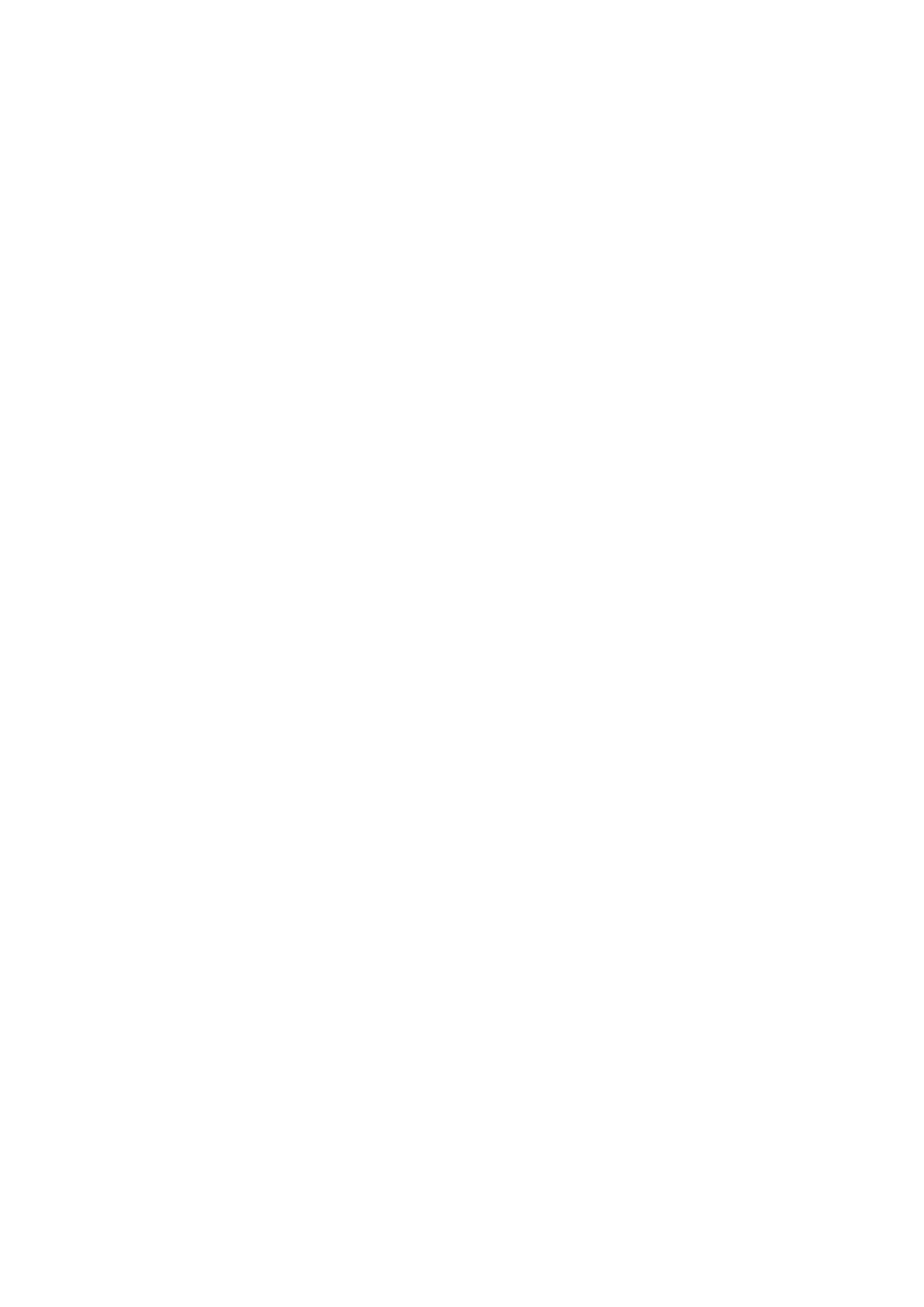|                  | Croatia Open - Saturday<br>33rd International Rowing Regata | 9.4.2016          |                |             |                         |
|------------------|-------------------------------------------------------------|-------------------|----------------|-------------|-------------------------|
| Jarun            |                                                             |                   | Race: 6        |             |                         |
| Start 15<br>9:10 |                                                             |                   |                |             | Qualification<br>1x SMB |
| <b>LANE</b>      | <b>CODE</b>                                                 | <b>CLUB</b>       |                | <b>CREW</b> |                         |
| 2                | <b>NGU</b>                                                  | Neretvanski Gusar | Ivan Puljić    |             |                         |
| 3                | MOR <sub>2</sub>                                            | Mornar            | Niko Dunkić    |             |                         |
| 4                | OTH <sub>1</sub>                                            | Ottensheim        | David Neubauer |             |                         |
| 5                | BLE <sub>2</sub>                                            | <b>Bled</b>       | Marko Hladnik  |             |                         |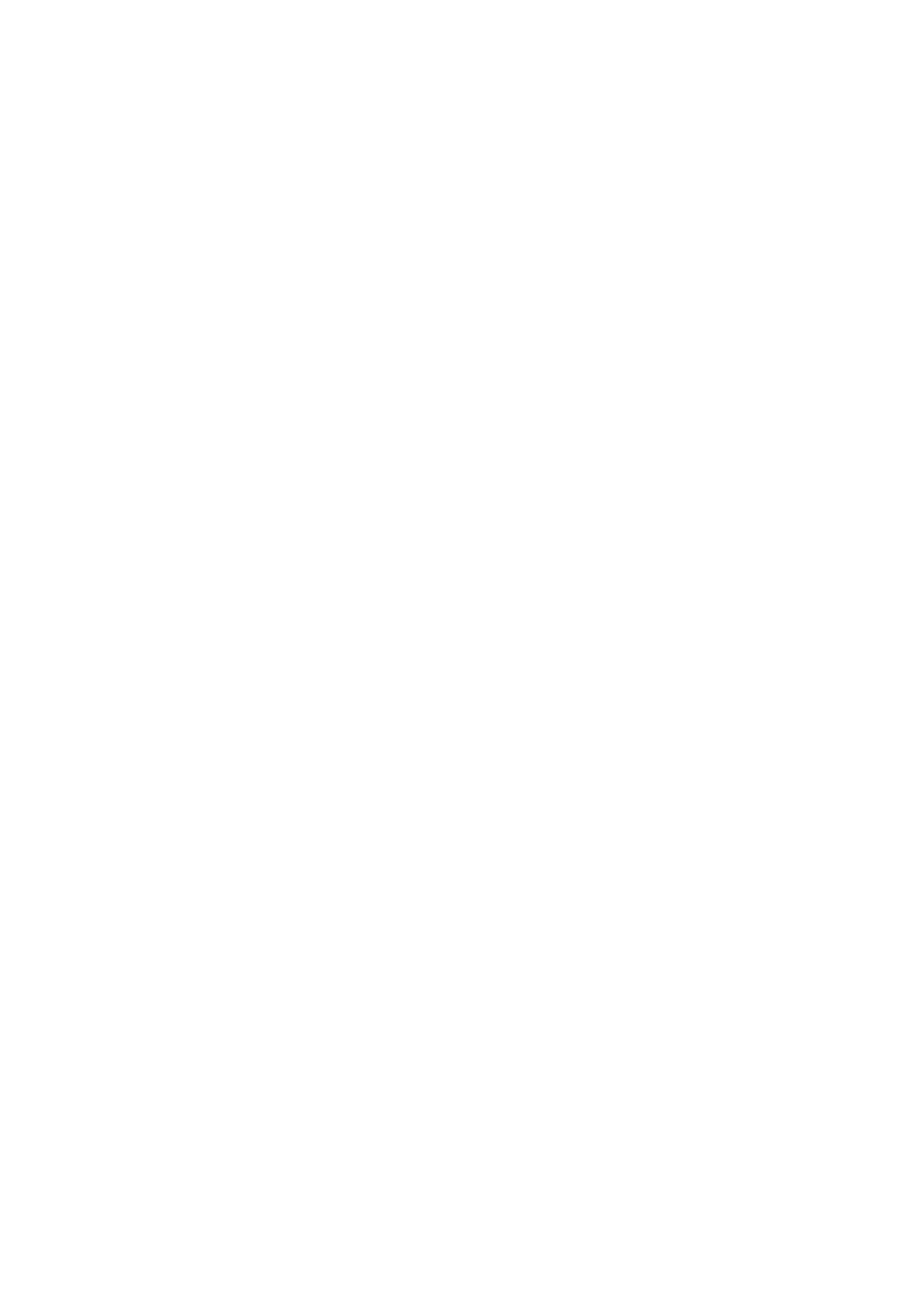| Croatia Open - Saturday<br>33rd International Rowing Regata |                  |                                      |                  |             | 9.4.2016                |
|-------------------------------------------------------------|------------------|--------------------------------------|------------------|-------------|-------------------------|
| <b>Jarun</b>                                                |                  |                                      |                  |             | Race: 6                 |
| Start 16<br>9:15                                            |                  |                                      |                  |             | Qualification<br>1x SMB |
| LANE                                                        | <b>CODE</b>      | <b>CLUB</b>                          |                  | <b>CREW</b> |                         |
| 2                                                           | <b>OSP</b>       | Ospedalieri Treviso                  | Nicola Zorzetto  |             |                         |
| 3                                                           | BLE1             | <b>Bled</b>                          | Miha Aljančić    |             |                         |
| 4                                                           | NAU - KP         | Nautilus - Koper                     | Gašper Ostanek   |             |                         |
| 5                                                           | EST <sub>2</sub> | <b>Estonian Rowing</b><br>Federation | Andreas Lunekund |             |                         |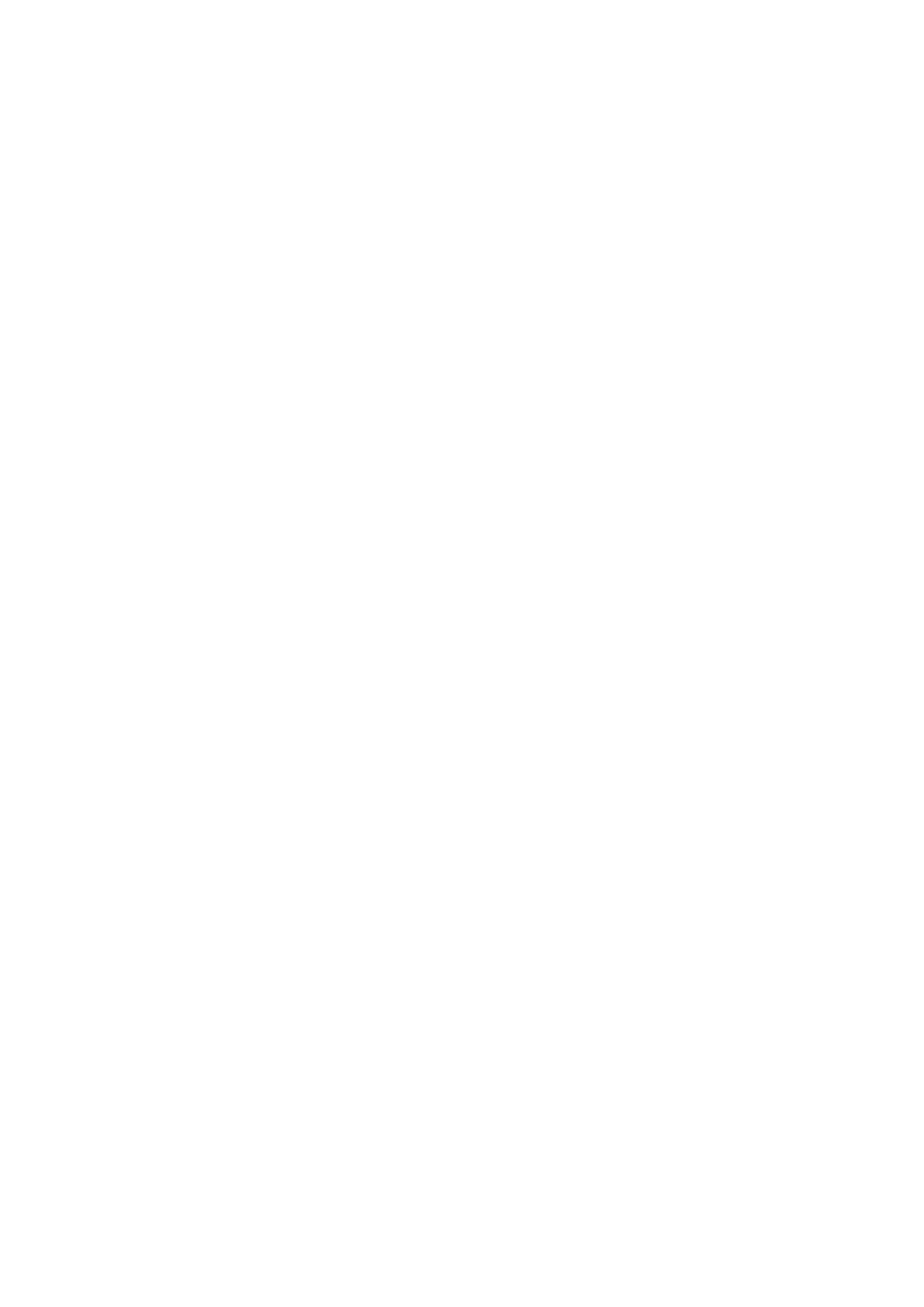| 3rd International Rowing Regata |  |  |
|---------------------------------|--|--|
| arun                            |  |  |
|                                 |  |  |

|                  |                  |                 |                                               | . <i>.</i>                |
|------------------|------------------|-----------------|-----------------------------------------------|---------------------------|
| Start 17<br>9:20 |                  |                 |                                               | Qualification<br>$2x$ JMB |
| ANE              | <b>CODE</b>      | <b>CLUB</b>     | <b>CREW</b>                                   |                           |
| 1                | TRE3             | Trešnjevka      | Leon Puljević, Filip Mihalinec                |                           |
| 2                | NET3             | Nettuno Trieste | Matteo Tamburin, Enea Pipolo                  |                           |
| 3                | KRK1             | Krka            | Nino Perišić, Stipe Koloper                   |                           |
| 4                | <b>BIO/TRE</b>   |                 | Biokovo/ Trešnjevka Ivan Šarić, Jakov Bijelić |                           |
| 5                | BLE1             | <b>Bled</b>     | Isak Žvegelj, Denis Čatak                     |                           |
| 6                | MLA1             | Mladost         | Sven Srkoč, Brun Zufikarpašić                 |                           |
| 7                | MED <sub>2</sub> | Medulin         | Ivan Milošević, Oskar Kovač                   |                           |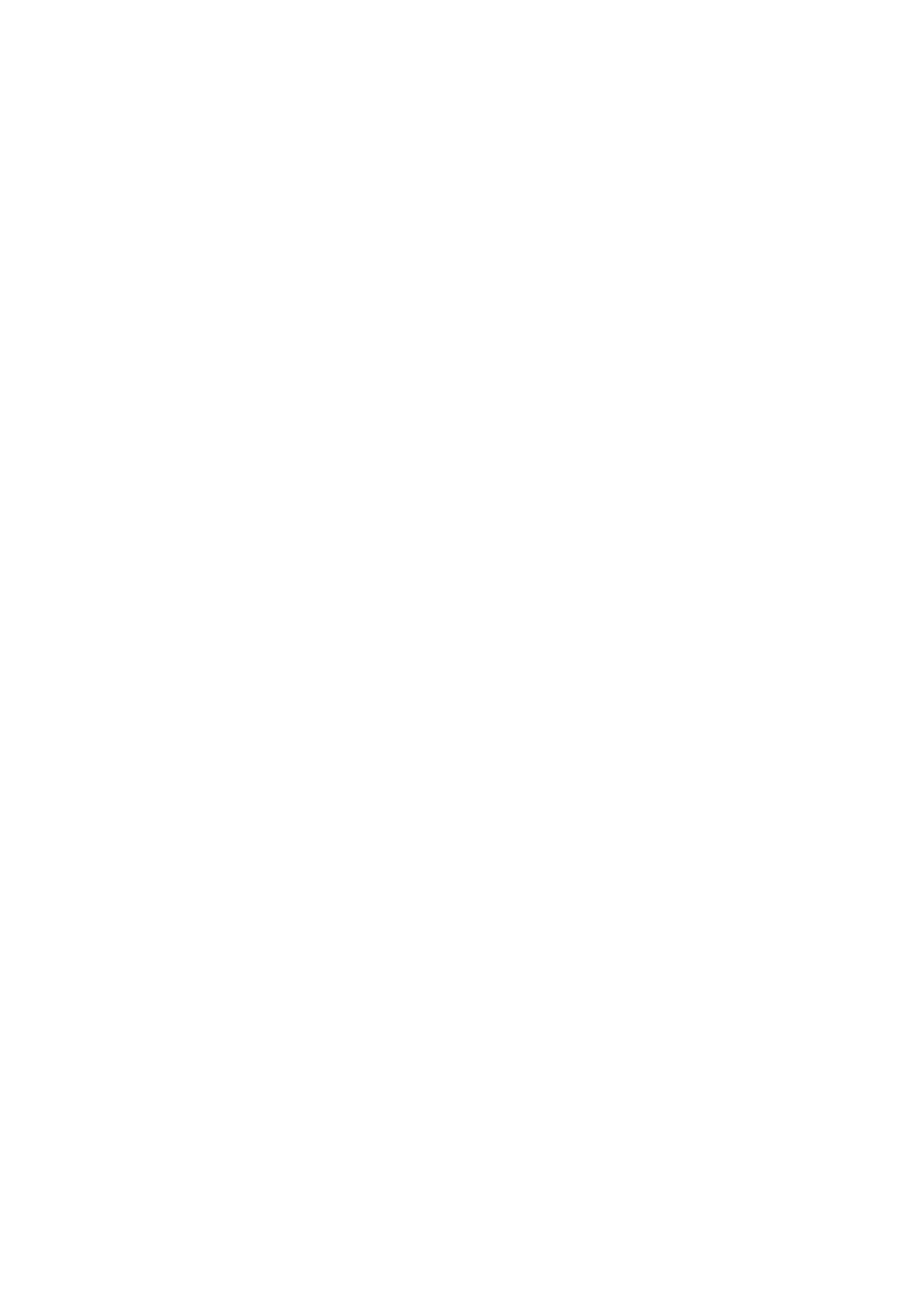| Start 18<br>9:25 |             |                              |                             | <b>Qualification</b><br>$2x$ JMB |
|------------------|-------------|------------------------------|-----------------------------|----------------------------------|
| ANE              | <b>CODE</b> | <b>CLUB</b>                  | <b>CREW</b>                 |                                  |
| 1                | ZAG2        | Zagreb                       | Damir Mešić, Filip Mikulić  |                                  |
| $\overline{2}$   | DEM1        | Dravske elektrane<br>Maribor | Jaša Bašl, Blaž Puhek       |                                  |
| 3                | <b>ČUR</b>  | Čurug                        | Vlada Tontić, Novak Stojšić |                                  |
| 4                | CRO1        | Croatia                      | Anton Vučinić, Teo Čižić    |                                  |
| 5                | PIR1        | Piran                        | Gregor Bažec, Thomas Mahnič |                                  |
| 6                | ARU1        | Arupinum                     | Sven Peteh, Moreno Pajković |                                  |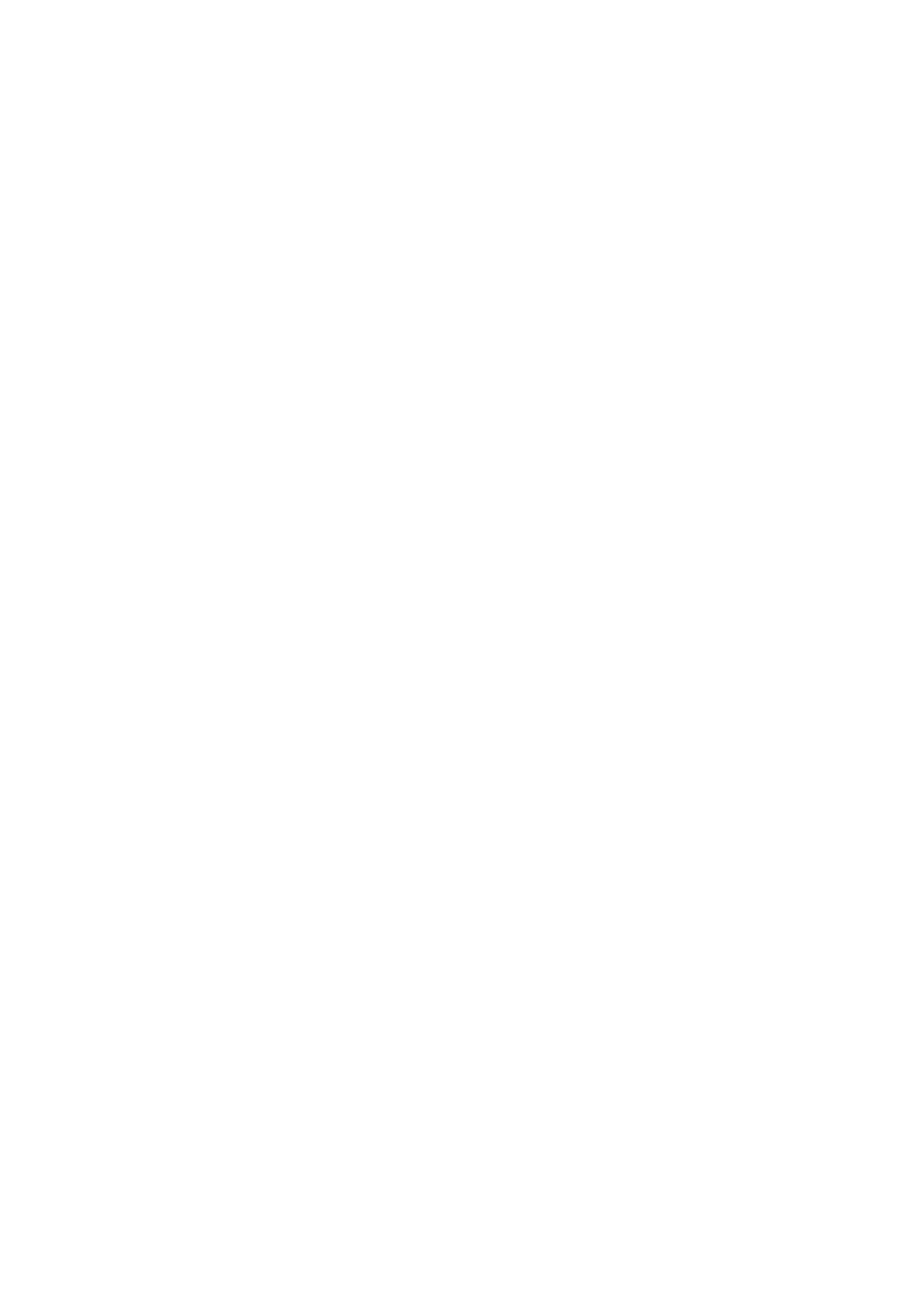| Start 19<br>9:30 |                  |                |                                   | Qualification<br>$2x$ JMB |
|------------------|------------------|----------------|-----------------------------------|---------------------------|
| <b>ANE</b>       | <b>CODE</b>      | <b>CLUB</b>    | <b>CREW</b>                       |                           |
| 1                | MED1             | <b>Medulin</b> | Luka Grubeša, Mario Buršić        |                           |
| $\overline{2}$   | NEP <sub>2</sub> | Neptun         | Luka Grubišić, Lovor Čondrić      |                           |
| 3                | IKT1             | Iktus          | Dominik Halilović, Vedran Steiner |                           |
| $\overline{4}$   | IKT <sub>2</sub> | Iktus          | Anton Lončarić, Patrik Lončarić   |                           |
| 5                | <b>LJUB</b>      | Ljubljanica    | Vanja Lorenčić, Urban Jerman      |                           |
| 6                | TIM              | Timavo         | RiccardoFulginiti, Marco Prodan   |                           |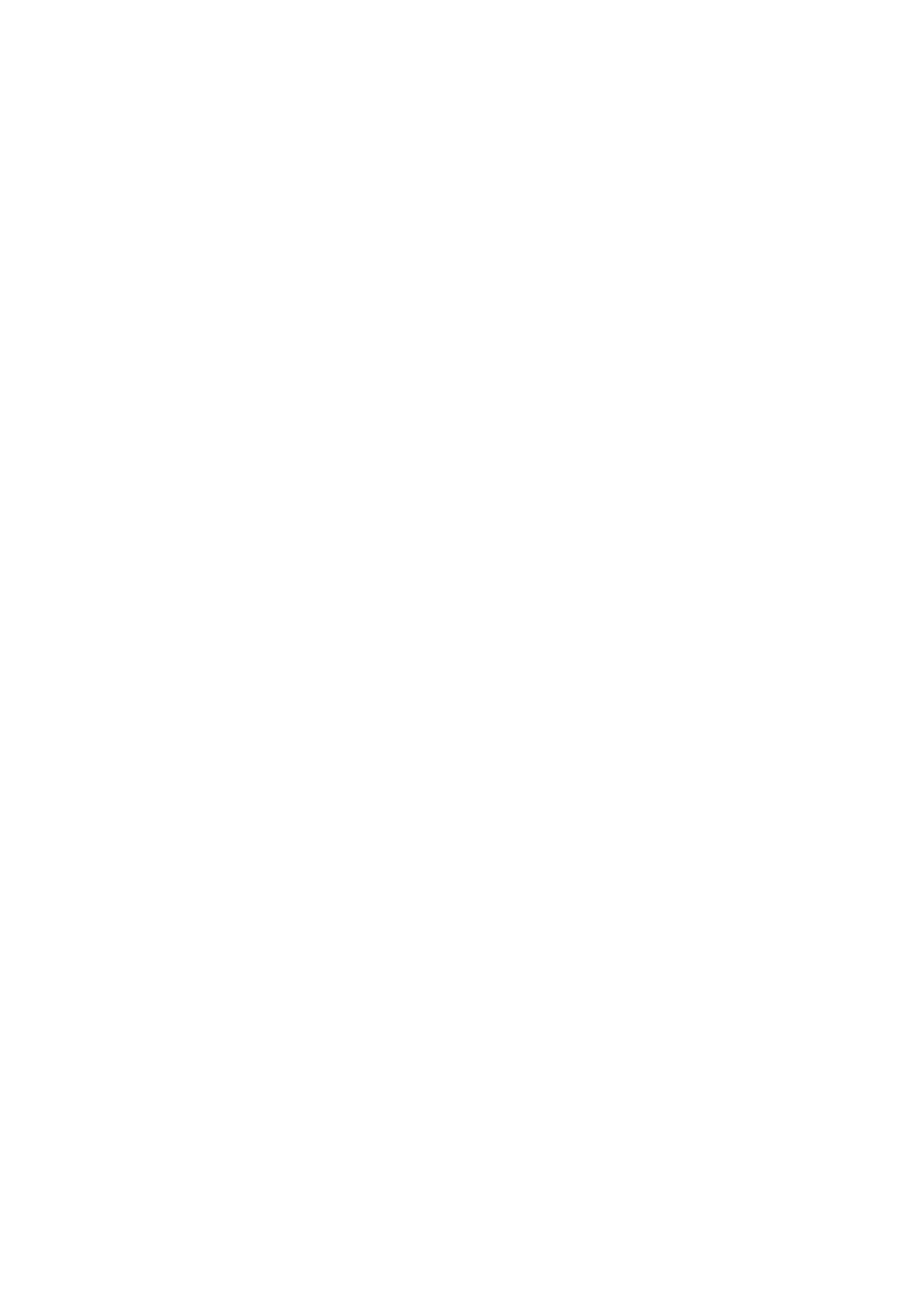| Start 20<br>9:35 |             |                                 |                                 | Qualification<br>$2x$ JMB |
|------------------|-------------|---------------------------------|---------------------------------|---------------------------|
| LANE             | <b>CODE</b> | <b>CLUB</b>                     | <b>CREW</b>                     |                           |
| 1                | NAUKL/VIL   | Nautilus Klagenfurt/<br>Villach | Martin Riedel, Jakob Lindner    |                           |
| 2                | VÖL         | Völkermarkt                     | David Krassnig, Patrick Miklau  |                           |
| 3                | OŠJ         | Ošjak                           | Stipe Padovan, Antonio Burmas   |                           |
| 4                | NEP1        | Neptun                          | Pero Kukuljica, Vlaho Đivanović |                           |
| 5                | <b>JAR</b>  | Jarun                           | Mislav Đomlija, Fran Belac      |                           |
| 6                | NAU - KP    | Nautilus - Koper                | Enej Rojc, Tim Kramberger       |                           |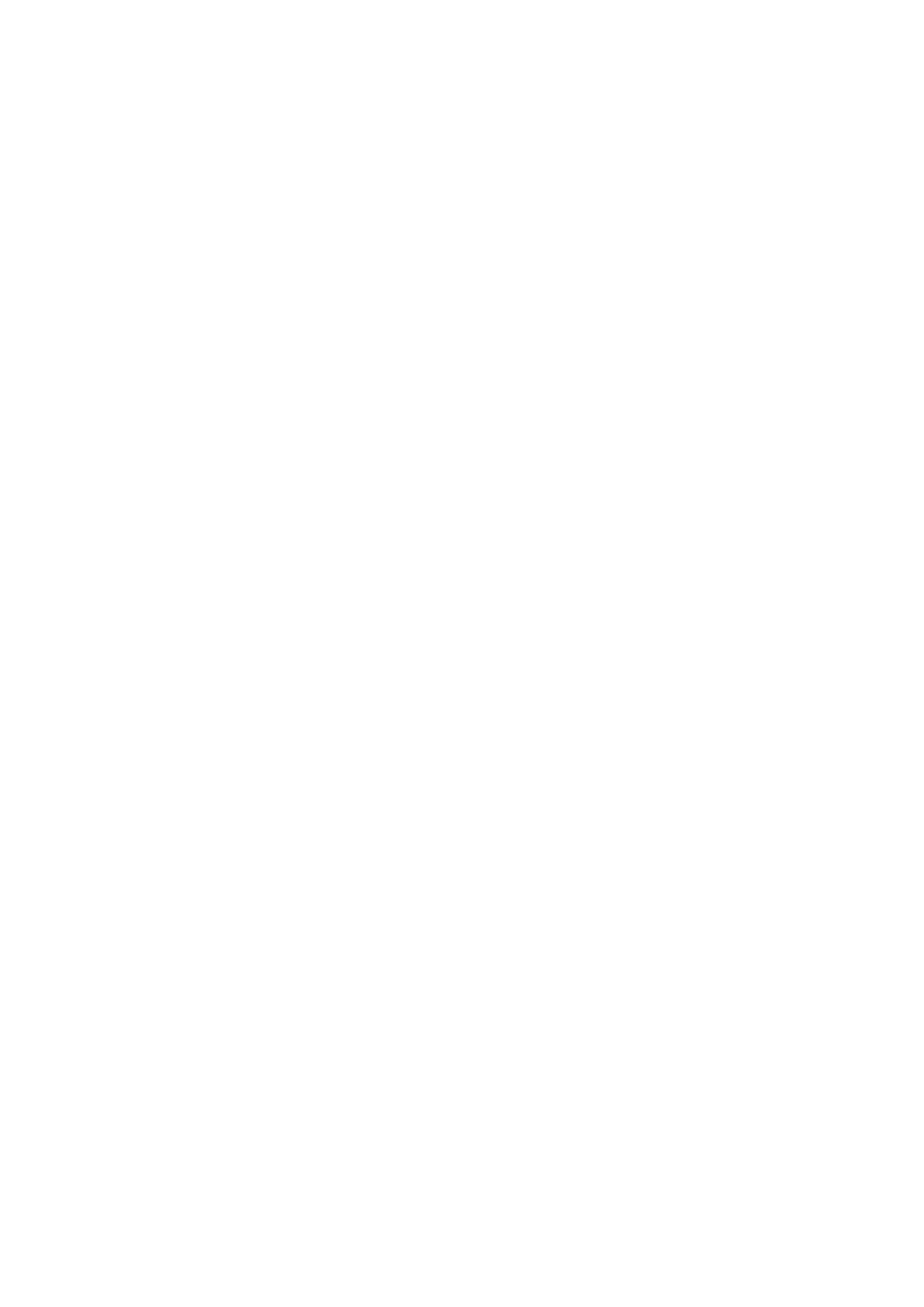| Start 21<br>9:40 |                  |                                     |                                  | Qualification<br>$2x$ JMB |
|------------------|------------------|-------------------------------------|----------------------------------|---------------------------|
|                  | <b>CODE</b>      | <b>CLUB</b>                         | <b>CREW</b>                      |                           |
| 1                | KRK <sub>2</sub> | Krka                                | Jerko Radovčić, Kristijan Papak  |                           |
| 2                | TRE2             | Trešnjevka                          | Marko Švalj, Karlo Loparić       |                           |
| 3                | BLE <sub>2</sub> | Bled                                | Matevž Tonejc, Martin Starčić    |                           |
| 4                | <b>TUR</b>       | <b>Turkish Rowing</b><br>Federation | Yunus Emre Bulut, Behlül Uyar    |                           |
| 5                | <b>MOR</b>       | Mornar                              | Marin Perković, Goran Mahmutović |                           |
| 6                | PIR <sub>2</sub> | Piran                               | Matej Kranjec, Erik Malikovič    |                           |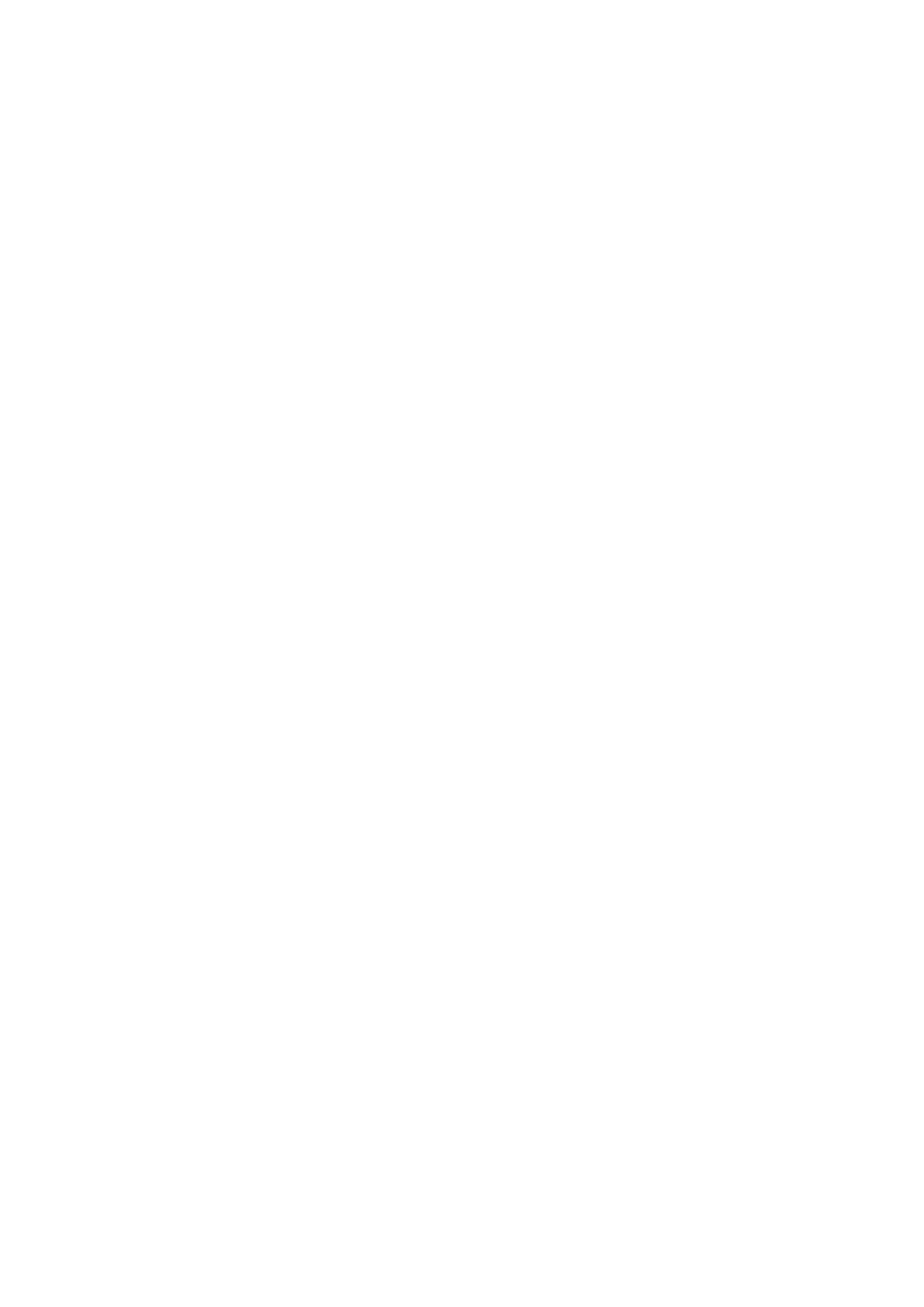# Start 22 **Qualification**

| 9:45 |                  |                              |                                                          | 2x JMB |
|------|------------------|------------------------------|----------------------------------------------------------|--------|
| LANE | <b>CODE</b>      | <b>CLUB</b>                  | <b>CREW</b>                                              |        |
| 1    | ZAG1             | Zagreb                       | Benedikt Barun, Vinko Brezić                             |        |
| 2    | STA/DON          | Staw/ Donau                  | Maximilian Hornacek, Martin Animashaun                   |        |
| 3    | FVG <sub>2</sub> |                              | Friuli Venezia Giulia Luca Zemolin, Niccolo Schintu      |        |
| 4    | FVG1             |                              | Friuli Venezia Giulia Riccardo Cepile, Federico Paulotto |        |
| 5    | ARU <sub>2</sub> | Arupinum                     | Noel Kopitar, Teo Apollonio                              |        |
| 6    | NET1             | Nettuno Trieste              | Marco Canciani, Marc Snidersic                           |        |
| 7    | DEM <sub>2</sub> | Dravske elektrane<br>Maribor | Valuk Macuh, Jan Mužerlin                                |        |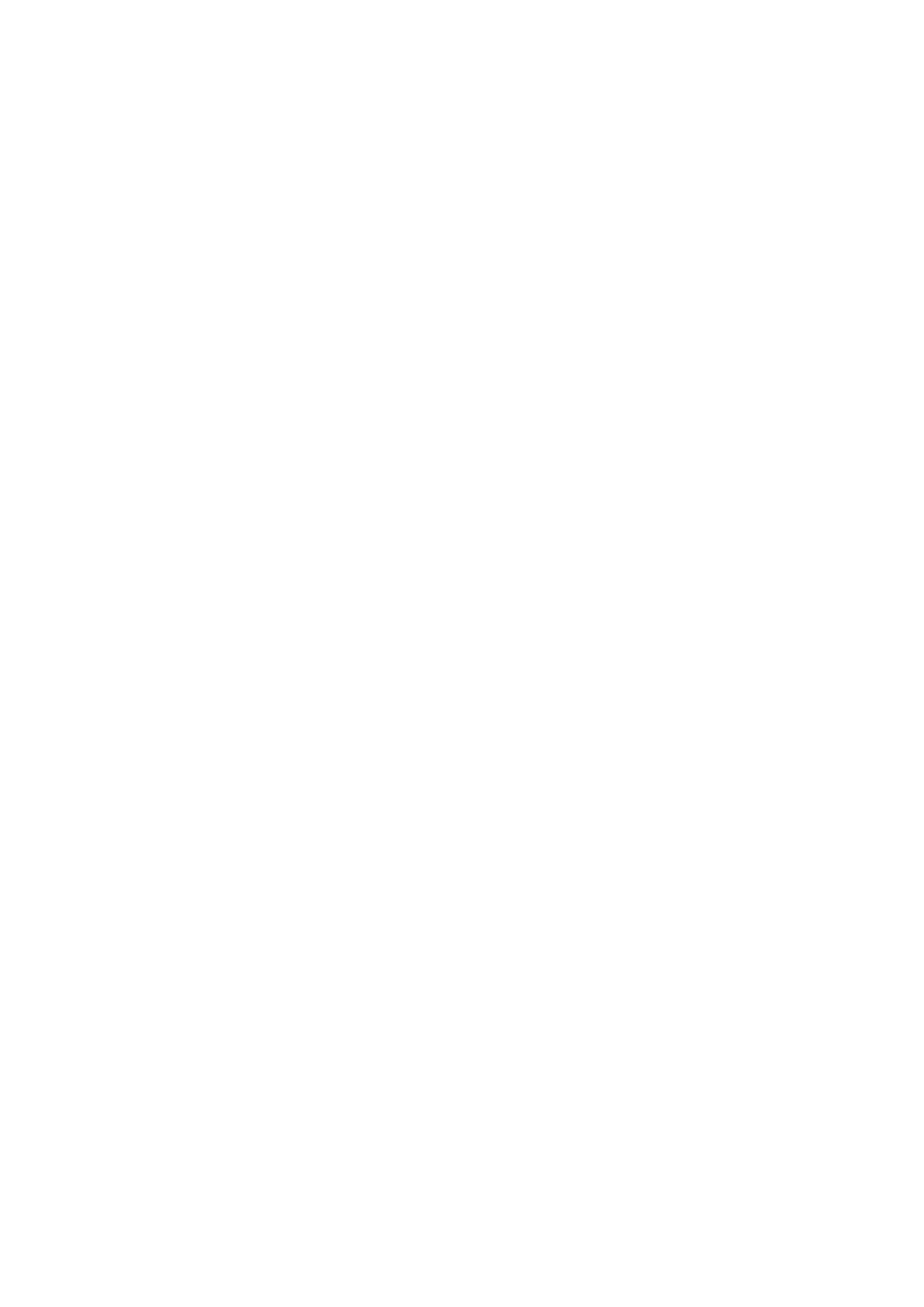| Start 23<br>9:50 |                  |                              |                                    | Qualification<br>$2x$ JMB |
|------------------|------------------|------------------------------|------------------------------------|---------------------------|
| ANE              | <b>CODE</b>      | <b>CLUB</b>                  | <b>CREW</b>                        |                           |
| 1                | CRO <sub>2</sub> | Croatia                      | Luka Jekić, Dominik Vukmanić       |                           |
| 2                | <b>PUL</b>       | Pullino                      | Nathan Mornasaro, Federico Marsi   |                           |
| 3                | DEM3             | Dravske elektrane<br>Maribor | Filip Polše, Žiga Osvald           |                           |
| $\overline{4}$   | TRE4             | Trešnjevka                   | Vinko Zoričić, Viktor Pujas        |                           |
| 5                | <b>GLB</b>       | Galeb Zemun                  | Marko Prodanović, Nikola Srebro    |                           |
| 6                | TRE1             | Trešnjevka                   | Noah Kordić, Robert Rukavina       |                           |
| 7                | NET <sub>2</sub> | Nettuno Trieste              | Valentino Pavan, Francesco Manzoni |                           |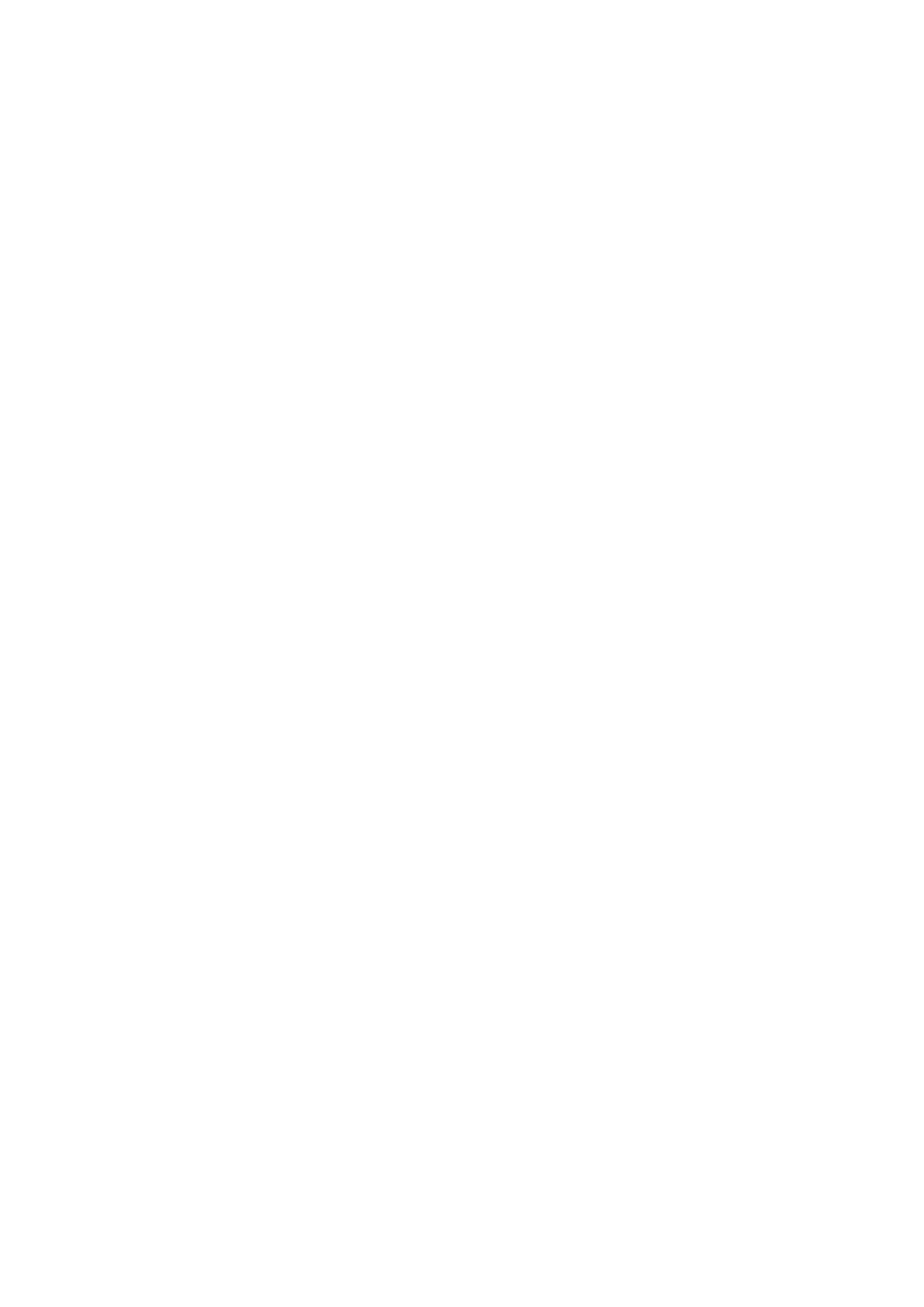Start 24 **Qualification 9:55 2- JMA LANE CODE CLUB CREW** 1 BLE 2 TRE 3 JZD1 4 LIA1 5 KRK1 6 FEN LIA Wien Mattijs Holler, Rudolph Querfeld Krka Filip Frane Garma, Luka Gojanović Rakić Fenerbache Berkcan Tamas, Efe Gürsu Bled Simon Bulovec, Tevž Koselj Trešnjevka Leon Bulić, Luka Mandić Jadran Zadar Luka Smirčić, Leon Mikulić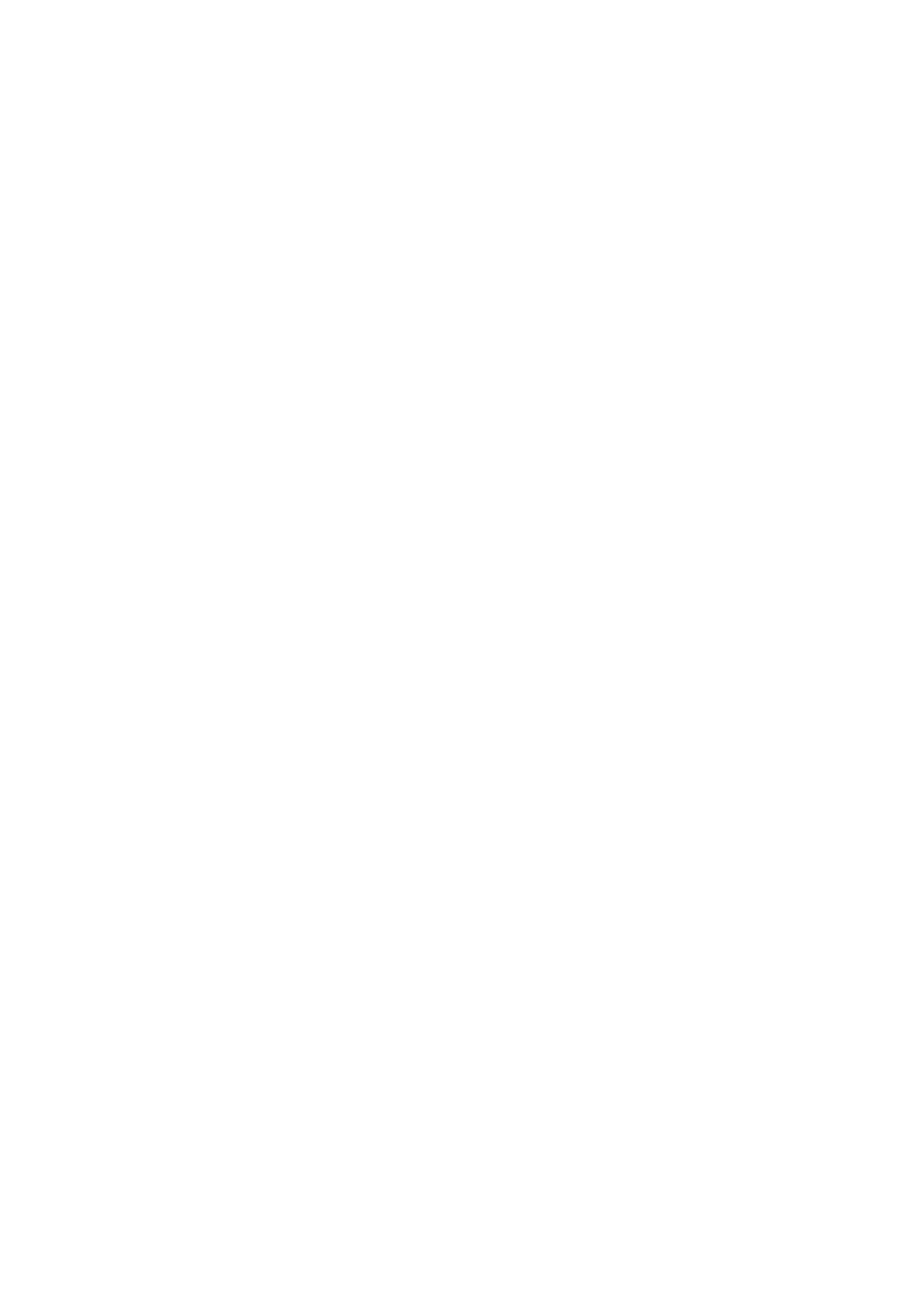Start 25 **Qualification 10:00 2- JMA LANE CODE CLUB CREW** 1 IST 2 ARU 3 MLA 4 TUR2 5 KRK3 6 JZD2 Turkish Rowing Irkisti Rowling<br>Federation Bariş Özgür, Veysel Batuhan Kösedag Krka Nikola Dugopoljac, Ante Klarić Jadran Zadar Borna Babajko, Ivan Tokić Istra Korado Peruško, Moreno Božac Arupinum Tino Maružin, Matia Poljak Mladost Ivo Rebić, Hrvoje Vrdoljak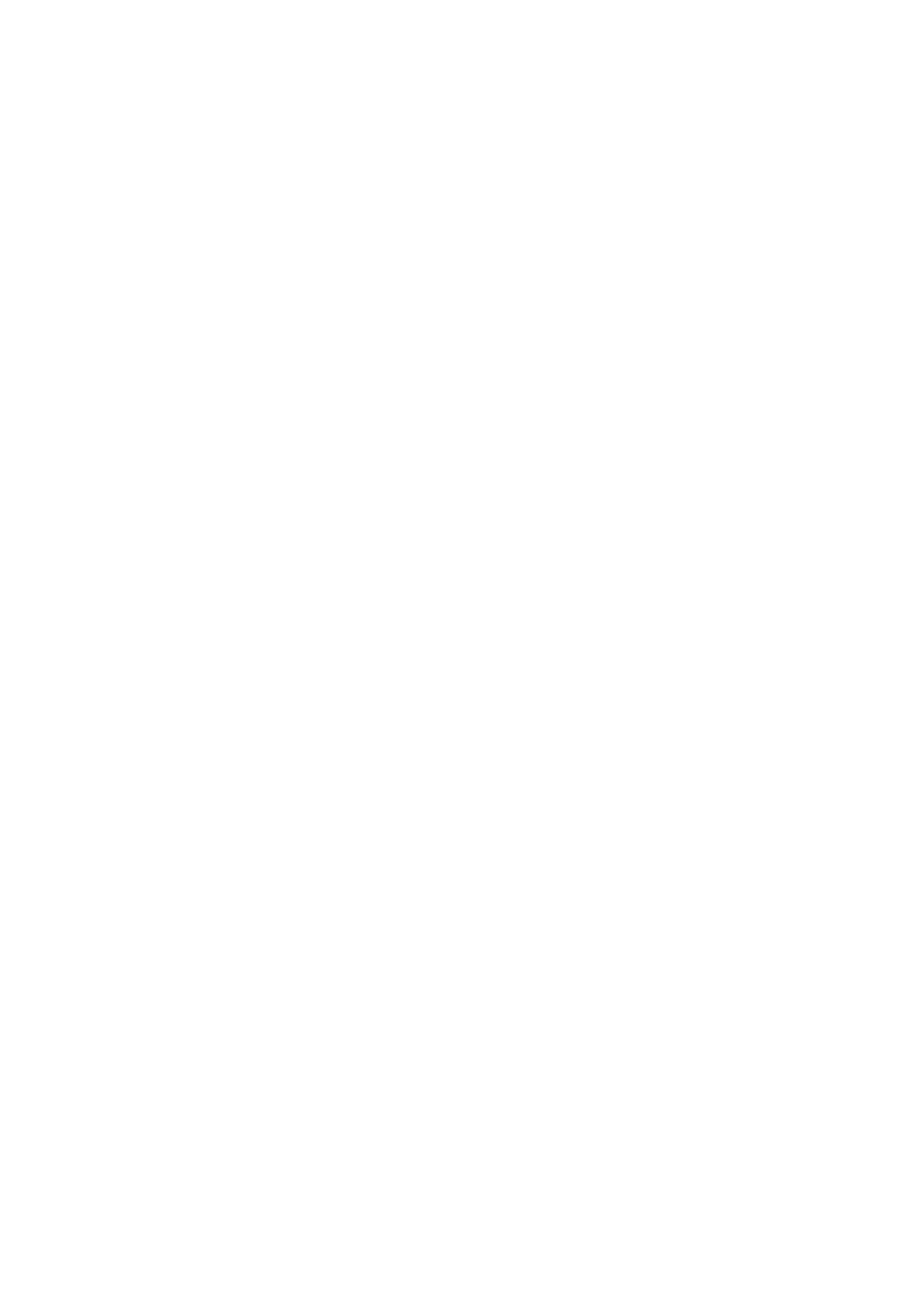## **Croatia Open - Saturday 9.4.2016 33rd**

| 33rd International Rowing Regata |  |         |
|----------------------------------|--|---------|
| Jarun                            |  | Race: 9 |
| .                                |  | . .     |

### Start 26 **Qualification 10:05 2- JMA LANE CODE CLUB CREW** 1 GUS 2 JAR/IKT 3 TUR1 4 KRK2 5 CRO Krka Jakov Koštan, Filip Kendeš Croatia Luka Dizdar, Ante Pehar Gusar Mario Marić, Krešimir Jerković Jarun/ Iktus Marin Maletić, Krešimir Forijan Turkish Rowing Ismail Ali Bekiroglu, Aydin Inanç Şahin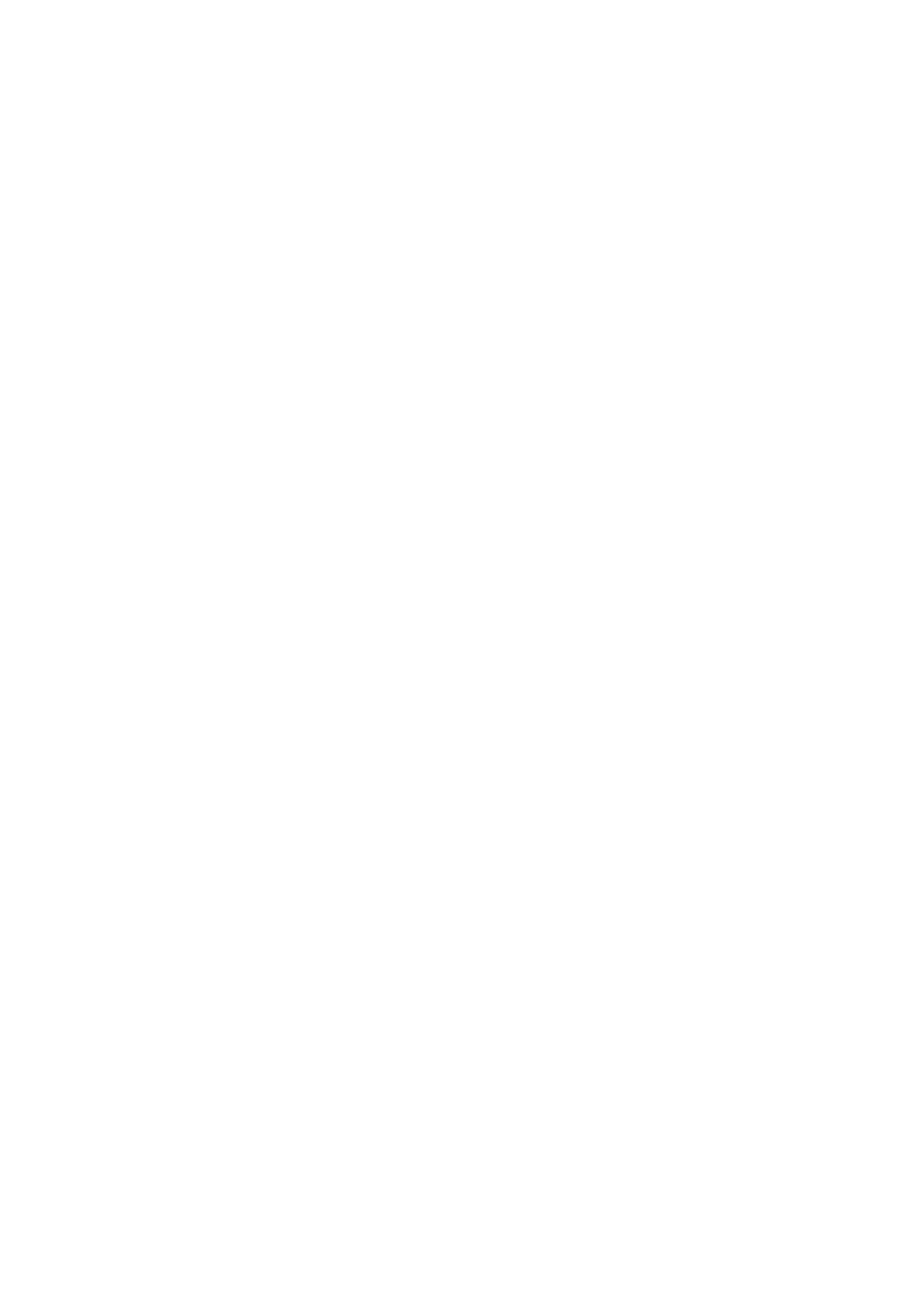**Jarun Race: 10**<br> **Race: 10**<br>
Start 27 **Oualification** 

| Start 27<br>10:10 |                  |                                      |                  |             | Qualification<br>1x JMA |
|-------------------|------------------|--------------------------------------|------------------|-------------|-------------------------|
| <b>LANE</b>       | <b>CODE</b>      | <b>CLUB</b>                          |                  | <b>CREW</b> |                         |
| 1                 | PIR <sub>2</sub> | Piran                                | Matija Špeh      |             |                         |
| 2                 | <b>EST</b>       | <b>Estonian Rowing</b><br>Federation | Hugo Mengel      |             |                         |
| 3                 | DEM1             | Dravske elektrane<br>Maribor         | Nik Krebs        |             |                         |
| 4                 | BLE1             | Bled                                 | Matej Čuk        |             |                         |
| 5                 | TUR1             | <b>Turkish Rowing</b><br>Federation  | Enes Yenipazarli |             |                         |
| 6                 | <b>GRA</b>       | Grafičar                             | Vukašin Pivač    |             |                         |
| $\overline{7}$    | ALB1             | Albatros                             | Maxi Trattler    |             |                         |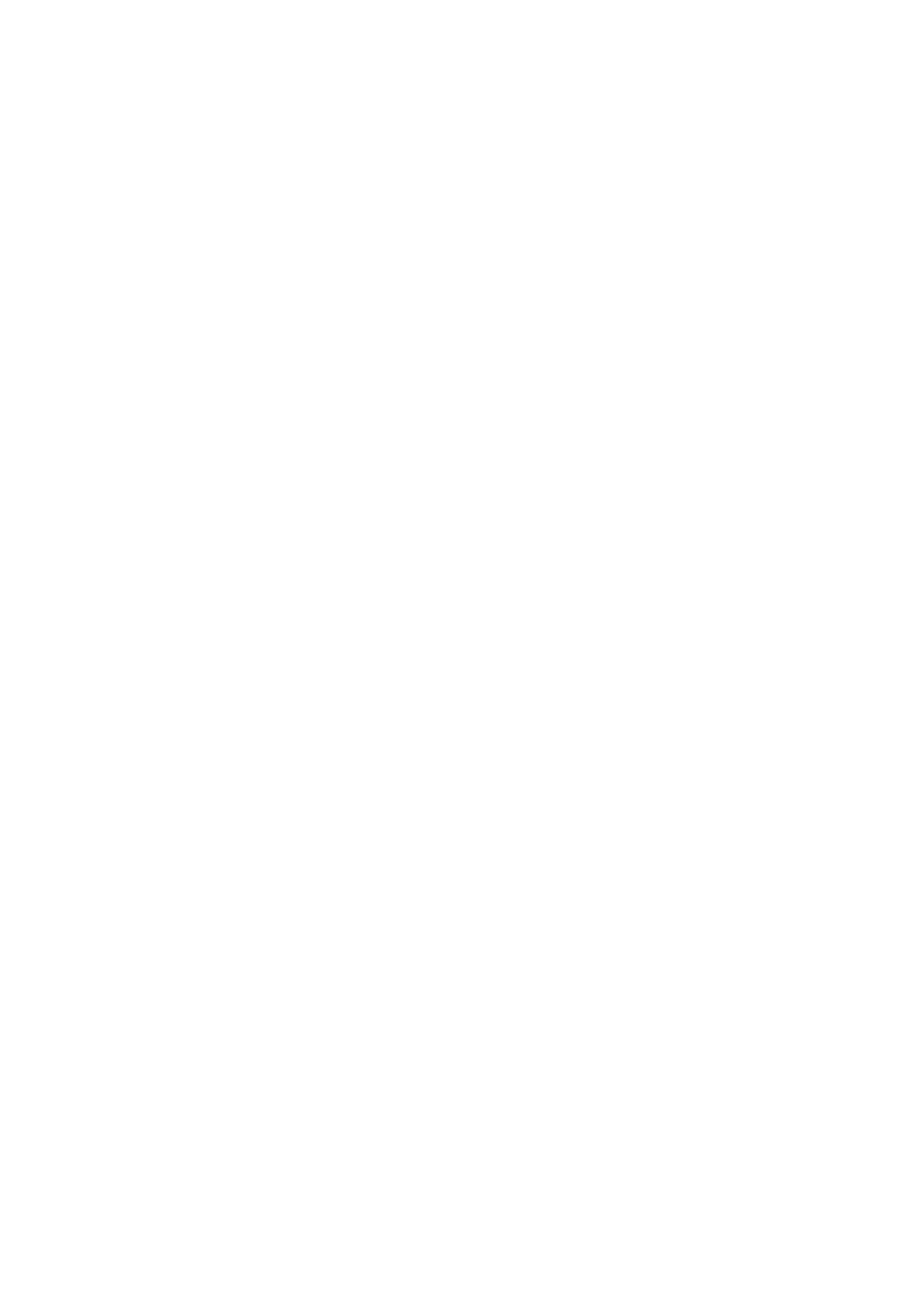## **Croatia Open - Saturday 9.4.2016 33rd I**

| 33rd International Rowing Regata |                                                              |
|----------------------------------|--------------------------------------------------------------|
| <b>Jarun</b>                     | <b>Race: 10</b>                                              |
| $C_{\pm}$ $\pm$ 20               | $\mathbf{A} = \mathbf{B} \mathbf{B} + \mathbf{B} \mathbf{B}$ |

7 TRE1 Trešnjevka Boris Cesarec

Start 28 **Qualification 10:15 1x JMA LANE CODE CLUB CREW** 1 IKT1 2 GLA 3 CRO1 4 MLA1 5 OŠJ1 6 MOR Mladost Zvonimir Soldo Ošjak Stipe Trojanović Mornar Domagoj Barbača Iktus Ivan Ante Grgić Glagoljaš Mihael Girotto Croatia Patrik Farkaš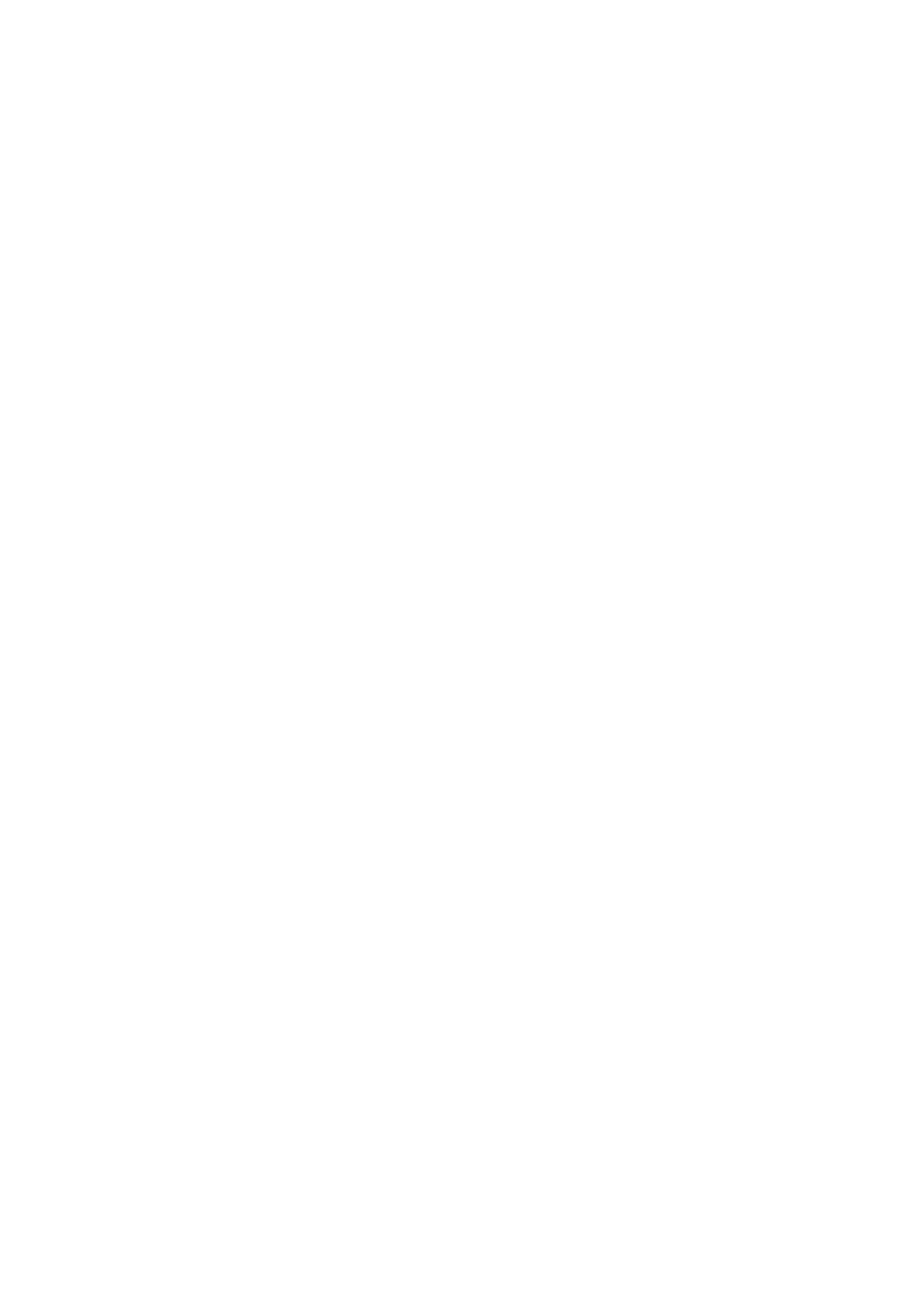## **Croatia Open - Saturday 9.4.2016 33rd**

| 33rd International Rowing Regata |                      |
|----------------------------------|----------------------|
| Jarun                            | <b>Race: 10</b>      |
| Start 29                         | <b>Qualification</b> |

| Start 29<br>10:20 |                  |                                     |                   |             | Qualification<br>1x JMA |
|-------------------|------------------|-------------------------------------|-------------------|-------------|-------------------------|
| <b>LANE</b>       | <b>CODE</b>      | <b>CLUB</b>                         |                   | <b>CREW</b> |                         |
| 1                 | OŠJ2             | Ošjak                               | Antonio Šeparović |             |                         |
| $\overline{2}$    | MLA <sub>2</sub> | Mladost                             | Lovro Banović     |             |                         |
| 3                 | NEP1             | Neptun                              | Toni Crnjak       |             |                         |
| 4                 | TUR <sub>2</sub> | <b>Turkish Rowing</b><br>Federation | Çagatay Şekeröz   |             |                         |
| 5                 | PIR1             | Piran                               | Leon Mikuletič    |             |                         |
| 6                 | PAG              | Pag                                 | Mario Pernar      |             |                         |
| $\overline{7}$    | SGTN1            | <b>SGT Nautica</b>                  | Luca Giurgevich   |             |                         |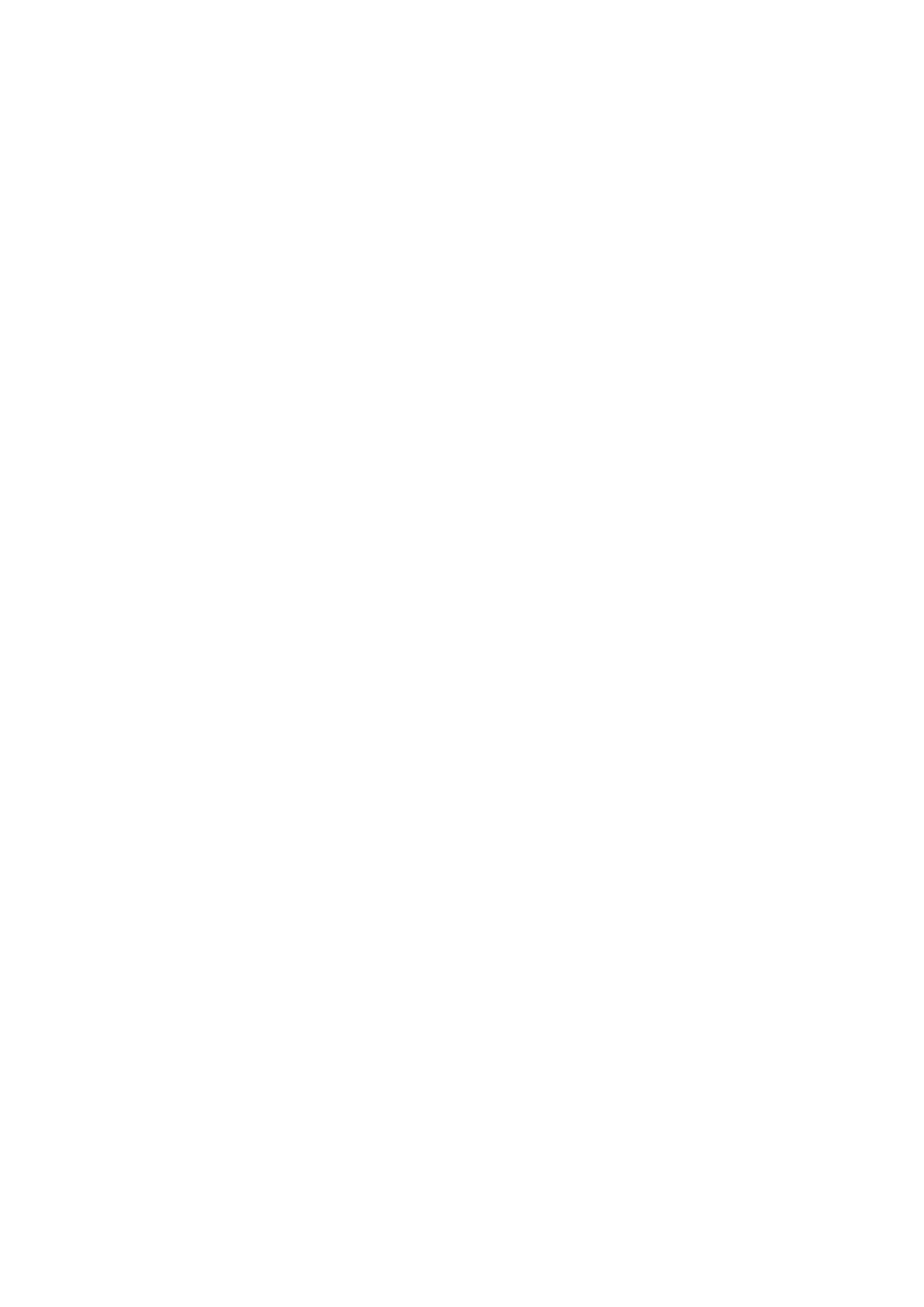| Start 30<br>10:25 |                   |                              |                       | Qualification<br>1x JMA |
|-------------------|-------------------|------------------------------|-----------------------|-------------------------|
| LANE              | <b>CODE</b>       | <b>CLUB</b>                  | <b>CREW</b>           |                         |
| $\mathbf 1$       | IKT <sub>2</sub>  | Iktus                        | Marko Iža             |                         |
| $\overline{2}$    | DEM3              | Dravske elektrane<br>Maribor | Jaka Čas              |                         |
| 3                 | GLB3              | Galeb Zemun                  | Todor Stanković       |                         |
| $\overline{4}$    | SGTN <sub>2</sub> | <b>SGT Nautica</b>           | <b>Federico Menis</b> |                         |
| 5                 | NEP <sub>2</sub>  | Neptun                       | Renato Špilar         |                         |
| 6                 | MED               | Medulin                      | Bernard Stanko        |                         |
| 7                 | DEM4              | Dravske elektrane<br>Maribor | Jernej Osvald         |                         |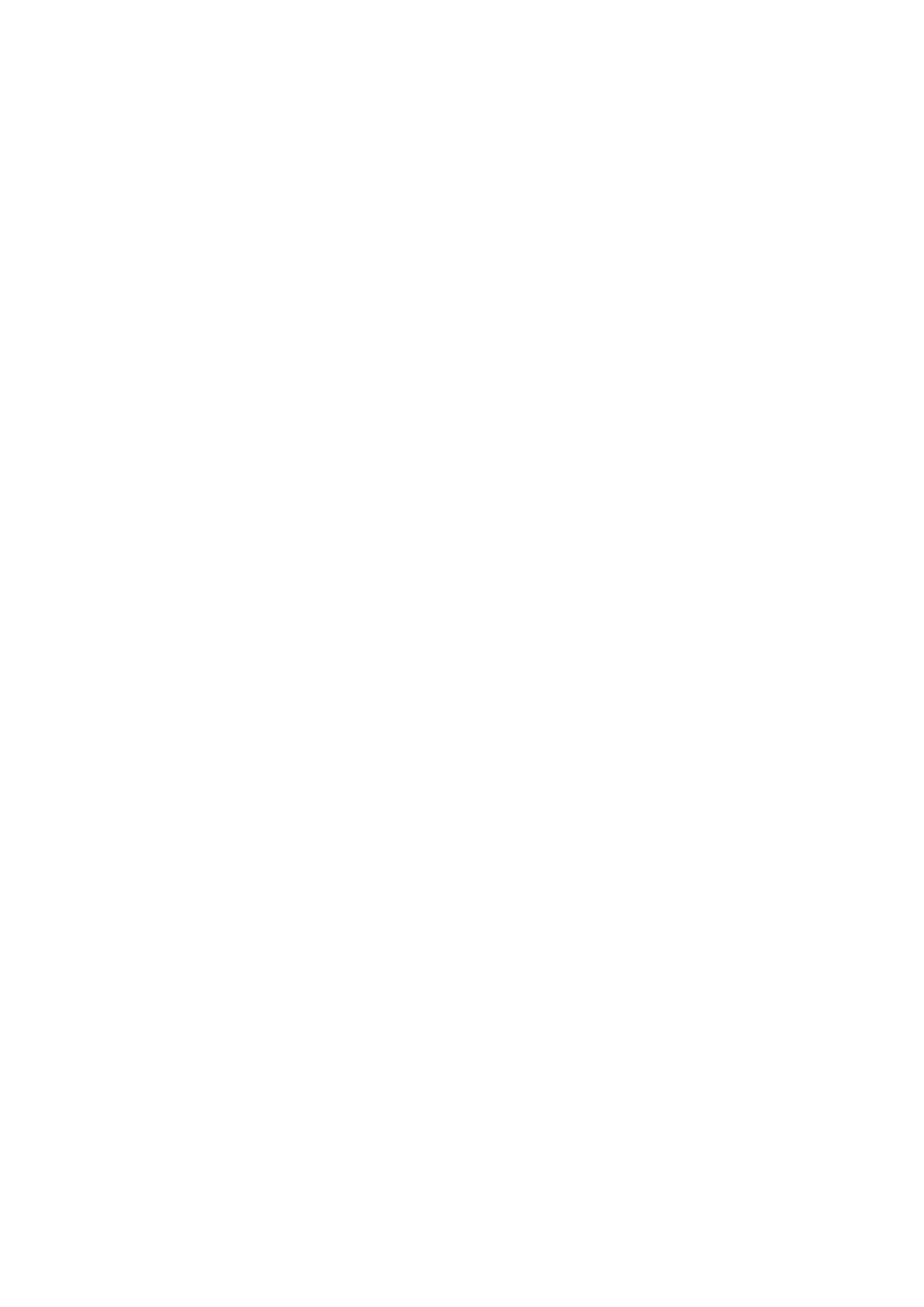| 33rd International Rowing Regata |                 |  |  |  |
|----------------------------------|-----------------|--|--|--|
| Jarun                            | <b>Race: 10</b> |  |  |  |
| Start 31                         | Qualification   |  |  |  |

| Start 31<br>10:30 |                  |                              |                  |             | Qualification<br>1x JMA |
|-------------------|------------------|------------------------------|------------------|-------------|-------------------------|
| <b>LANE</b>       | <b>CODE</b>      | <b>CLUB</b>                  |                  | <b>CREW</b> |                         |
| 1                 | ALB <sub>2</sub> | Albatros                     | Matthias Zezulka |             |                         |
| $\overline{2}$    | PIR <sub>3</sub> | Piran                        | Matej Legat      |             |                         |
| 3                 | GLB <sub>2</sub> | Galeb Zemun                  | Petar Isaković   |             |                         |
| $\overline{4}$    | <b>PIRW</b>      | Pirat Wien                   | Alexander Lewis  |             |                         |
| 5                 | DEM <sub>2</sub> | Dravske elektrane<br>Maribor | Miha Cafuta      |             |                         |
| 6                 | GLB1             | Galeb Zemun                  | Pavle Simić      |             |                         |
| 7                 | CRO4             | Croatia                      | Lovro Tvrtković  |             |                         |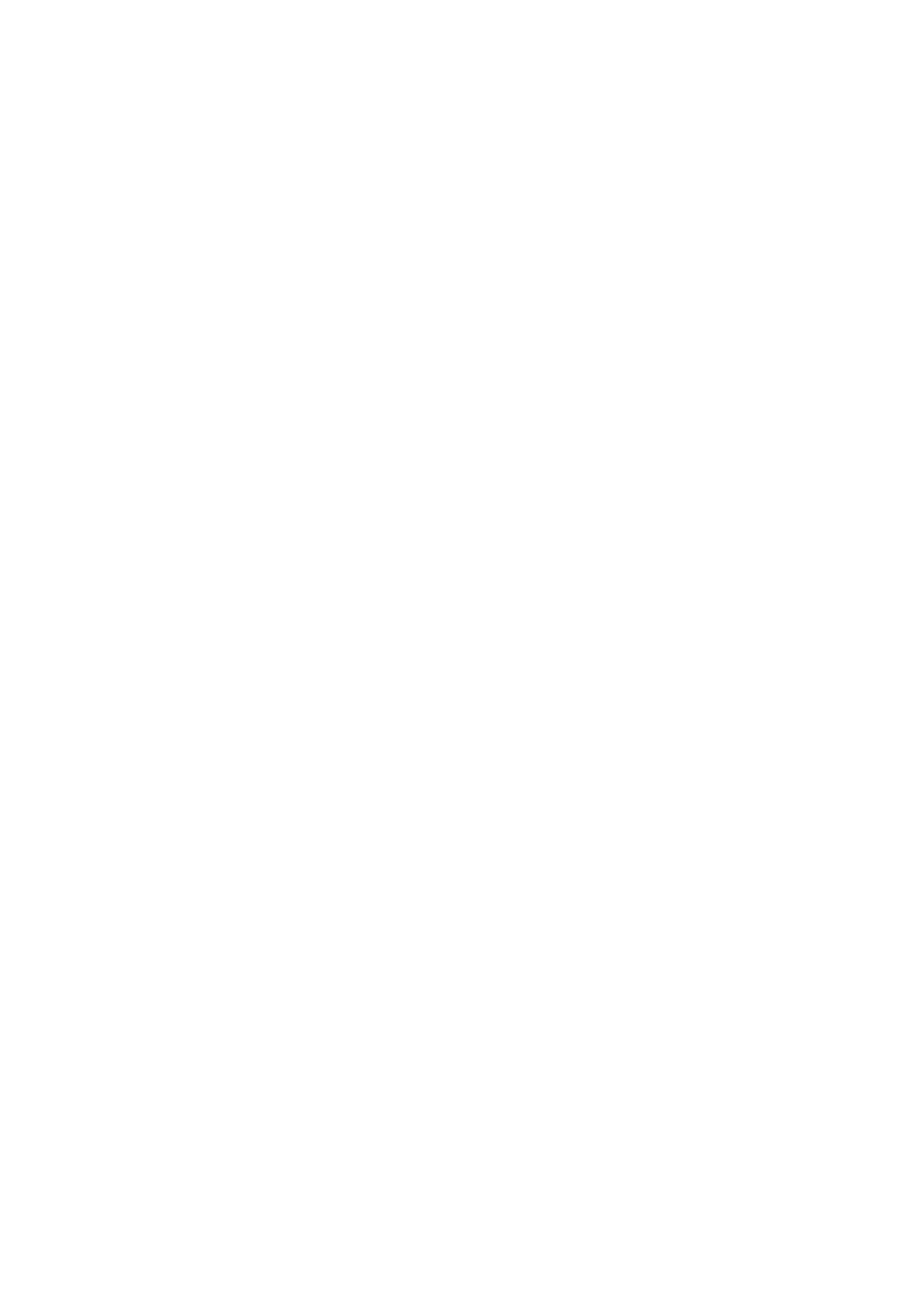| Croatia Open - Saturday<br>33rd International Rowing Regata<br>Jarun |                   |                                     |              |             | 9.4.2016                       |  |
|----------------------------------------------------------------------|-------------------|-------------------------------------|--------------|-------------|--------------------------------|--|
|                                                                      |                   |                                     |              |             | <b>Race: 10</b>                |  |
| Start 32<br>10:35                                                    |                   |                                     |              |             | <b>Qualification</b><br>1x JMA |  |
| <b>LANE</b>                                                          | <b>CODE</b>       | <b>CLUB</b>                         |              | <b>CREW</b> |                                |  |
| 1                                                                    | LJUB <sub>2</sub> | Ljubljanica                         | Rok Markovič |             |                                |  |
| $\overline{2}$                                                       | TRE2              | Trešnjevka                          | Luka Milić   |             |                                |  |
| 3                                                                    | TUR3              | <b>Turkish Rowing</b><br>Federation | Kaan Bag     |             |                                |  |
| $\overline{4}$                                                       | OŠJ3              | Ošjak                               | Leon Surjan  |             |                                |  |
| 5                                                                    | LJUB3             | Ljubljanica                         | Anže Furlan  |             |                                |  |
| 6                                                                    | LIA1              | LIA Wien                            | Liam Anstiss |             |                                |  |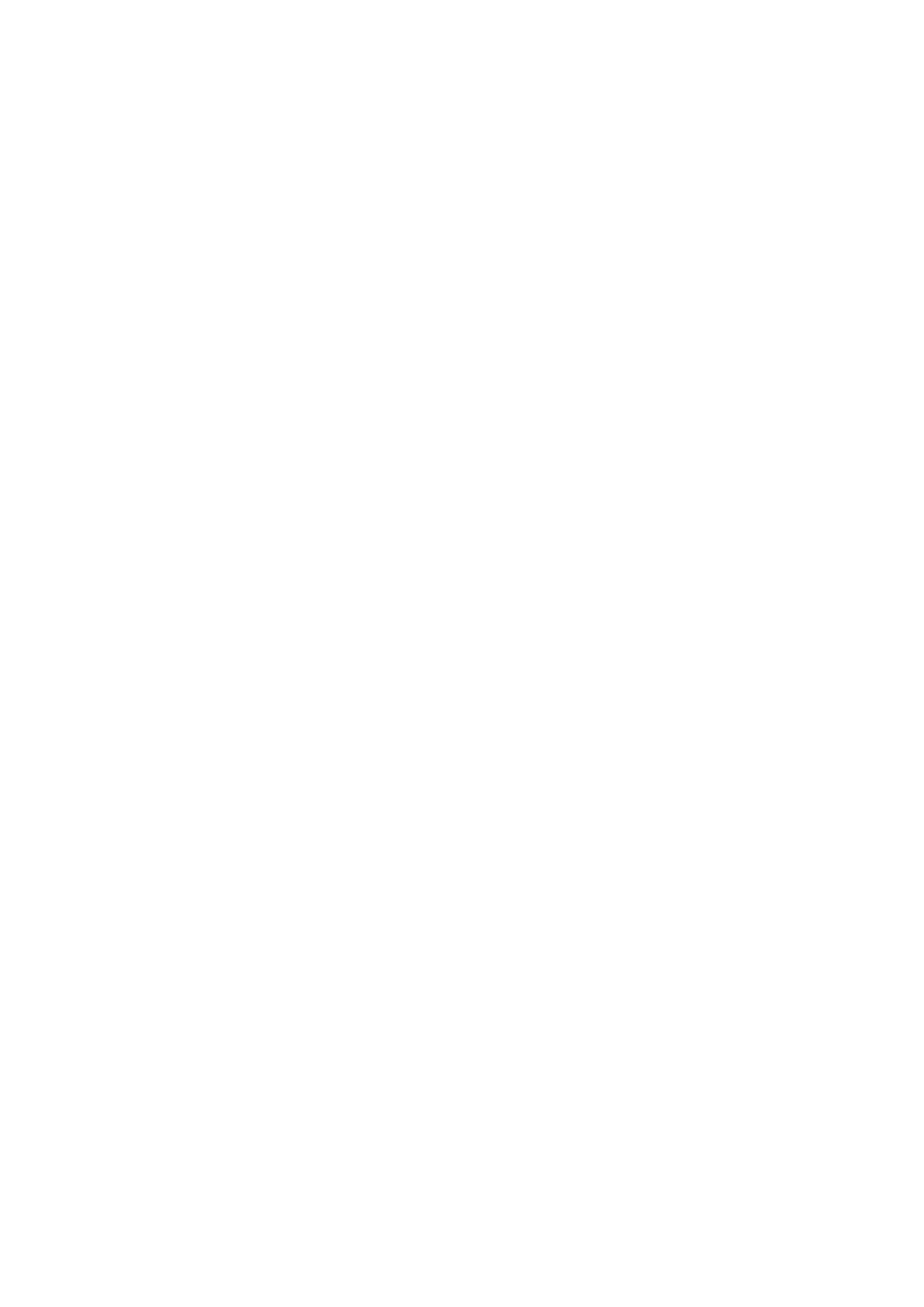# **Jarun Race: 10**

6 DAN

Start 33 **Qualification 10:40 1x JMA LANE CODE CLUB CREW** 1 LJUB1 2 GUS 3 NAU - KL1 Nautilus - Klagenfurt Bastian Ferch4 BLE2 5 LIA2 Bled Jako Šolar LIA Wien Ljubljanica Jaka Malešić Gusar Ivan Ivanušić

Danubius Aleksandar Izda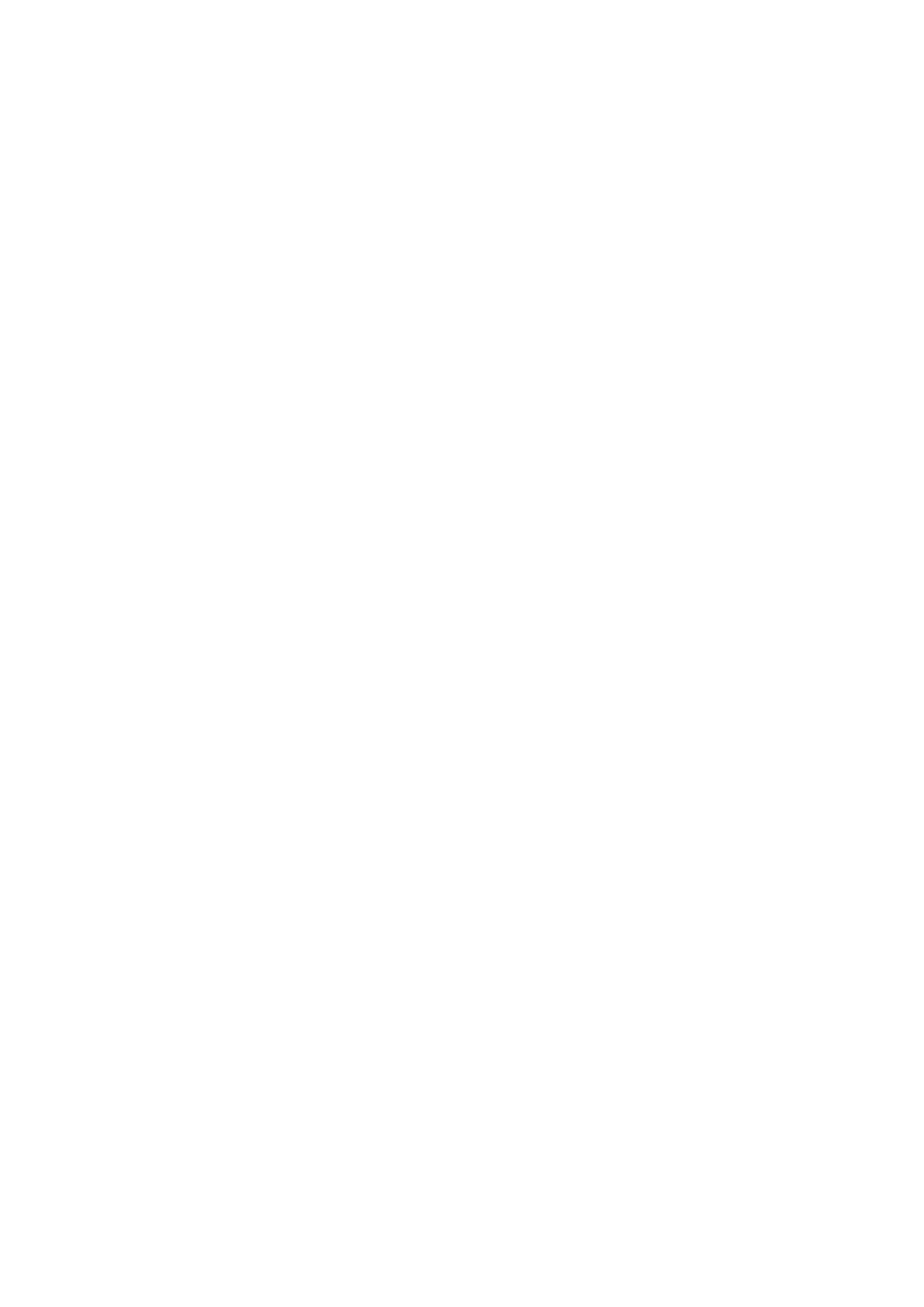| Croatia Open - Saturday<br>33rd International Rowing Regata |             |                                         |                   |             | 9.4.2016                       |
|-------------------------------------------------------------|-------------|-----------------------------------------|-------------------|-------------|--------------------------------|
| <b>Jarun</b>                                                |             |                                         |                   |             | <b>Race: 10</b>                |
| Start 34<br>10:45                                           |             |                                         |                   |             | <b>Qualification</b><br>1x JMA |
| <b>LANE</b>                                                 | <b>CODE</b> | <b>CLUB</b>                             |                   | <b>CREW</b> |                                |
| 1                                                           | NAU - KL3   | Nautilus - Klagenfurt Maximilian Riedel |                   |             |                                |
| 2                                                           | TIM         | Timavo                                  | Federico Musio    |             |                                |
| 3                                                           | <b>ARG</b>  | Argo                                    |                   |             |                                |
| 4                                                           | TUR4        | <b>Turkish Rowing</b><br>Federation     | Ömer Sefa Polat   |             |                                |
| 5                                                           | MLA3        | <b>Mladost</b>                          | Fran Zufikarpašić |             |                                |

6 RUV Ruderverein Villach Mario Loy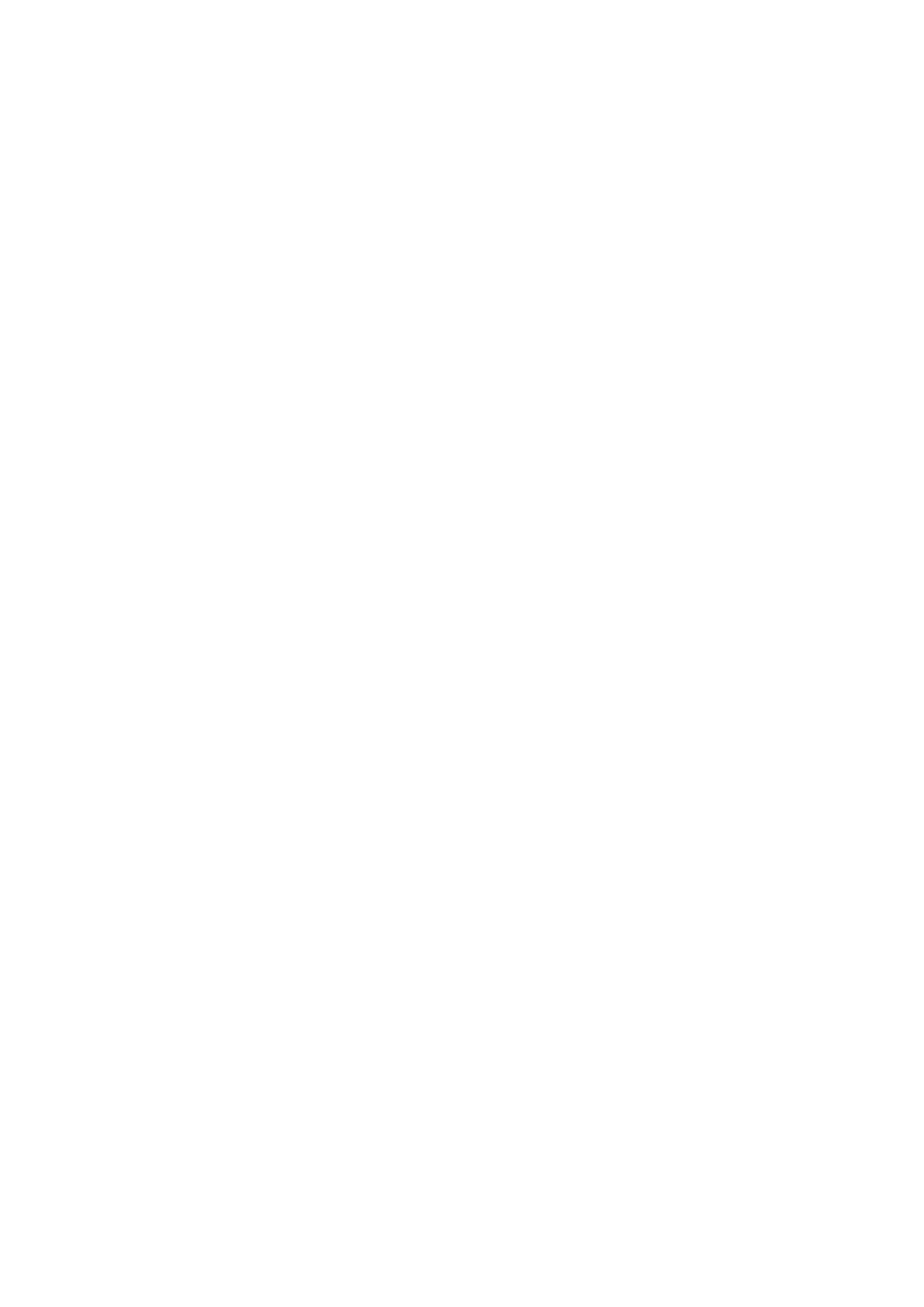## **Jarun Race: 14** Start 35 **Qualification**

**10:50 1x SMA LANE CODE CLUB CREW** 1 GUS 2 LJUB Gusar Zvonimir Batinić Ljubljanica Matej Rojec

3 TRE 4 OTH 5 EST6 Ottensheim Clemens Obrecht Estonian Rowing Federation Oskar Kuzmin Trešnjevka Damir Martin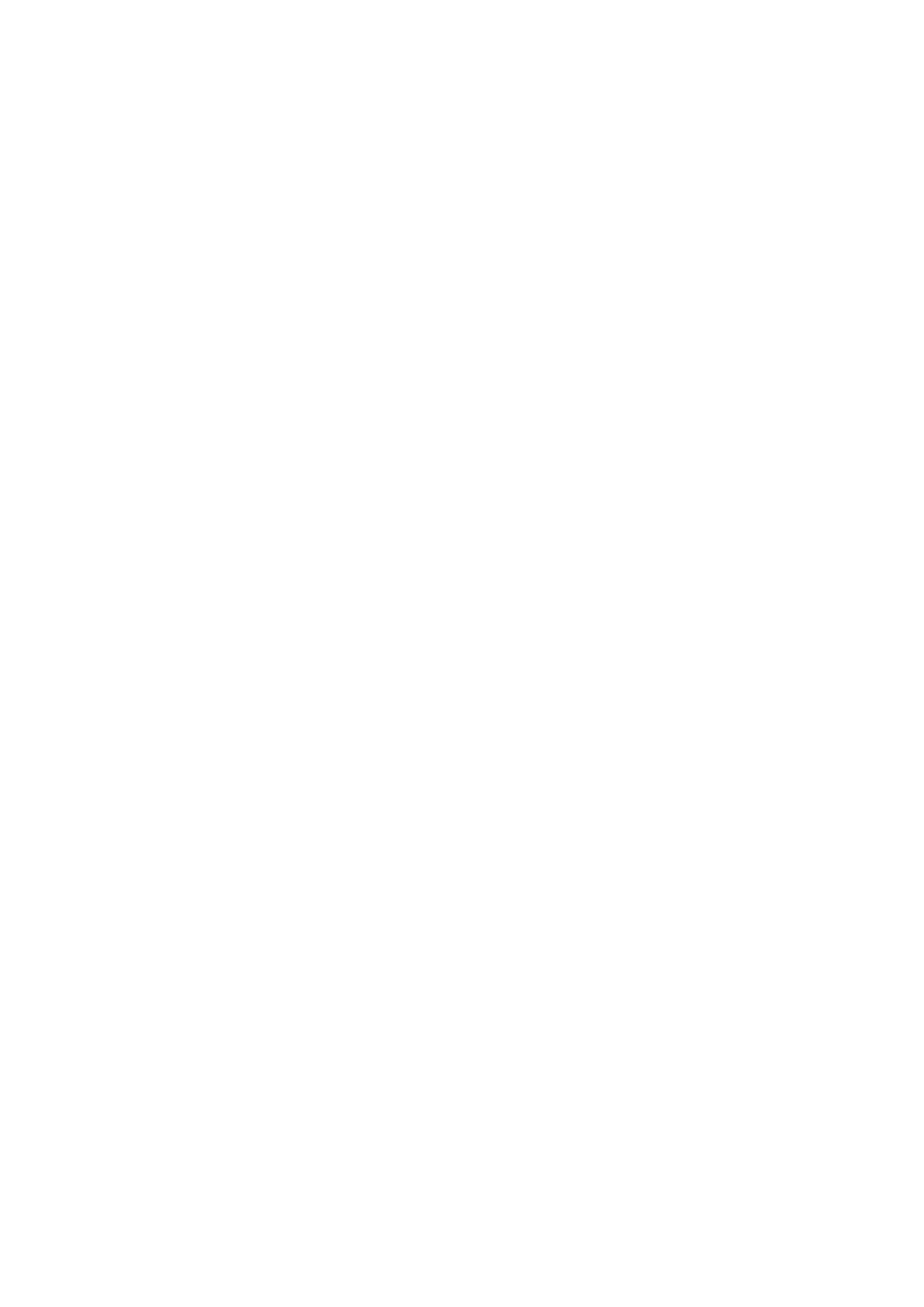|                          | Croatia Open - Saturday | 33rd International Rowing Regata |                    | 9.4.2016    |                                  |  |
|--------------------------|-------------------------|----------------------------------|--------------------|-------------|----------------------------------|--|
| <b>Jarun</b><br>Start 36 |                         |                                  |                    |             | <b>Race: 14</b><br>Qualification |  |
| 10:55                    |                         |                                  |                    |             | 1x SMA                           |  |
| LANE                     | <b>CODE</b>             | <b>CLUB</b>                      |                    | <b>CREW</b> |                                  |  |
| 1                        | <b>TIM</b>              | Timavo                           | Matteo Romano      |             |                                  |  |
| $\overline{2}$           | <b>OSP</b>              | Ospedalieri Treviso              | Nicola Zorzetto    |             |                                  |  |
| 3                        | EST <sub>5</sub>        | Estonian Rowing<br>Federation    | Sten-Erik Anderson |             |                                  |  |
| 4                        | PAG                     | Pag                              | Mario Pernar       |             |                                  |  |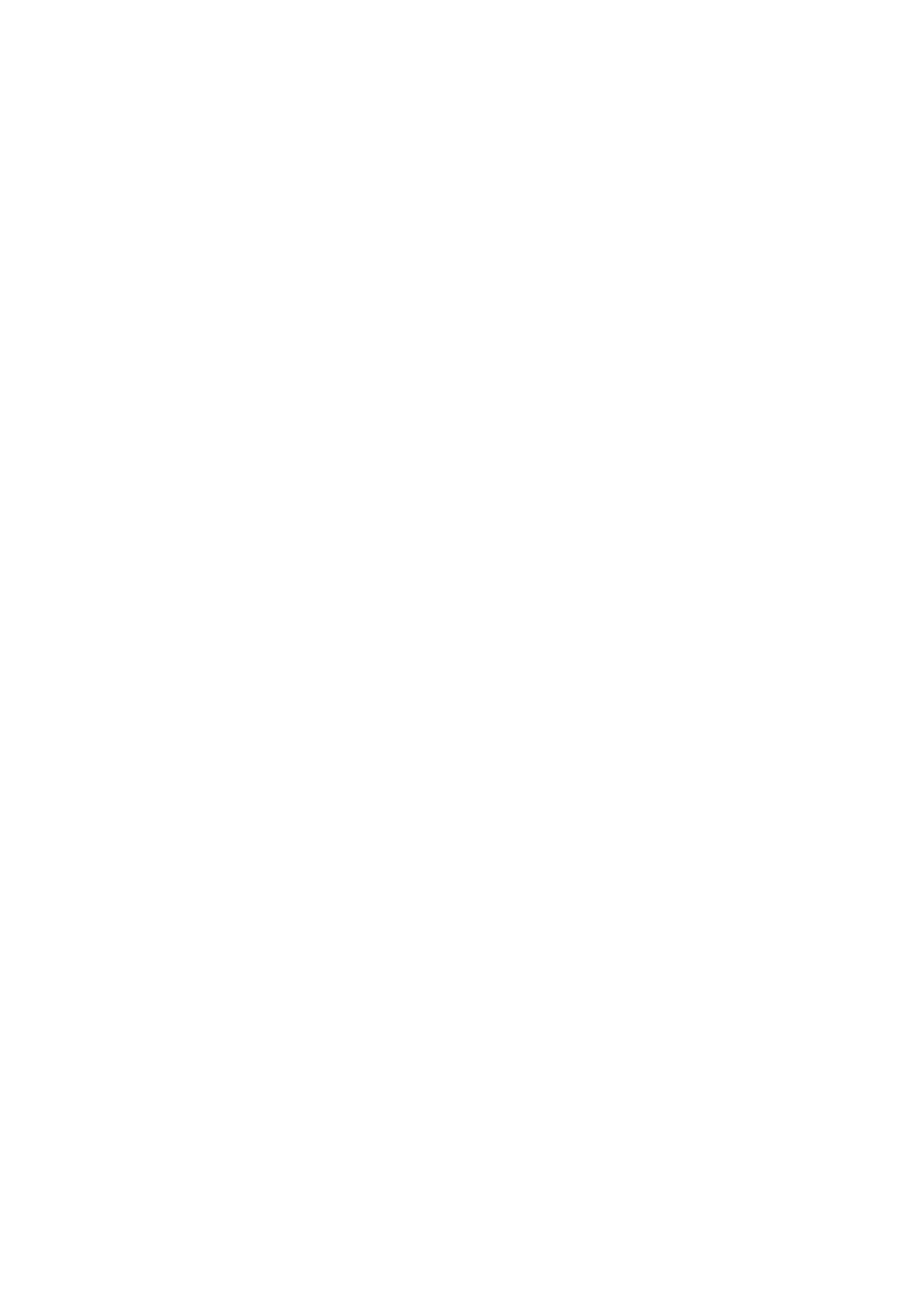|                   | Croatia Open - Saturday | 33rd International Rowing Regata |                   |             | 9.4.2016                |  |
|-------------------|-------------------------|----------------------------------|-------------------|-------------|-------------------------|--|
| Jarun             |                         |                                  |                   |             | <b>Race: 15</b>         |  |
| Start 37<br>11:00 |                         |                                  |                   |             | Qualification<br>1x SML |  |
| LANE              | <b>CODE</b>             | <b>CLUB</b>                      |                   | <b>CREW</b> |                         |  |
| $\mathbf{1}$      | FRW <sub>2</sub>        | Friesen Wien                     | Sebastian Kabas   |             |                         |  |
| 2                 | LAF                     | Lafranconi                       | Matej Šmída       |             |                         |  |
| 3                 | MLA1                    | <b>Mladost</b>                   | Luka Radonić      |             |                         |  |
| 4                 | PIRW <sub>2</sub>       | Pirat Wien                       | Matthias Taborsky |             |                         |  |
| 5                 | <b>WIKL</b>             | Wiking Linz                      | Lukas Sinzinger   |             |                         |  |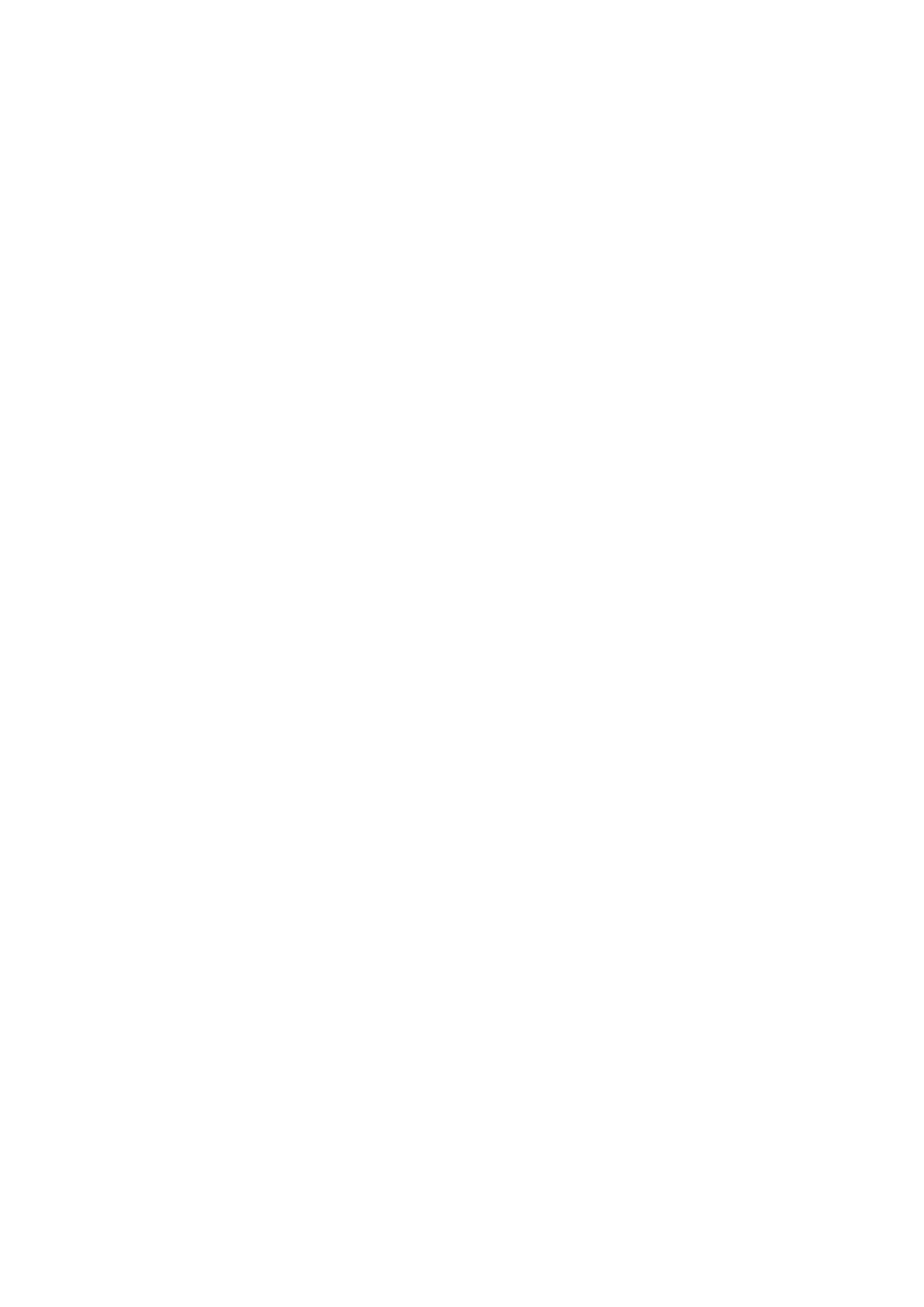# **Jarun Race: 15**

| Start 38<br>11:05 |                  |                                     |                 |             | Qualification<br>1x SML |
|-------------------|------------------|-------------------------------------|-----------------|-------------|-------------------------|
| LANE              | <b>CODE</b>      | <b>CLUB</b>                         |                 | <b>CREW</b> |                         |
| 1                 | FRW1             | Friesen Wien                        | Jakob Schmolzer |             |                         |
| 2                 | EST <sub>4</sub> | Estonian Rowing<br>Federation       | Kermo Randmae   |             |                         |
| 3                 | SVK1             | Slovak Rowing<br>Federation         | Lukáš Babač     |             |                         |
| 4                 | SLN <sub>1</sub> | Slnava Pieštany                     | Matúš Vančo     |             |                         |
| 5                 | TUR <sub>2</sub> | <b>Turkish Rowing</b><br>Federation | Mehmet Kocur    |             |                         |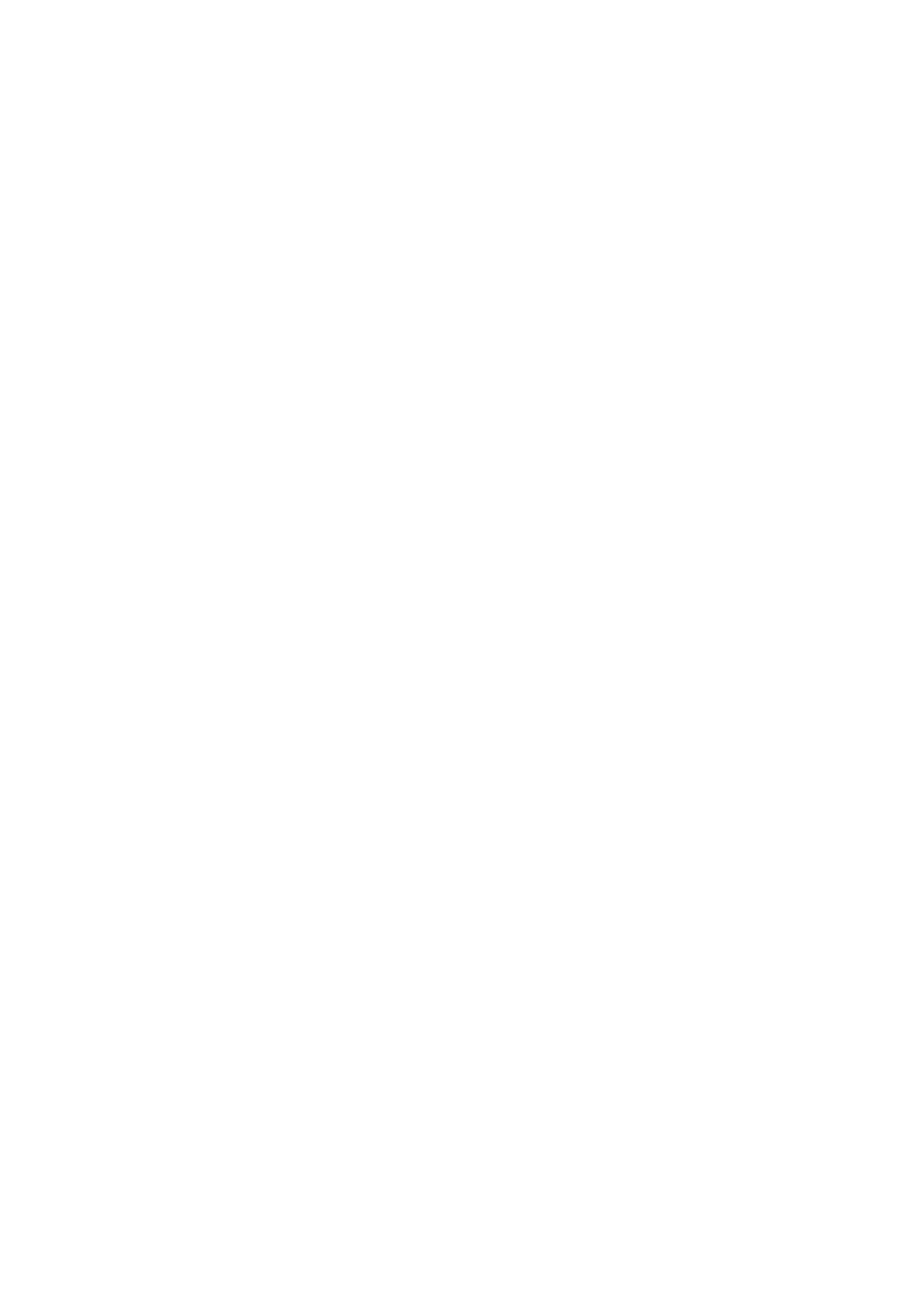| Start 39<br>11:10 |                  |                                      |                       |             | Qualification<br>1x SML |
|-------------------|------------------|--------------------------------------|-----------------------|-------------|-------------------------|
| <b>LANE</b>       | <b>CODE</b>      | <b>CLUB</b>                          |                       | <b>CREW</b> |                         |
| 1                 | EST <sub>2</sub> | <b>Estonian Rowing</b><br>Federation | <b>Andrus Nops</b>    |             |                         |
| 2                 | EST <sub>3</sub> | <b>Estonian Rowing</b><br>Federation | Karl-August Ruusalepp |             |                         |
| 3                 | <b>BLE</b>       | <b>Bled</b>                          | Aleš Jalen            |             |                         |
| $\overline{4}$    | <b>TAM</b>       | Tamiš                                | Mihajlo Atanackov     |             |                         |
| 5                 | SVK <sub>2</sub> | Slovak Rowing<br>Federation          | Peter Zelinka         |             |                         |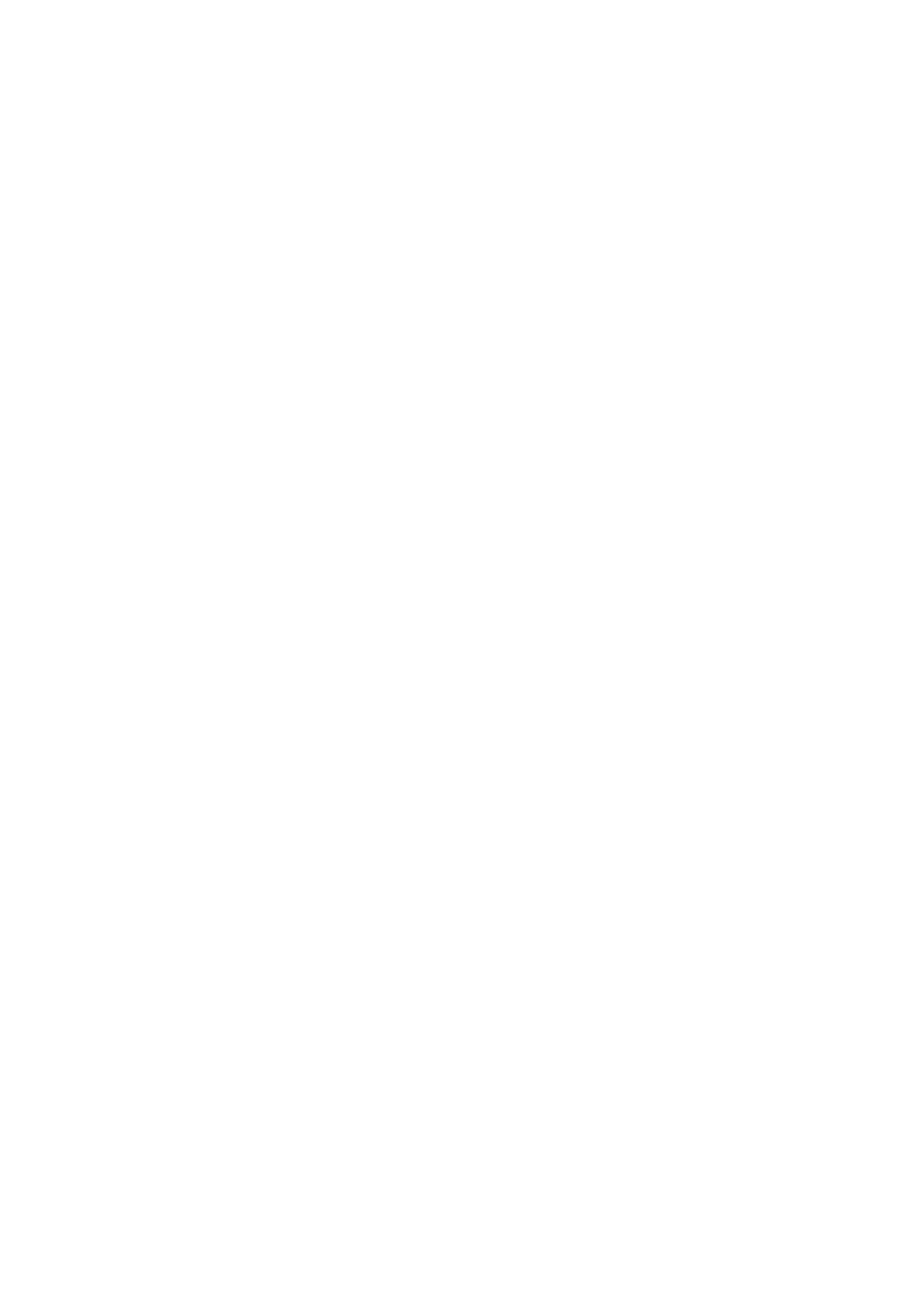| Jarun             | Croatia Open - Saturday | 33rd International Rowing Regata |                 |             | 9.4.2016<br><b>Race: 15</b> |
|-------------------|-------------------------|----------------------------------|-----------------|-------------|-----------------------------|
| Start 40<br>11:15 |                         |                                  |                 |             | Qualification<br>1x SML     |
| LANE              | <b>CODE</b>             | <b>CLUB</b>                      |                 | <b>CREW</b> |                             |
| 1                 | LIA                     | LIA Wien                         | Jiuri Suchak    |             |                             |
| 2                 | SLN <sub>2</sub>        | Slnava Pieštany                  | Maroš Sloboda   |             |                             |
| 3                 | <b>SLO</b>              | Veslaška Zveza<br>Slovenije      |                 |             |                             |
| 4                 | PIRW1                   | Pirat Wien                       | Phillip Kellner |             |                             |
|                   |                         |                                  |                 |             |                             |

5 NAU - KL Nautilus - Klagenfurt Maximilian Lex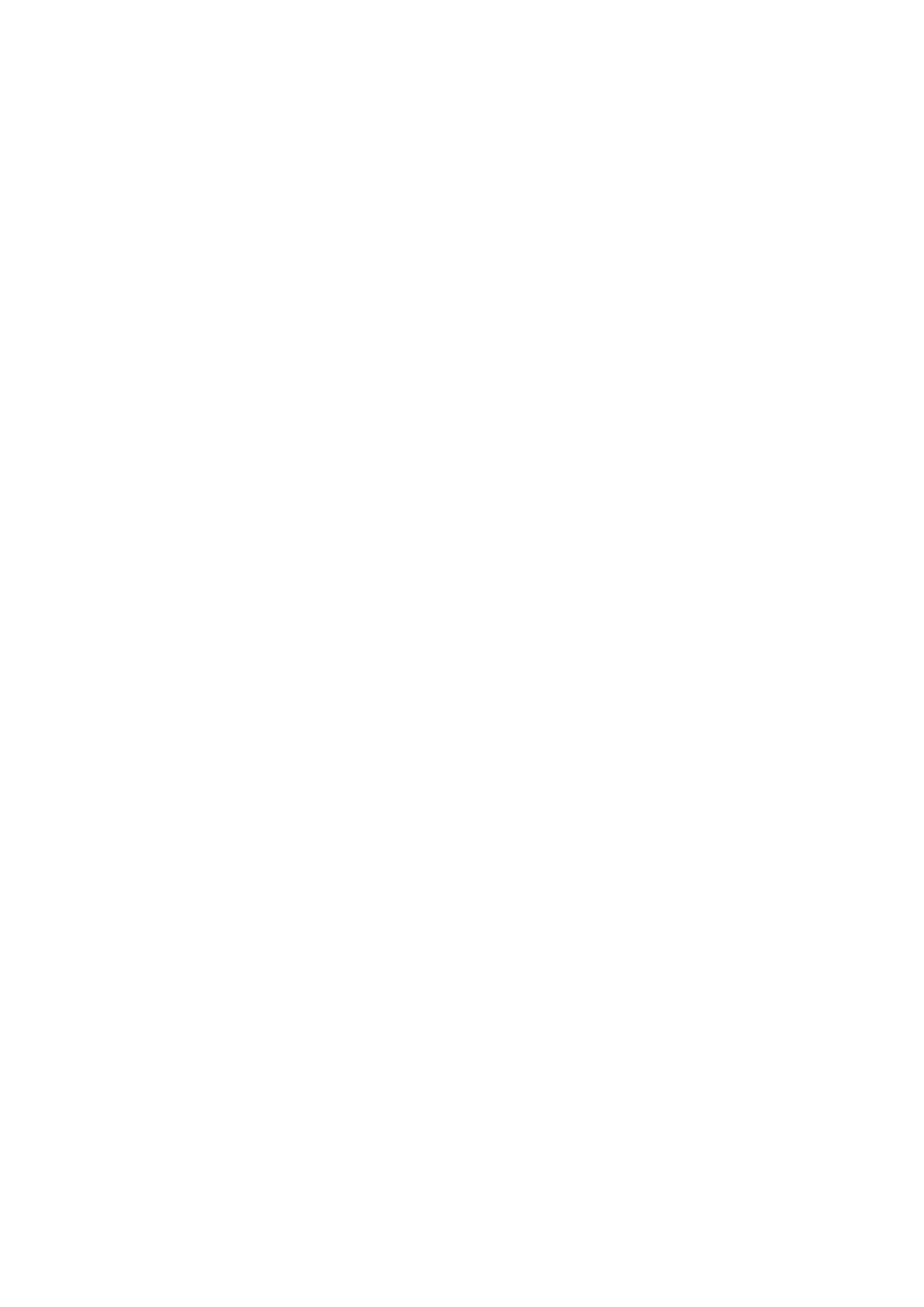|                   | Croatia Open - Saturday | <b>33rd International Rowing Regata</b> |                 |             | 9.4.2016                |
|-------------------|-------------------------|-----------------------------------------|-----------------|-------------|-------------------------|
| Jarun             |                         |                                         |                 |             | <b>Race: 15</b>         |
| Start 41<br>11:20 |                         |                                         |                 |             | Qualification<br>1x SML |
| LANE              | <b>CODE</b>             | <b>CLUB</b>                             |                 | <b>CREW</b> |                         |
| 1                 | <b>GUS</b>              | Gusar                                   | Mario Kujundžić |             |                         |
| $\overline{2}$    | JAR1                    | Jarun                                   | Juraj Prokopec  |             |                         |
| 3                 | <b>KOR</b>              | Korana                                  | Dominik Šutalo  |             |                         |
| 4                 | JAR <sub>2</sub>        | Jarun                                   | Juraj Herenda   |             |                         |
| 5                 | MLA <sub>2</sub>        | <b>Mladost</b>                          | Luka Pap        |             |                         |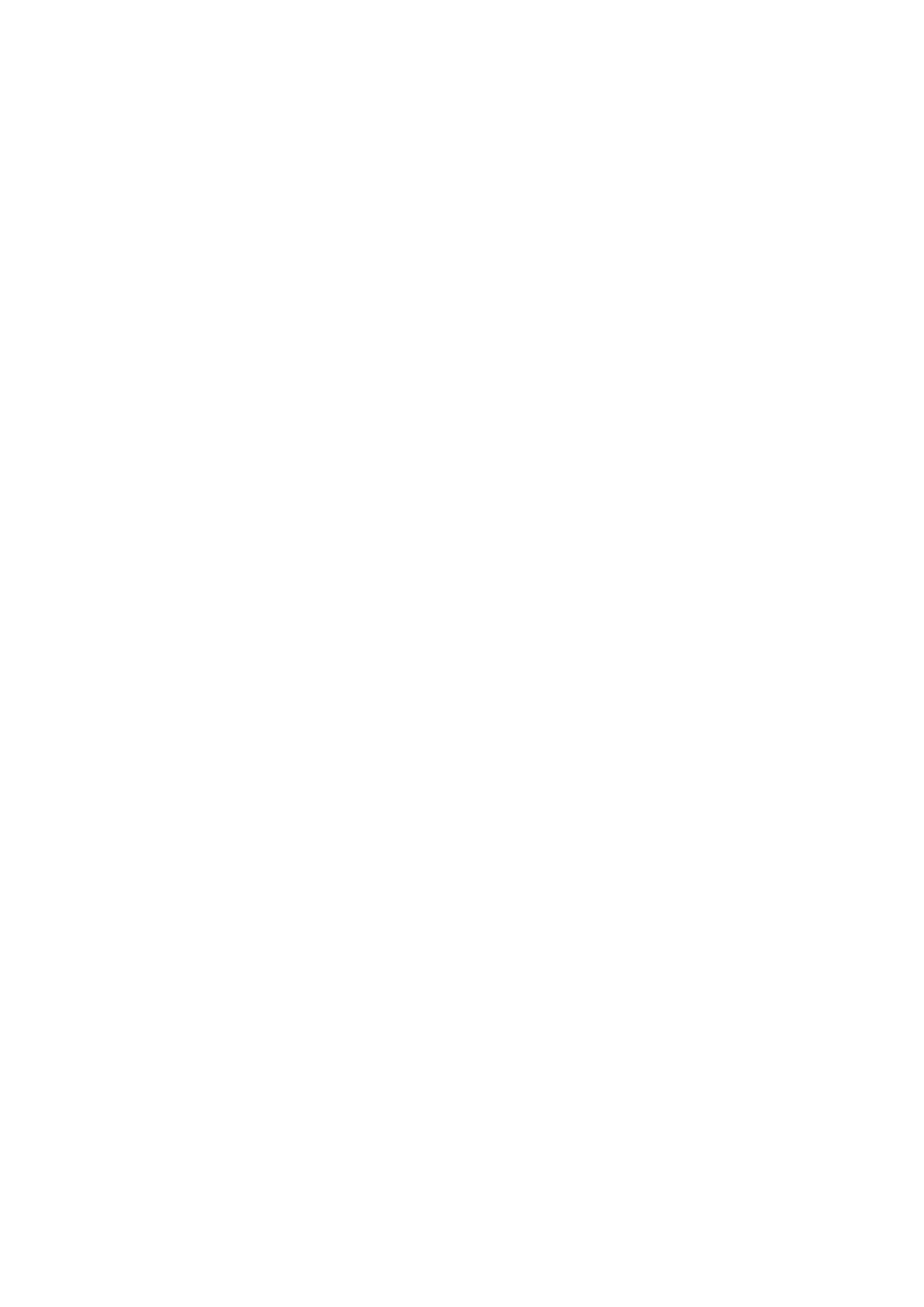| Start 42<br>11:25 |                  |                                      |                    |             | Qualification<br>1x SML |
|-------------------|------------------|--------------------------------------|--------------------|-------------|-------------------------|
| ANE               | <b>CODE</b>      | <b>CLUB</b>                          |                    | <b>CREW</b> |                         |
| 1                 | EST <sub>5</sub> | <b>Estonian Rowing</b><br>Federation | Joonatan Kama      |             |                         |
| 2                 | <b>SGTN</b>      | <b>SGT Nautica</b>                   | Stefano Donat      |             |                         |
| 3                 | TUR1             | <b>Turkish Rowing</b><br>Federation  | Emre Yigit Haymana |             |                         |
| 4                 | QUE              | Querini                              | Stefano Morosinato |             |                         |
| 5                 | MLA3             | <b>Mladost</b>                       | Marko Pap          |             |                         |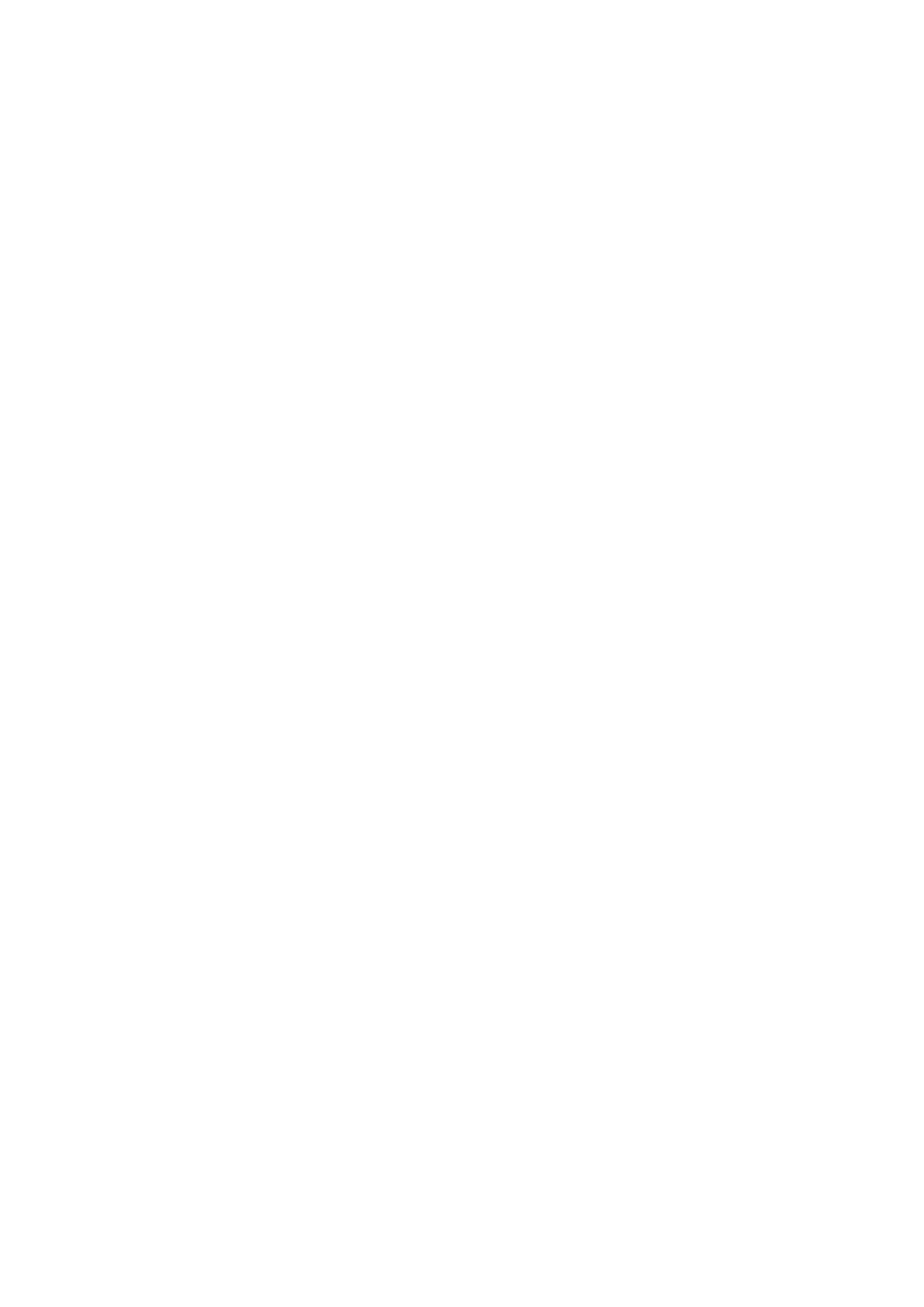# **Race: 16** Start 43<br> **Start 43**<br> **Qualification**<br> **Start 43**<br> **Qualification**

**11:30 2x JWB**

| 11:30 |                  |                              |                                |
|-------|------------------|------------------------------|--------------------------------|
| ANE   | <b>CODE</b>      | <b>CLUB</b>                  | <b>CREW</b>                    |
| 1     | <b>CRO</b>       | Croatia                      | Talia Kovačić, Katarina Vučina |
| 2     | DAN3             | <b>Danubius</b>              | Katarina Kunović, Dora Šereš   |
| 3     | <b>DEM</b>       | Dravske elektrane<br>Maribor | Nika Kozole, Maja Golja        |
| 4     | IKT <sub>2</sub> | Iktus                        | Mirta Rakitić, Karla Ambruš    |
| 5     | NAU - KP         | Nautilus - Koper             | Laura Kovačić, Ema Mihič       |
| 6     | TRE1             | Trešnjevka                   | Hana Bilić, Hana Habajec       |
| 7     | TRE4             | Trešnjevka                   | Karla Brekalo, Lana Trišović   |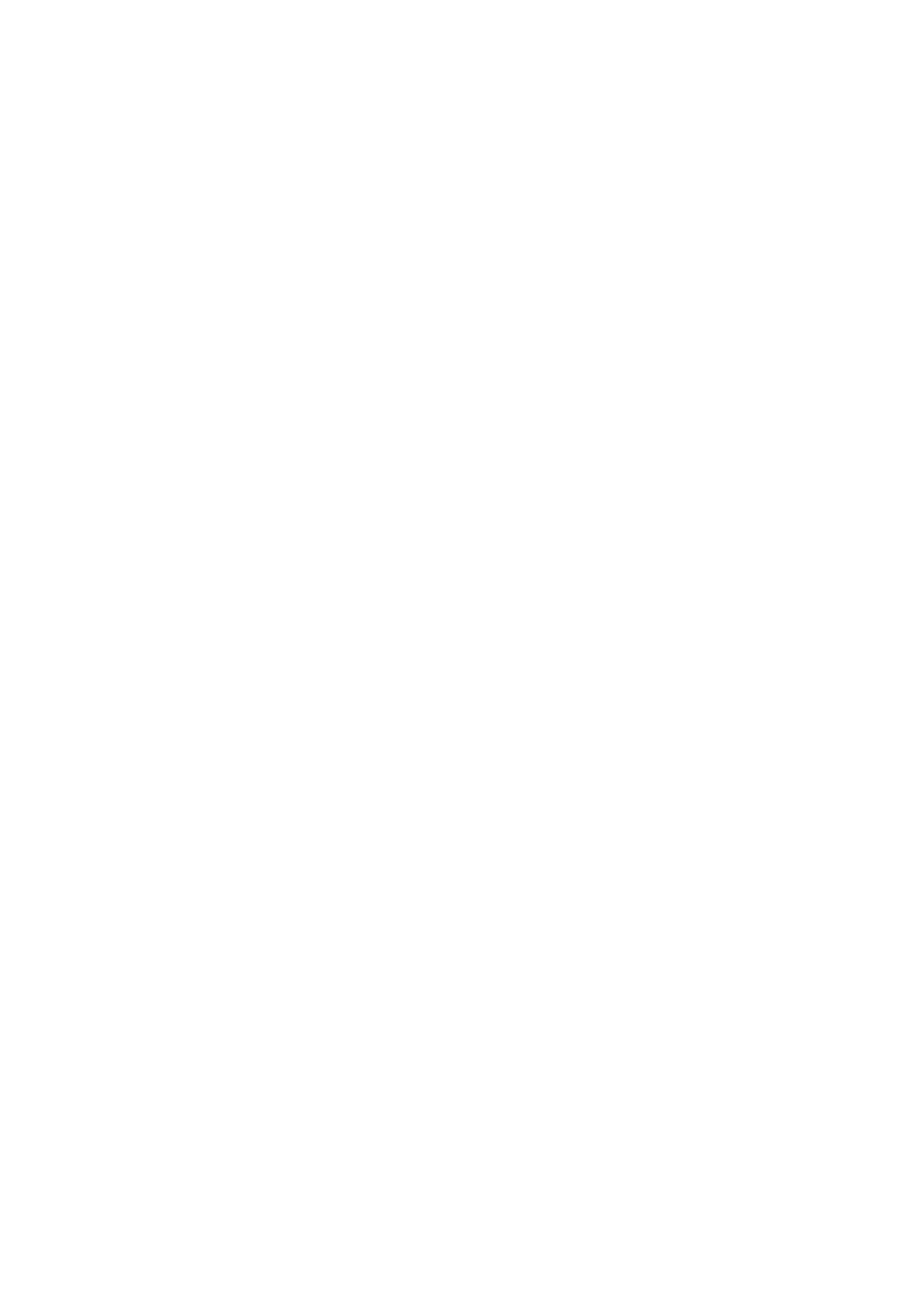| <b>SSRI International Rowling Regata</b> |                      |
|------------------------------------------|----------------------|
| <b>Jarun</b>                             | <b>Race: 16</b>      |
| Start 44                                 | <b>Qualification</b> |
|                                          |                      |

7 VÖL Völkermarkt Anna Werzi, Valentina Starc

Start 44 **Qualification 11:35 2x JWB LANE CODE CLUB CREW** 1 DAN2 2 FVG2 3 IKT1 4 LJUB/ARG 5 TRE2 6 CRO/TRE Ljubljanica/ Argo Lea Hren, Ilaria Macchi Trešnjevka Dora Dundić, Matea Biloš Croatia/ Trešnjevka Ivana Hrkač, Nika Šimić Danubius Jana Tarabić, Milica Lekić Friuli Venezia Giulia Gaia Grbec, Luci Pizzamus Iktus Arija Cvitanović, Ozana Prisuda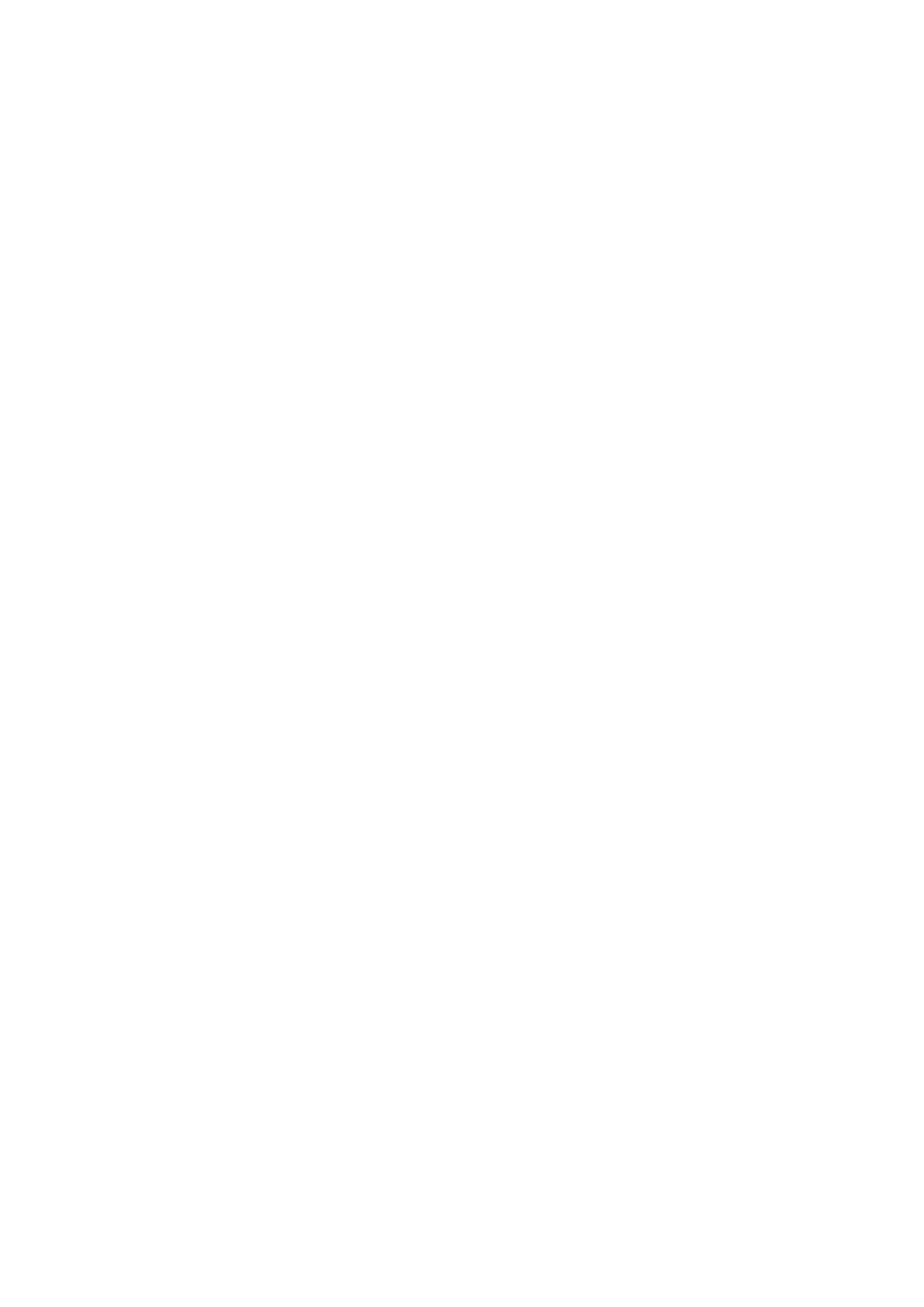| ssra International Rowing Regata |                      |
|----------------------------------|----------------------|
| Jarun                            | <b>Race: 16</b>      |
| Start 45                         | <b>Qualification</b> |

| Start 45<br>11:40 |                  |                   |                                                            | Qualification<br>2x JWB |
|-------------------|------------------|-------------------|------------------------------------------------------------|-------------------------|
| LANE              | <b>CODE</b>      | <b>CLUB</b>       | <b>CREW</b>                                                |                         |
| 1                 | CRO/IST          | Croatia/ Istra    | Marta Kostelić, Glorija Gjekaj                             |                         |
| $\overline{2}$    | DAN <sub>1</sub> | <b>Danubius</b>   | Tara Stajić, Milica Pankov                                 |                         |
| 3                 | FVG1             |                   | Friuli Venezia Giulia Martina Pellizzari, Camilla Andiloro |                         |
| $\overline{4}$    | <b>LJUB</b>      | Ljubljanica       | Pia Potočnik, Isabela Šarec Tobias                         |                         |
| 5                 | <b>NET</b>       | Nettuno Trieste   | Ludovica Del Torre, Gaia Bunz                              |                         |
| 6                 | TRE3             | Trešnjevka        | Iva Briješki, Anamarija Popko                              |                         |
| 7                 | TRE/JAR          | Trešnjevka/ Jarun | Iva Taljić, Bianka Milinović                               |                         |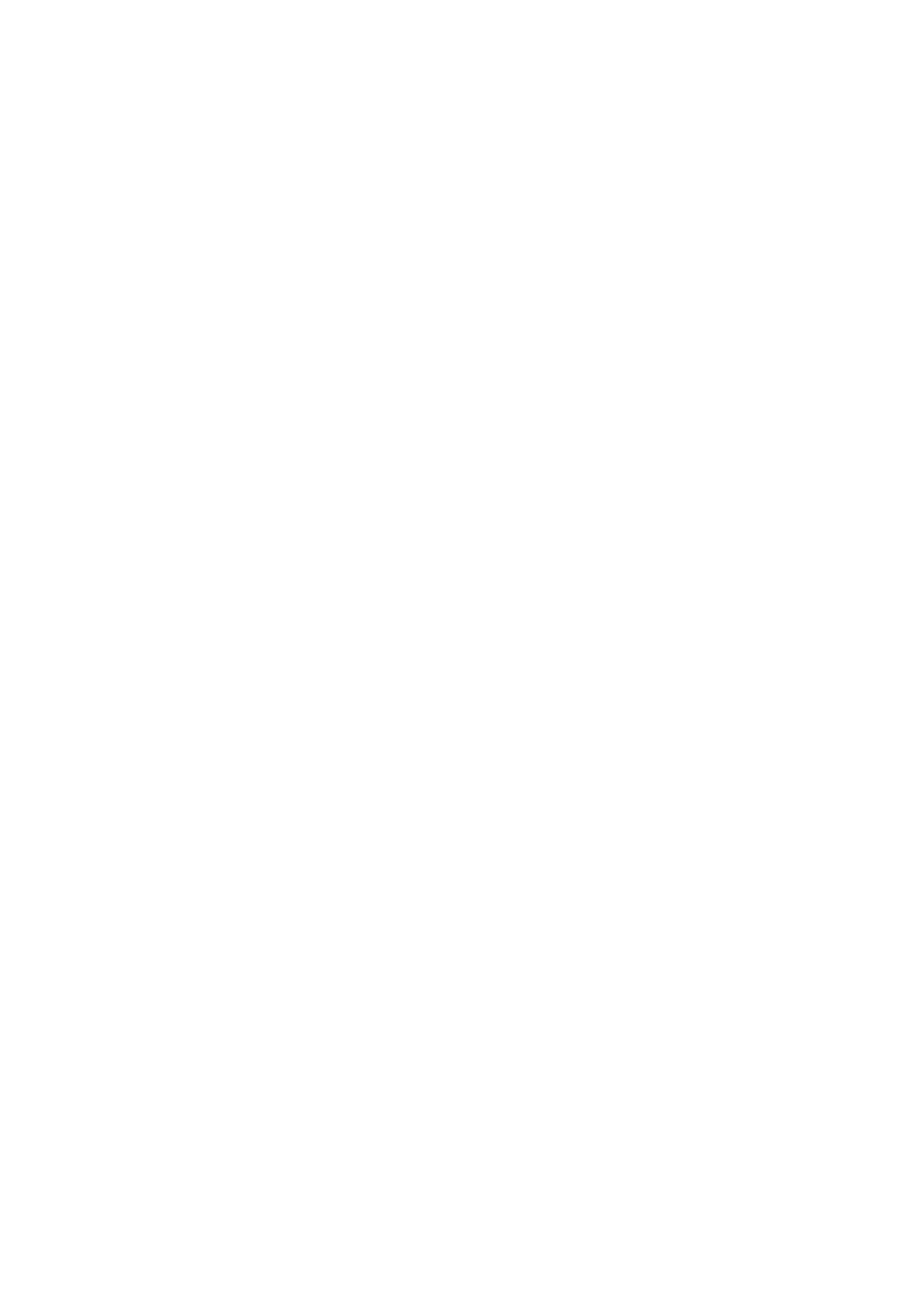#### **Croatia Open - Saturday 9.4.2016 33rd International Rowing Regata Jarun Race: 17** Start 46 **Qualification**

| 11:45 |                  |                                      |                                | 2x JMA |
|-------|------------------|--------------------------------------|--------------------------------|--------|
| ANE   | CODE             | <b>CLUB</b>                          | <b>CREW</b>                    |        |
| 2     | <b>KOR</b>       | Korana                               | Josip Grgurić, Mislav Cindrić  |        |
| 3     | EST <sub>3</sub> | <b>Estonian Rowing</b><br>Federation | Bertty Murm, Tristan Lasn      |        |
| 4     | <b>CRO</b>       | Croatia                              | Filip Lesić, Karlo Habuda      |        |
| 5     | EST <sub>4</sub> | Estonian Rowing<br>Federation        | Kristjan Lindsalu, Kasper Vaus |        |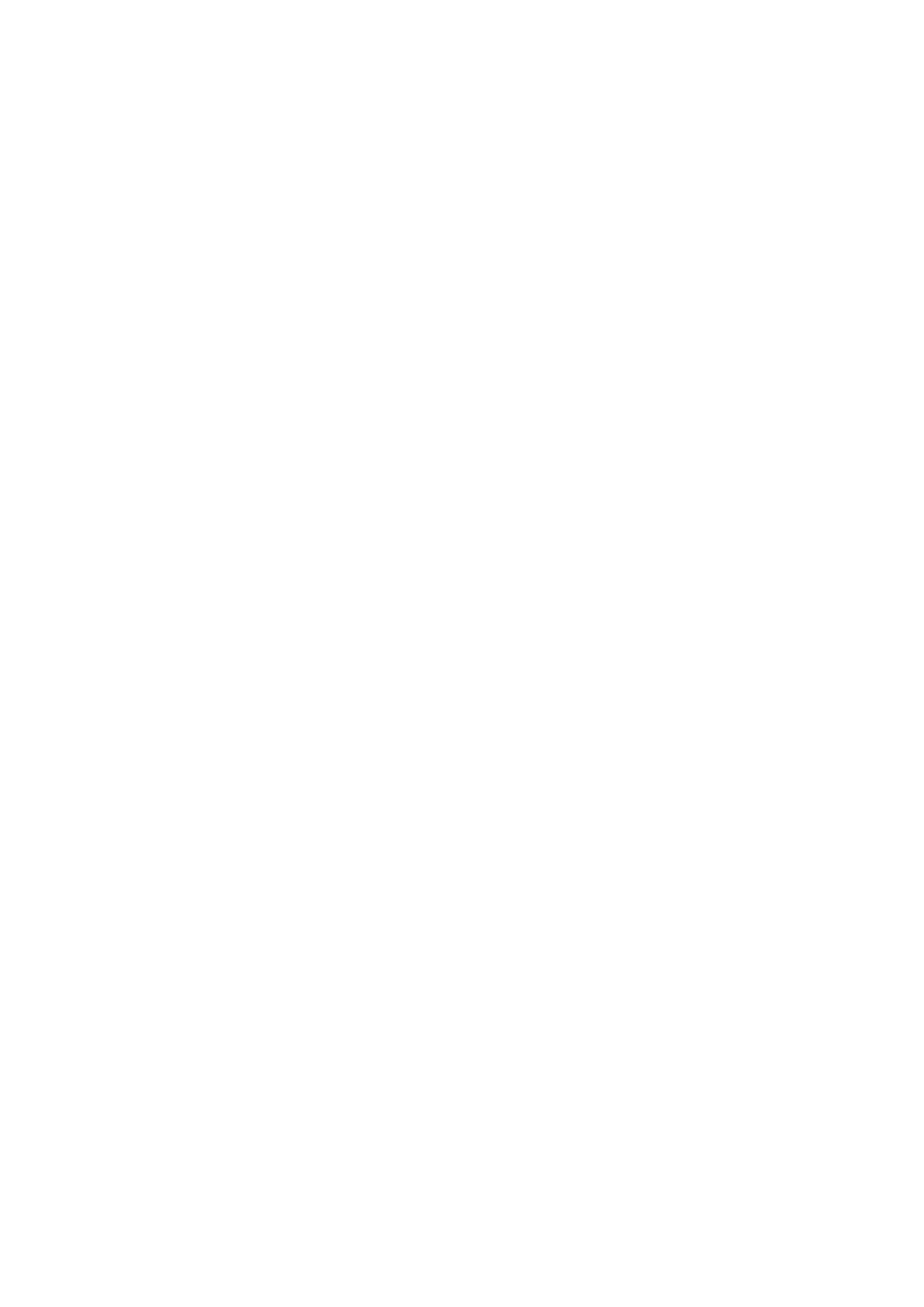| Croatia Open - Saturday<br>33rd International Rowing Regata | 9.4.2016         |                                     |                                       |                                |
|-------------------------------------------------------------|------------------|-------------------------------------|---------------------------------------|--------------------------------|
| <b>Jarun</b>                                                |                  | <b>Race: 17</b>                     |                                       |                                |
| Start 47<br>11:50                                           |                  |                                     |                                       | <b>Qualification</b><br>2x JMA |
| ANE                                                         | <b>CODE</b>      | <b>CLUB</b>                         | <b>CREW</b>                           |                                |
| 3                                                           | OTH <sub>2</sub> | Ottensheim                          | Jakob Stadler, Patrick Laggner        |                                |
| 4                                                           | TUR <sub>1</sub> | <b>Turkish Rowing</b><br>Federation | Ahmet Ensar Yildirim, Bilal Karademir |                                |
| 5                                                           | EST <sub>1</sub> | Estonian Rowing<br>Federation       | Margus Kodasmaa, Mrtin Rahuoja        |                                |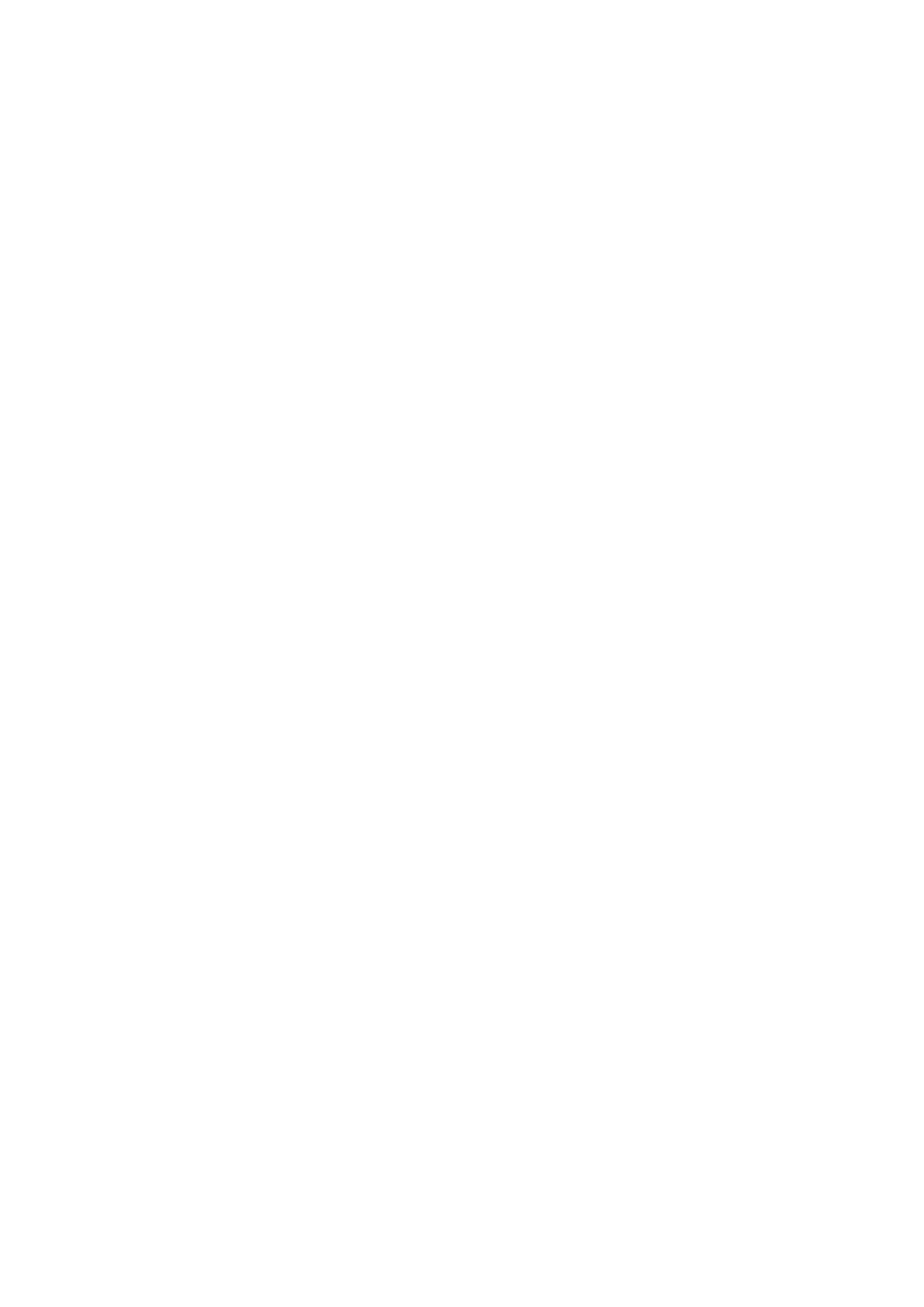| Croatia Open - Saturday<br>33rd International Rowing Regata | 9.4.2016         |                   |                                  |                         |
|-------------------------------------------------------------|------------------|-------------------|----------------------------------|-------------------------|
| <b>Jarun</b>                                                |                  |                   |                                  | <b>Race: 17</b>         |
| Start 48<br>11:55                                           |                  |                   |                                  | Qualification<br>2x JMA |
|                                                             | <b>CODE</b>      | <b>CLUB</b>       | <b>CREW</b>                      |                         |
| 2                                                           | <b>NGU</b>       | Neretvanski Gusar | Ivan Ćelić, Mislav Dragobratović |                         |
| 3                                                           | DAN <sub>1</sub> | Danubius          | Đorđe Urukalo, Dimitrije Ibročić |                         |
| 4                                                           | <b>STA</b>       | Staw              |                                  |                         |
| 5                                                           | NEP              | Neptun            | Mato Tikvica, Patrik Papac       |                         |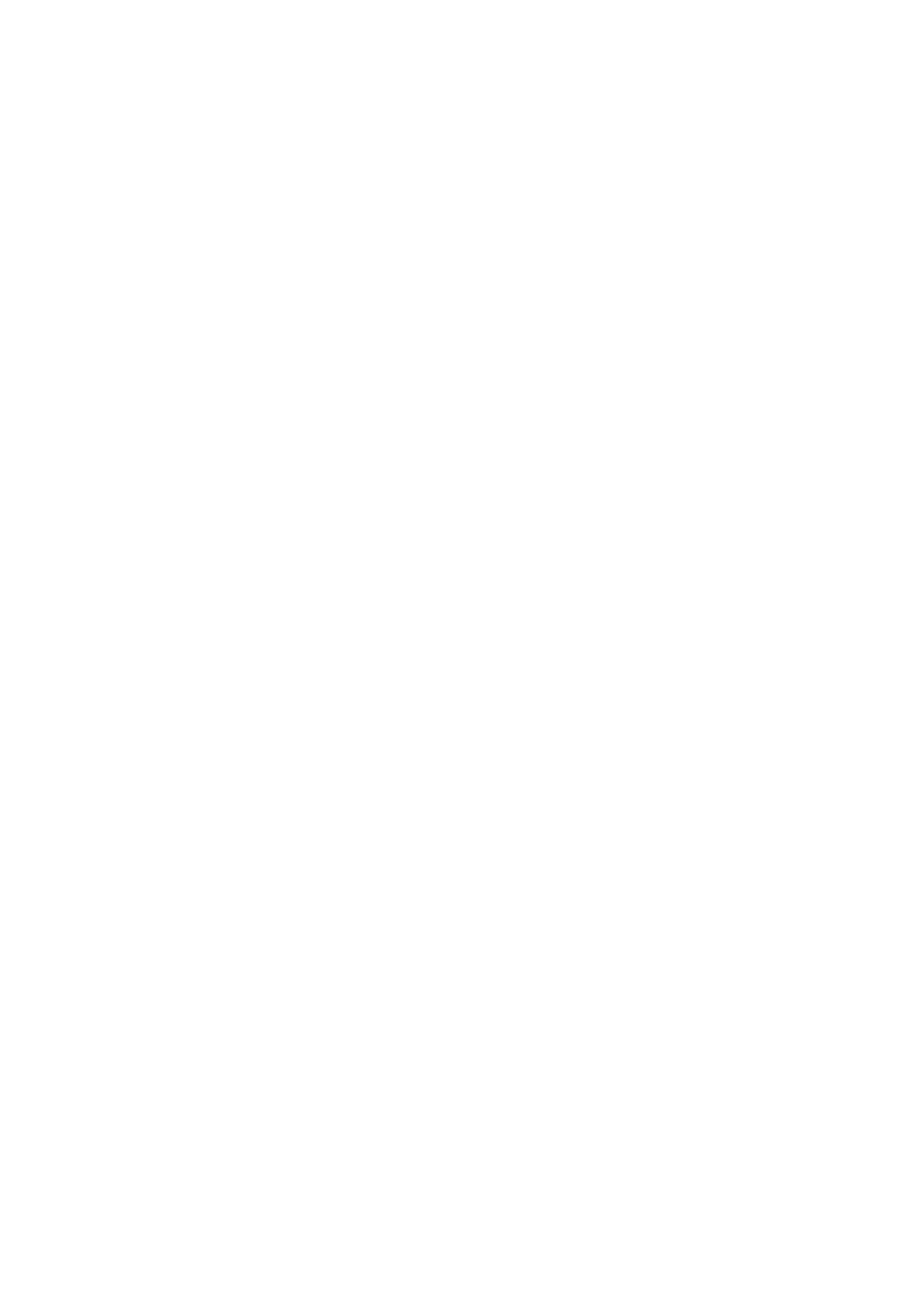| Croatia Open - Saturday<br>33rd International Rowing Regata<br><b>Jarun</b> | 9.4.2016<br><b>Race: 17</b> |                                      |                                |                         |
|-----------------------------------------------------------------------------|-----------------------------|--------------------------------------|--------------------------------|-------------------------|
| Start 49<br>12:00                                                           |                             |                                      |                                | Qualification<br>2x JMA |
| LANE                                                                        | <b>CODE</b>                 | <b>CLUB</b>                          | <b>CREW</b>                    |                         |
| 3                                                                           | MLA1                        | <b>Mladost</b>                       | Mislav Konjik, Matej Kovačević |                         |
| 4                                                                           | EST <sub>2</sub>            | <b>Estonian Rowing</b><br>Federation | Ander Koppel, Rain Harjus      |                         |
| 5                                                                           | DAN <sub>2</sub>            | Danubius                             | Đorđe Bašić, Milan Švonja      |                         |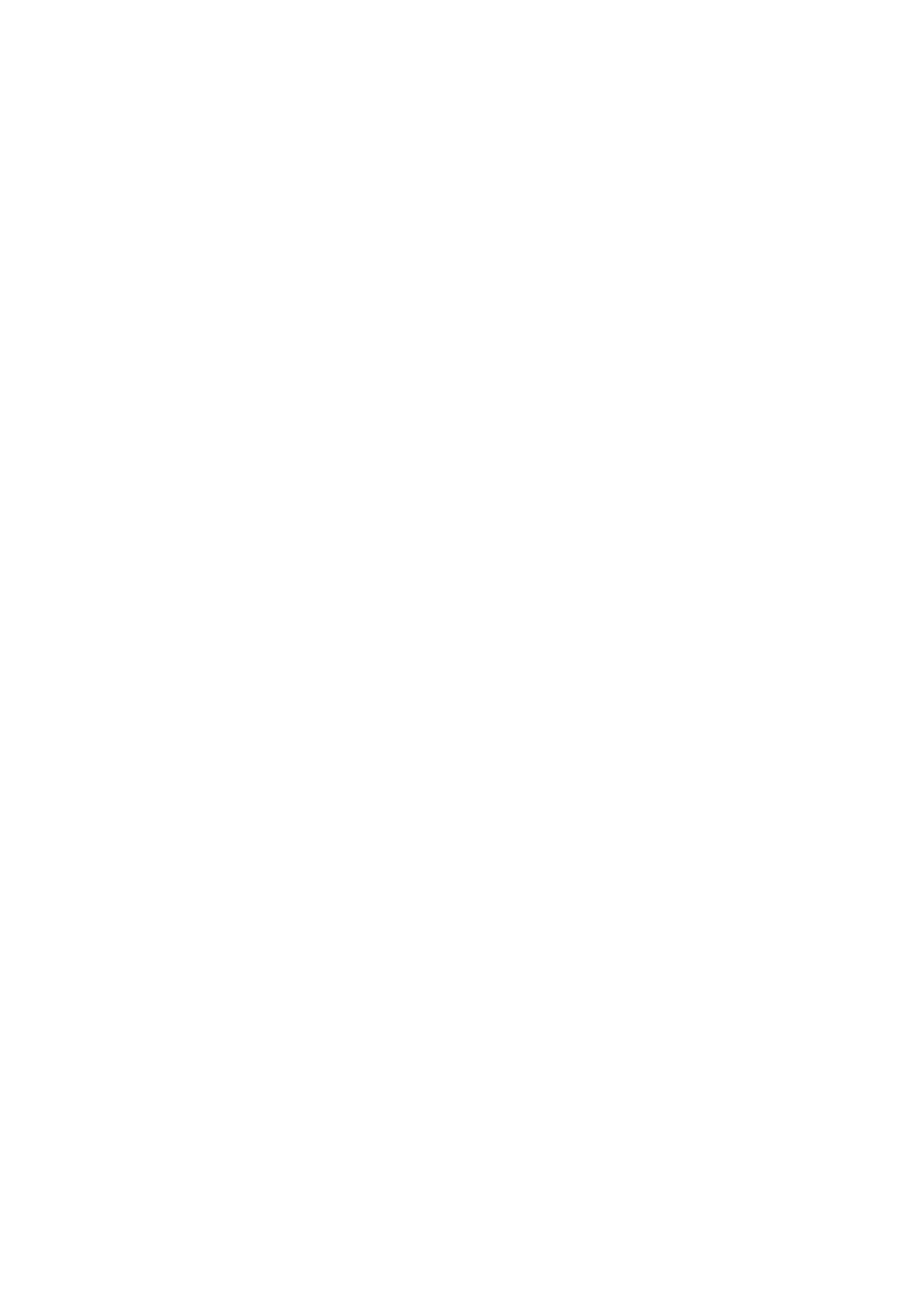| Croatia Open - Saturday<br>33rd International Rowing Regata | 9.4.2016          |                             |                                       |                         |
|-------------------------------------------------------------|-------------------|-----------------------------|---------------------------------------|-------------------------|
| <b>Jarun</b>                                                |                   |                             |                                       | <b>Race: 17</b>         |
| Start 50<br>12:05                                           |                   |                             |                                       | Qualification<br>2x JMA |
|                                                             | <b>CODE</b>       | <b>CLUB</b>                 | <b>CREW</b>                           |                         |
| 2                                                           | PIRW <sub>2</sub> | Pirat Wien                  | Johannes Hafergut, Umberto Bertagnoli |                         |
| 3                                                           | <b>SGTN</b>       | <b>SGT Nautica</b>          | Enrico Secoli, Andrea Starz           |                         |
| 4                                                           | <b>SVK</b>        | Slovak Rowing<br>Federation | Adam Štiffel, Jakub Popelka           |                         |

5 MLA2 Mladost Domagoj Novokmet, Ivan Šarić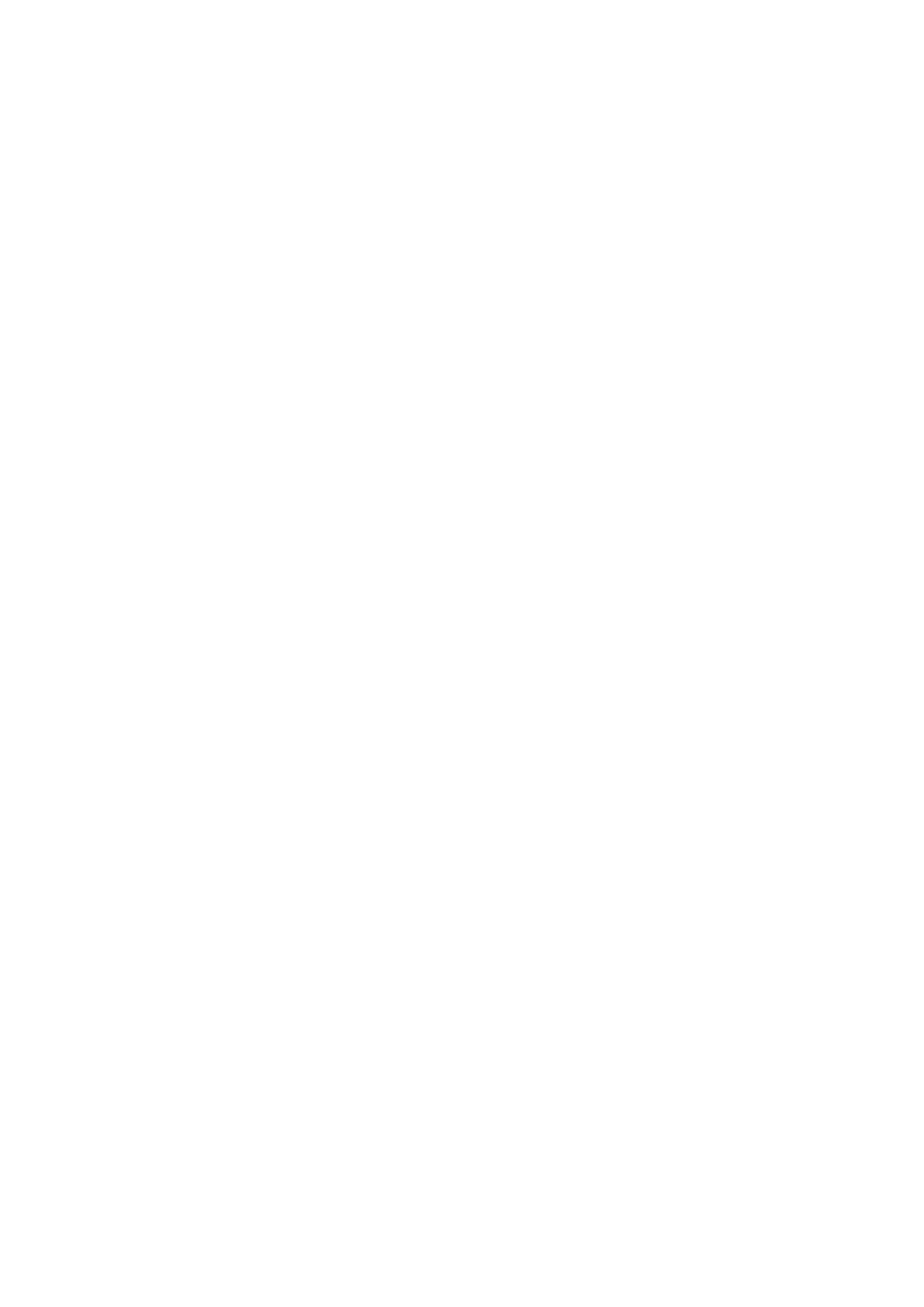| Croatia Open - Saturday<br>33rd International Rowing Regata | 9.4.2016         |                                     |                                          |                         |
|-------------------------------------------------------------|------------------|-------------------------------------|------------------------------------------|-------------------------|
| Jarun                                                       |                  |                                     |                                          | <b>Race: 17</b>         |
| Start 51<br>12:10                                           |                  |                                     |                                          | Qualification<br>2x JMA |
| LANE                                                        | CODE             | <b>CLUB</b>                         | <b>CREW</b>                              |                         |
| 2                                                           | IKT <sub>1</sub> | Iktus                               | Marijan Lovković, Dino Steiner           |                         |
| 3                                                           | OTH <sub>1</sub> | Ottensheim                          | Matthias Lindorfer, Maximilian Rachbauer |                         |
| $\overline{4}$                                              | TUR <sub>2</sub> | <b>Turkish Rowing</b><br>Federation | Ömer Öner, Derviş Kemal Özdemir          |                         |

5 PIRW1 Pirat Wien Levi Weber, Oskar Moser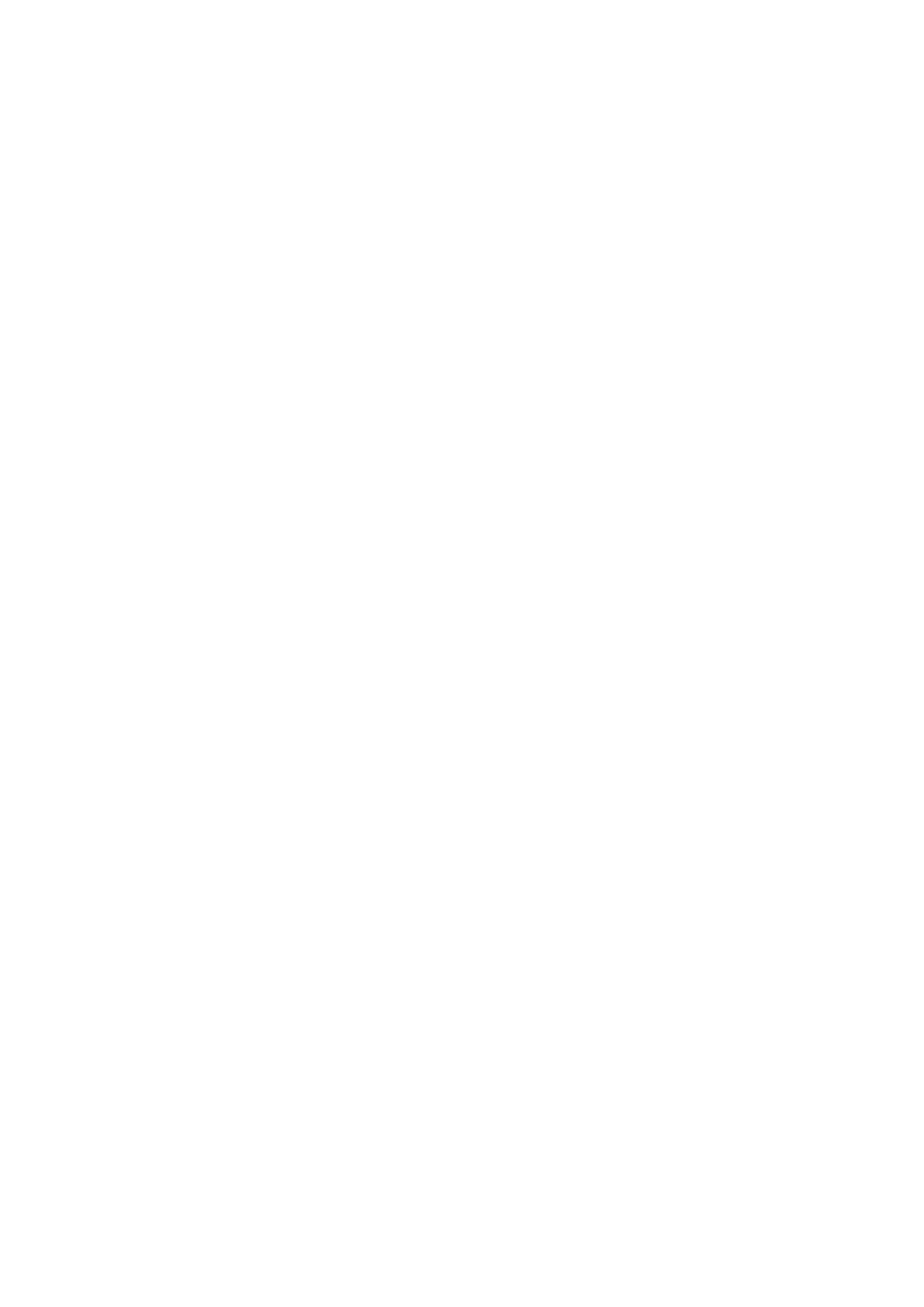# Start 52 **Qualification**

**12:15 1x SWB**

| 12:15 |                  |                               |                     |             |
|-------|------------------|-------------------------------|---------------------|-------------|
| LANE  | <b>CODE</b>      | <b>CLUB</b>                   |                     | <b>CREW</b> |
| 1     | EST <sub>3</sub> | Estonian Rowing<br>Federation | Maarja-Liis Salumae |             |
| 2     | <b>MLA</b>       | <b>Mladost</b>                | Valentina Plejić    |             |
| 3     | ARF1             | Austrian Rowing<br>Federation | Helene Schonthaler  |             |
| 4     | EST <sub>2</sub> | Estonian Rowing<br>Federation | Andra-Laura Meeksa  |             |
| 5     | <b>ALB</b>       | Albatros                      | Anja Manoutschehri  |             |
| 6     | NAU - KP         | Nautilus - Koper              | Tjaša Vezovnik      |             |
| 7     | <b>SGTN</b>      | <b>SGT Nautica</b>            | Elenora Denich      |             |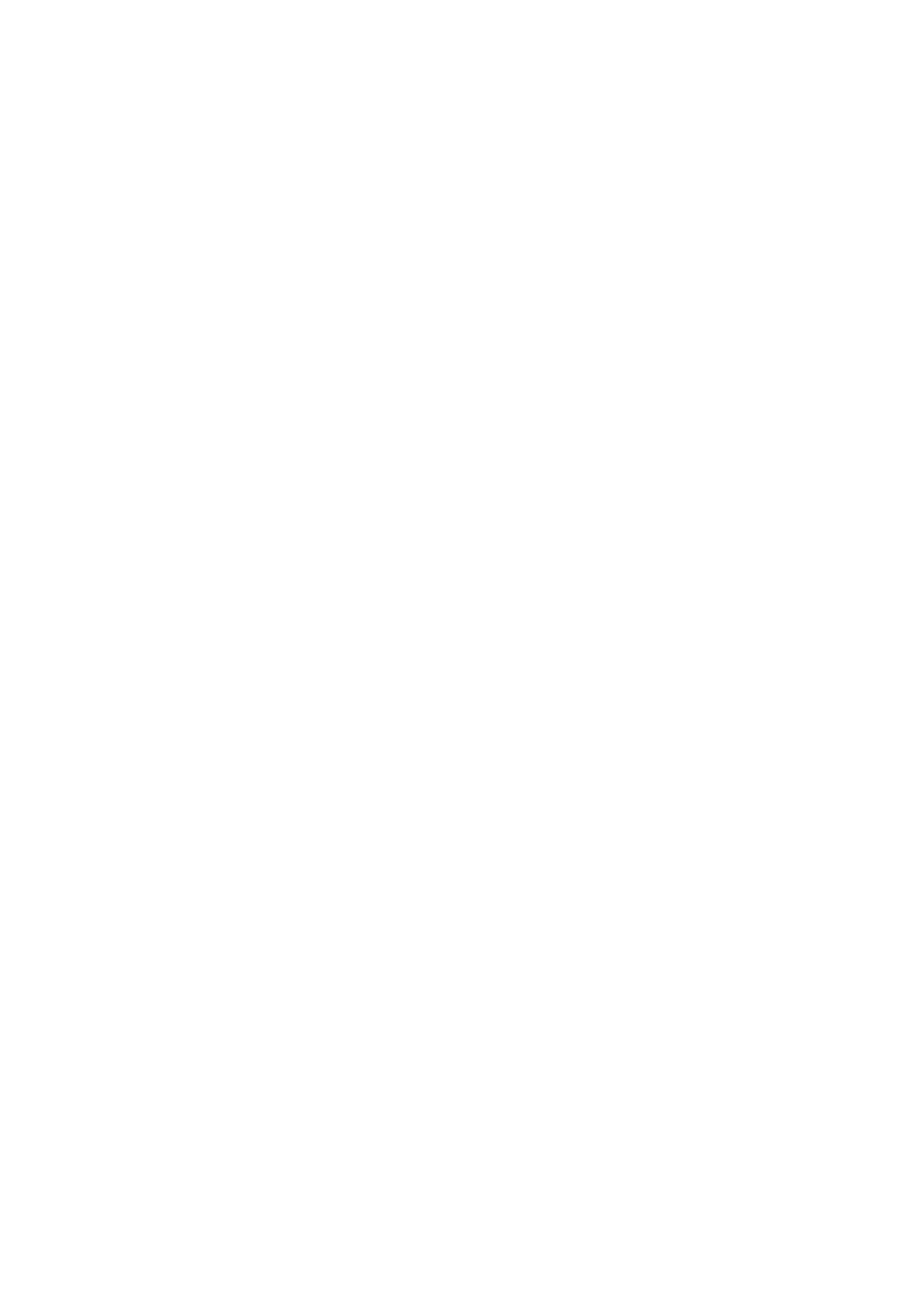## Start 53 **Qualification**

**12:20 1x SWB**

| 12:20 |                  |                                      |                            |
|-------|------------------|--------------------------------------|----------------------------|
| ANE   | <b>CODE</b>      | <b>CLUB</b>                          | <b>CREW</b>                |
| 1     | DEM1             | Dravske elektrane<br>Maribor         | Manica Abramenko           |
| 2     | EST <sub>4</sub> | <b>Estonian Rowing</b><br>Federation | Nora Kuutus                |
| 3     | EST <sub>1</sub> | <b>Estonian Rowing</b><br>Federation | Erli Mat                   |
| 4     | <b>DAN</b>       | Danubius                             | Milica Slijepčević         |
| 5     | DEM <sub>2</sub> | Dravske elektrane<br>Maribor         | Valentina Alicia Miklavčić |
| 6     | MED              | Medulin                              | Marina Kaić                |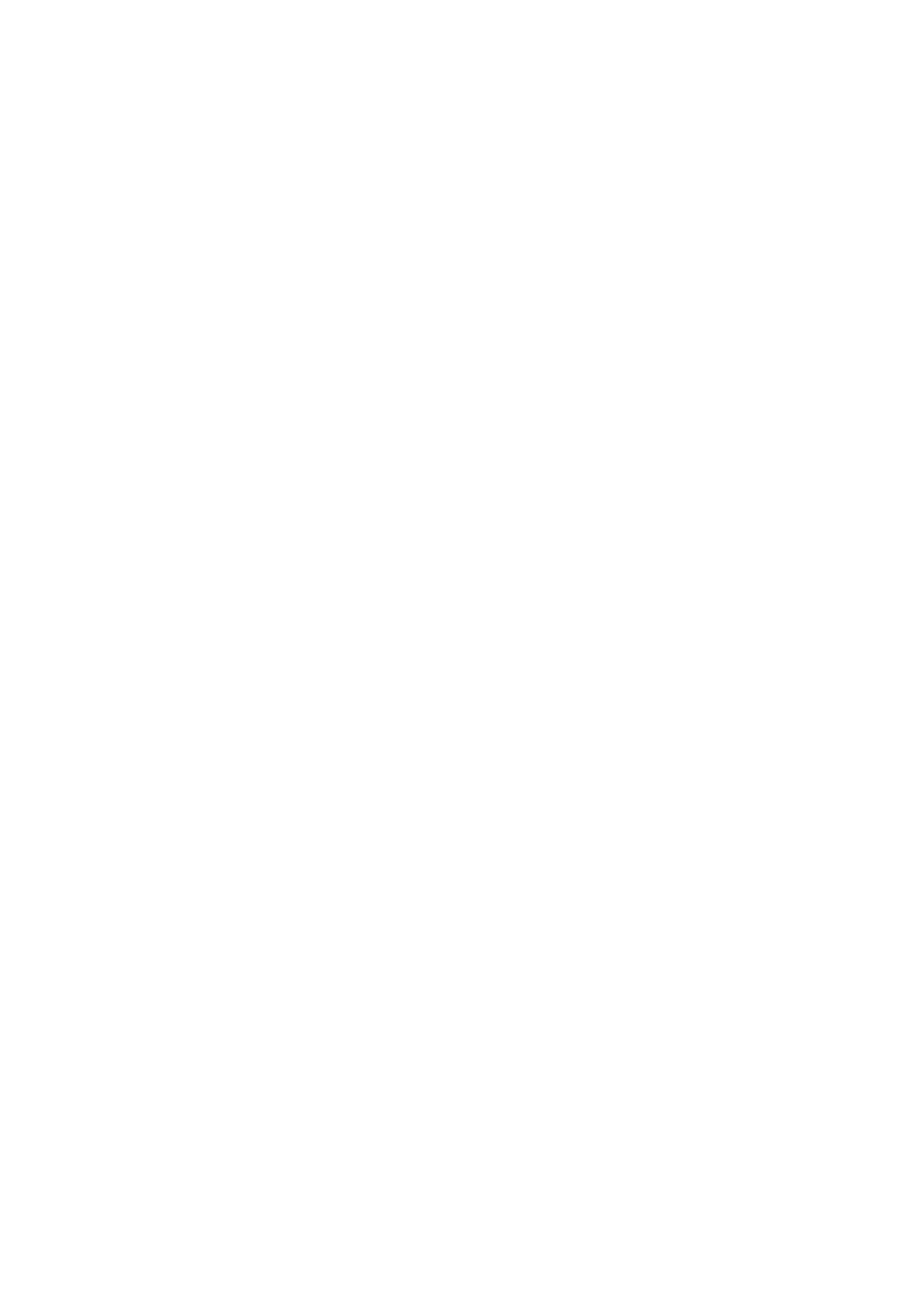| 33rd International Rowing Regata |         |
|----------------------------------|---------|
| Jarun                            | Race: 1 |
| - - - -                          |         |

| Start 54<br>13:00 |             |                                |                                        | Qualification<br>2x KW |
|-------------------|-------------|--------------------------------|----------------------------------------|------------------------|
| ANE               | <b>CODE</b> | <b>CLUB</b>                    | <b>CREW</b>                            |                        |
| 1                 | <b>ARU</b>  | Arupinum                       | Lea Maružin, Femi Matošević            |                        |
| 2                 | <b>FVG</b>  | Friuli Venezia Giulia          | Sara Goina, Edda Volponi               |                        |
| 3                 | JAR.        | Jarun                          | Tamara Razvalić, Nikolina Kostanjski   |                        |
| $\overline{4}$    | LJU/NAUKP   | Ljubljanica/ Nautilus<br>Koper | Nina Pintar, Neja Tepeš                |                        |
| 5                 | <b>NGU</b>  | Neretvanski Gusar              | Aleksandra Boras, Leondarda Krstičević |                        |
|                   |             |                                |                                        |                        |

7 MAN Manager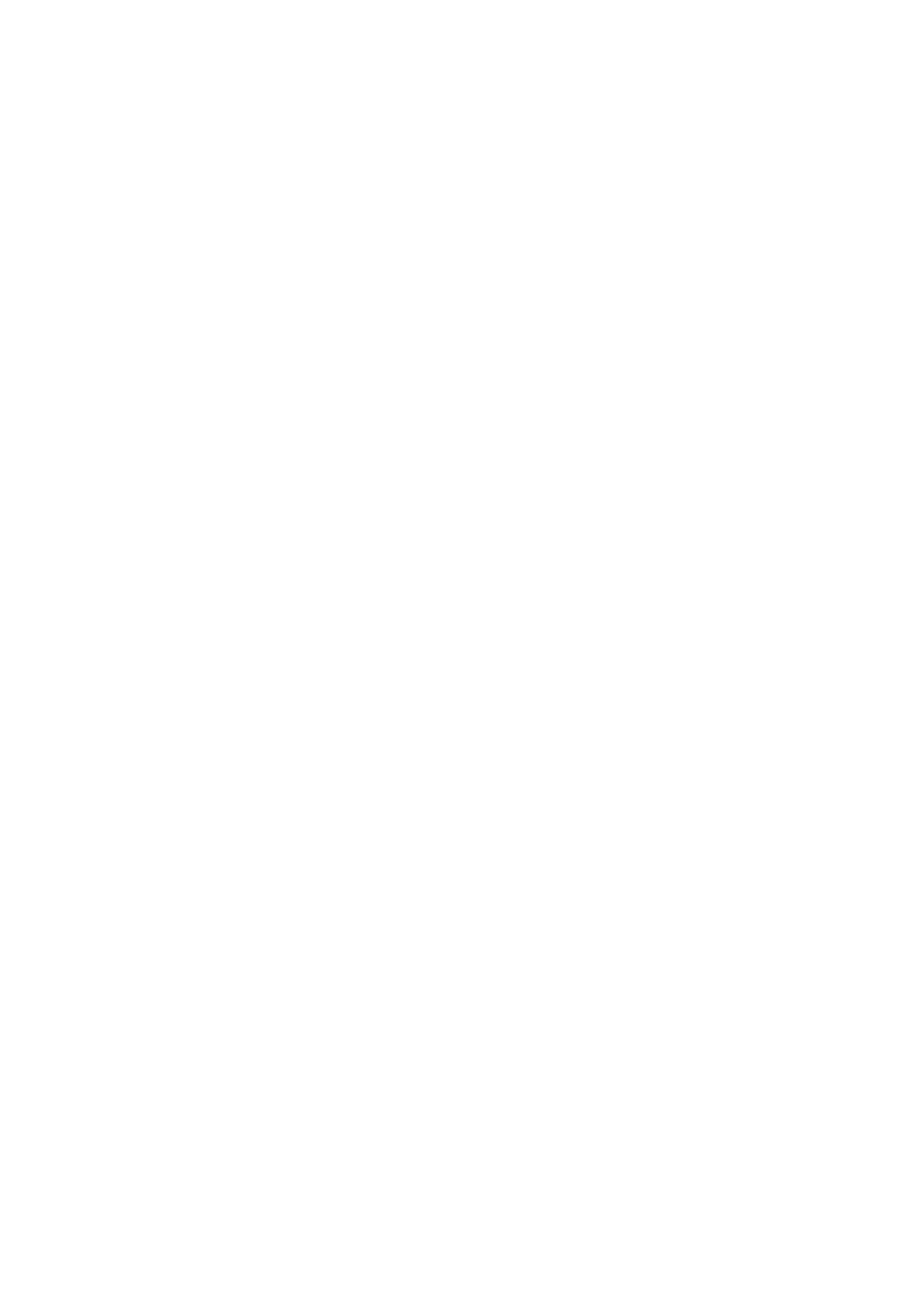| <b>Jarun</b>      | Croatia Open - Saturday | 33rd International Rowing Regata |                                                              | 9.4.2016<br>Race: 1    |
|-------------------|-------------------------|----------------------------------|--------------------------------------------------------------|------------------------|
| Start 55<br>13:05 |                         |                                  |                                                              | Qualification<br>2x KW |
| LANE              | <b>CODE</b>             | <b>CLUB</b>                      | <b>CREW</b>                                                  |                        |
| 1                 |                         |                                  | GUS/MKAS Gusar/ Marina Kaštela Antea Duvnjak, Maura Mrduljaš |                        |
| 2                 | <b>LJUB</b>             | Ljubljanica                      | Ticiana Ward, Lana Meško                                     |                        |

Pullino Flora Chersi, Virginia Bernobic

4 TRE1 Trešnjevka Valeria Glogolja, Victoria Glogolja

3 PUL1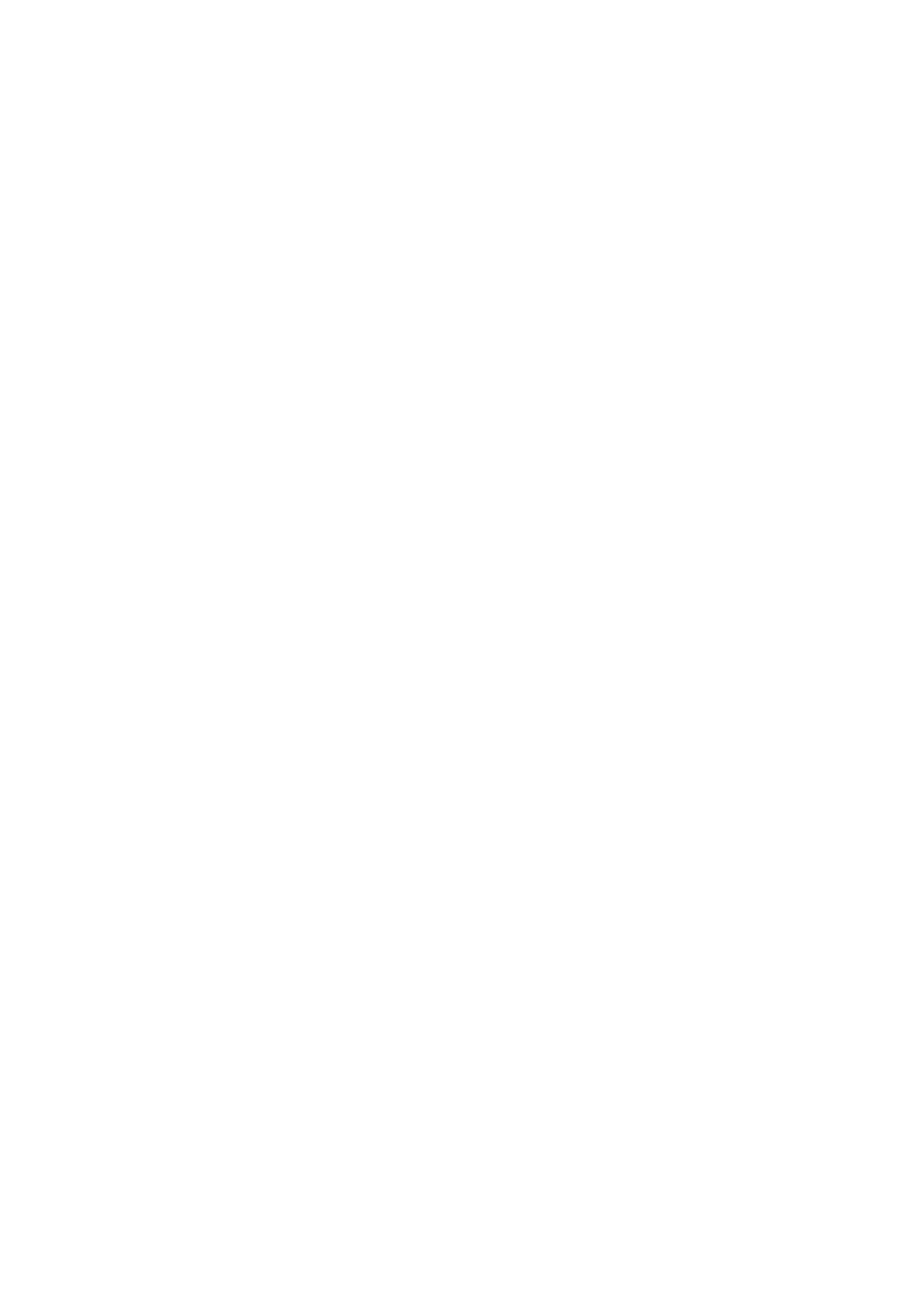## **Jarun Race: 1** Start 56 **Qualification**

| 13:10 |                  |                  |                                    | www.com<br>2x KW |
|-------|------------------|------------------|------------------------------------|------------------|
| LANE  | <b>CODE</b>      | <b>CLUB</b>      | <b>CREW</b>                        |                  |
| 1     | <b>BLE</b>       | <b>Bled</b>      | Jera Vovk, Pia Grušnjakov          |                  |
| 2     | <b>CRO/VUK</b>   | Croatia/ Vukovar | Sara Kolaković, Katarina Bataković |                  |
| 3     | TRE2             | Trešnjevka       | Iva Jelić, Ania Avirović           |                  |
| 4     | <b>PAL</b>       | Palić Subotica   | Iva Zubelić, Mila Milentijević     |                  |
| 5     | PUL <sub>2</sub> | Pullino          | Nikita Pines, Jana Tull            |                  |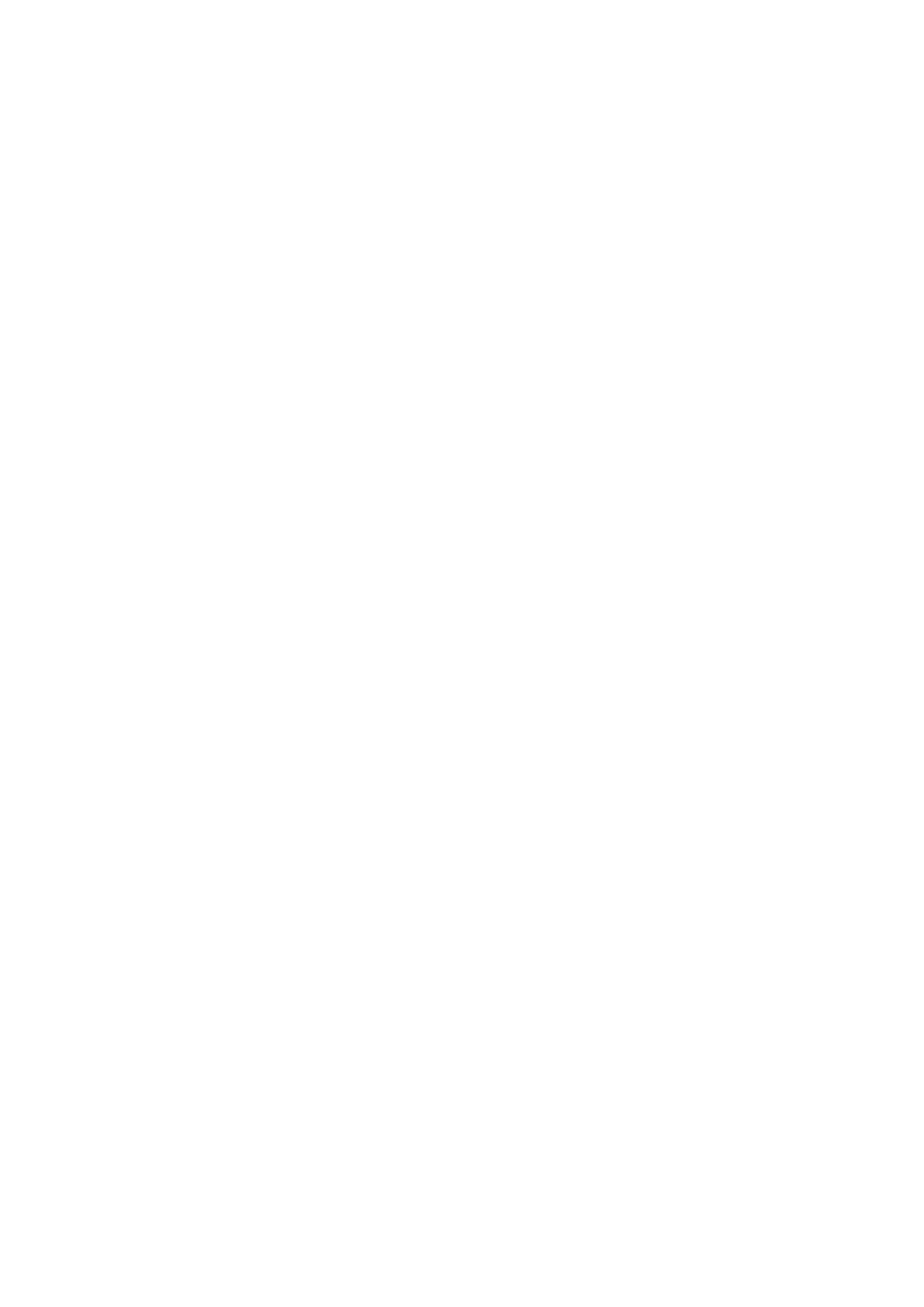| Start 57<br>13:15 |                   |                              |               | Qualification<br>1x KM |
|-------------------|-------------------|------------------------------|---------------|------------------------|
| LANE              | <b>CODE</b>       | <b>CLUB</b>                  | <b>CREW</b>   |                        |
| 1                 | DEM3              | Dravske elektrane<br>Maribor | Jure Čas      |                        |
| 2                 | GUS <sub>2</sub>  | Gusar                        | Teo Sirić     |                        |
| 3                 | JAR1              | Jarun                        | Lovro Švenda  |                        |
| $\overline{4}$    | LJUB <sub>2</sub> | Ljubljanica                  | Maj Magdaja   |                        |
| 5                 | MLA4              | Mladost                      | Marko Fortuna |                        |
| 6                 | PIR1              | Piran                        | Jan Glavina   |                        |
| $\overline{7}$    | TRE1              | Trešnjevka                   | Ante Zečević  |                        |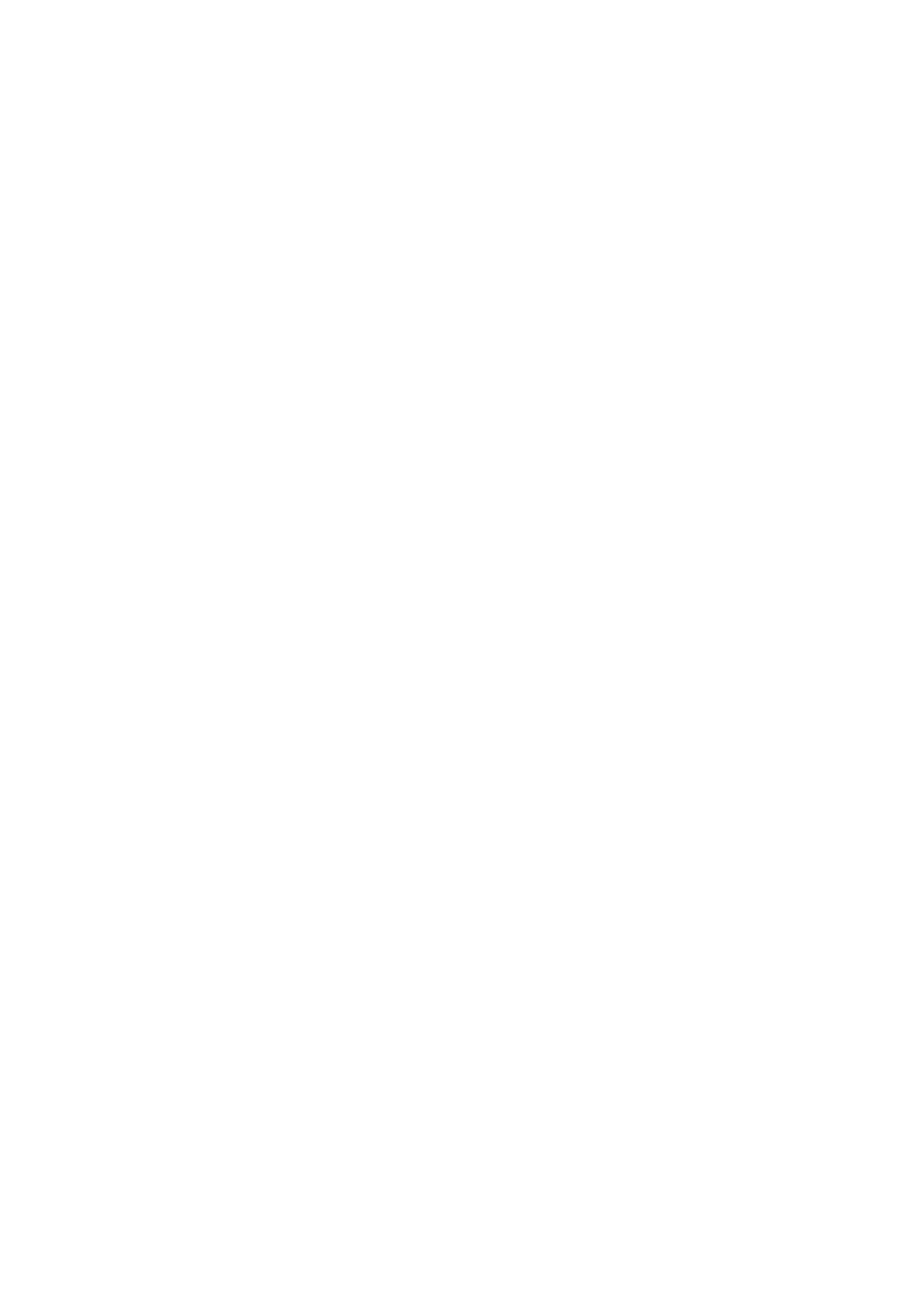### **Croatia Open - Saturday 9.4.2016 33r Jarun Race: 2**

| d International Rowing Regata <sup>.</sup> |  |  |
|--------------------------------------------|--|--|
| un                                         |  |  |
|                                            |  |  |

Start 58 **Qualification 13:20 1x KM LANE CODE CLUB CREW** 1 CRO2 2 DEM1 3 FVG2 4 JAR2 5 MLA3 6 ZAG1 Jarun Tin Rukavina Mladost Timon Milin Zagreb Niko Morović Croatia Dujam Džaja Dravske elektrane Jernej Grace Friuli Venezia Giulia andrea Verrone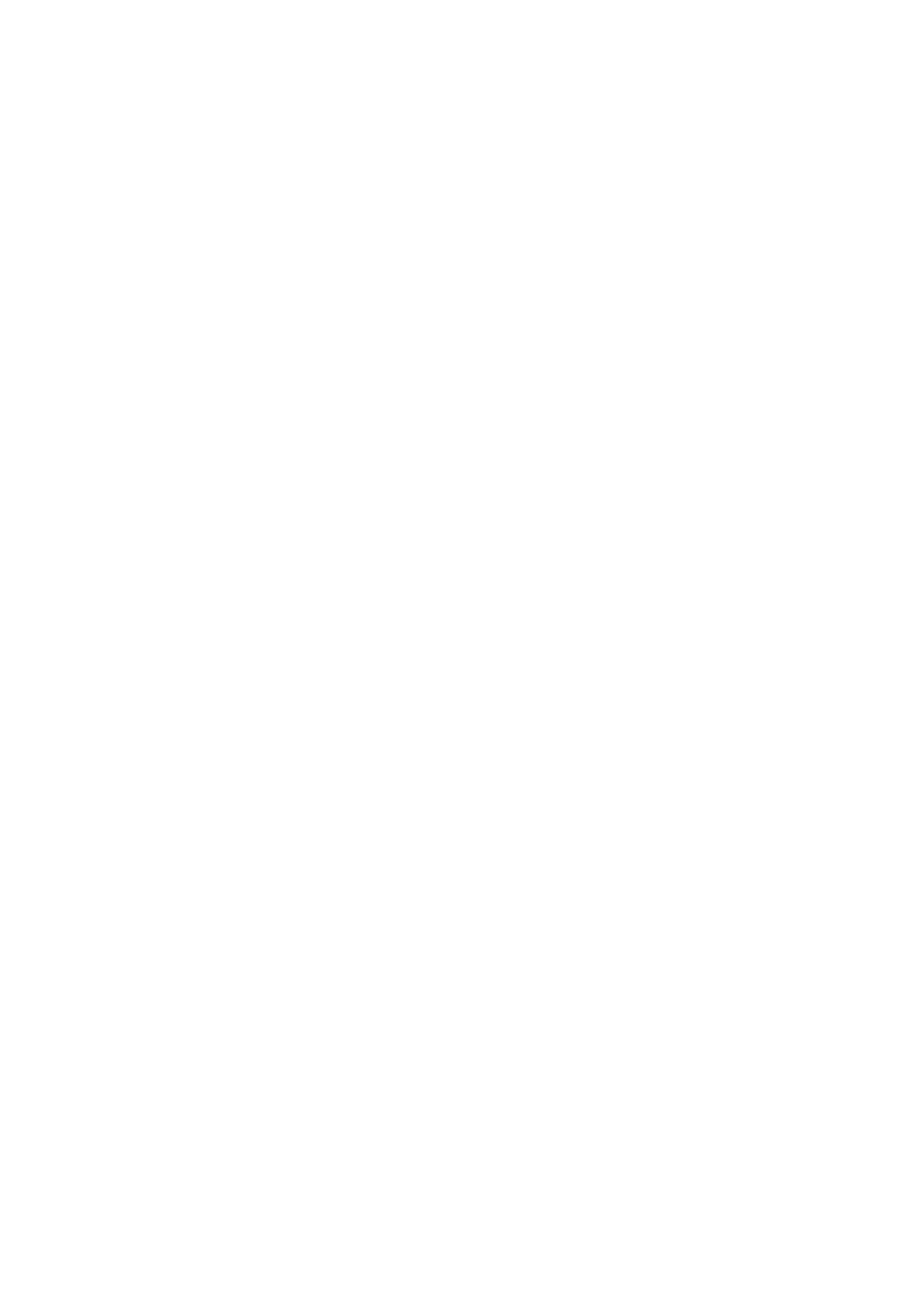| Start 59<br>13:25 |                  |                                       |                 |             | Qualification<br>1x KM |
|-------------------|------------------|---------------------------------------|-----------------|-------------|------------------------|
| LANE              | <b>CODE</b>      | <b>CLUB</b>                           |                 | <b>CREW</b> |                        |
| 1                 | DEM4             | Dravske elektrane<br>Maribor          | Miha Kramberger |             |                        |
| $\overline{2}$    | <b>EST</b>       | Estonian Rowing<br>Federation         | Leo Muiste      |             |                        |
| 3                 | FVG1             | Friuli Venezia Giulia Andrea Serafino |                 |             |                        |
| $\overline{4}$    | MLA1             | <b>Mladost</b>                        | Nino Jukić      |             |                        |
| 5                 | NEP <sub>2</sub> | Neptun                                | Josip Savić     |             |                        |
| 6                 | LJUB3            | Ljubljanica                           | David Jokič     |             |                        |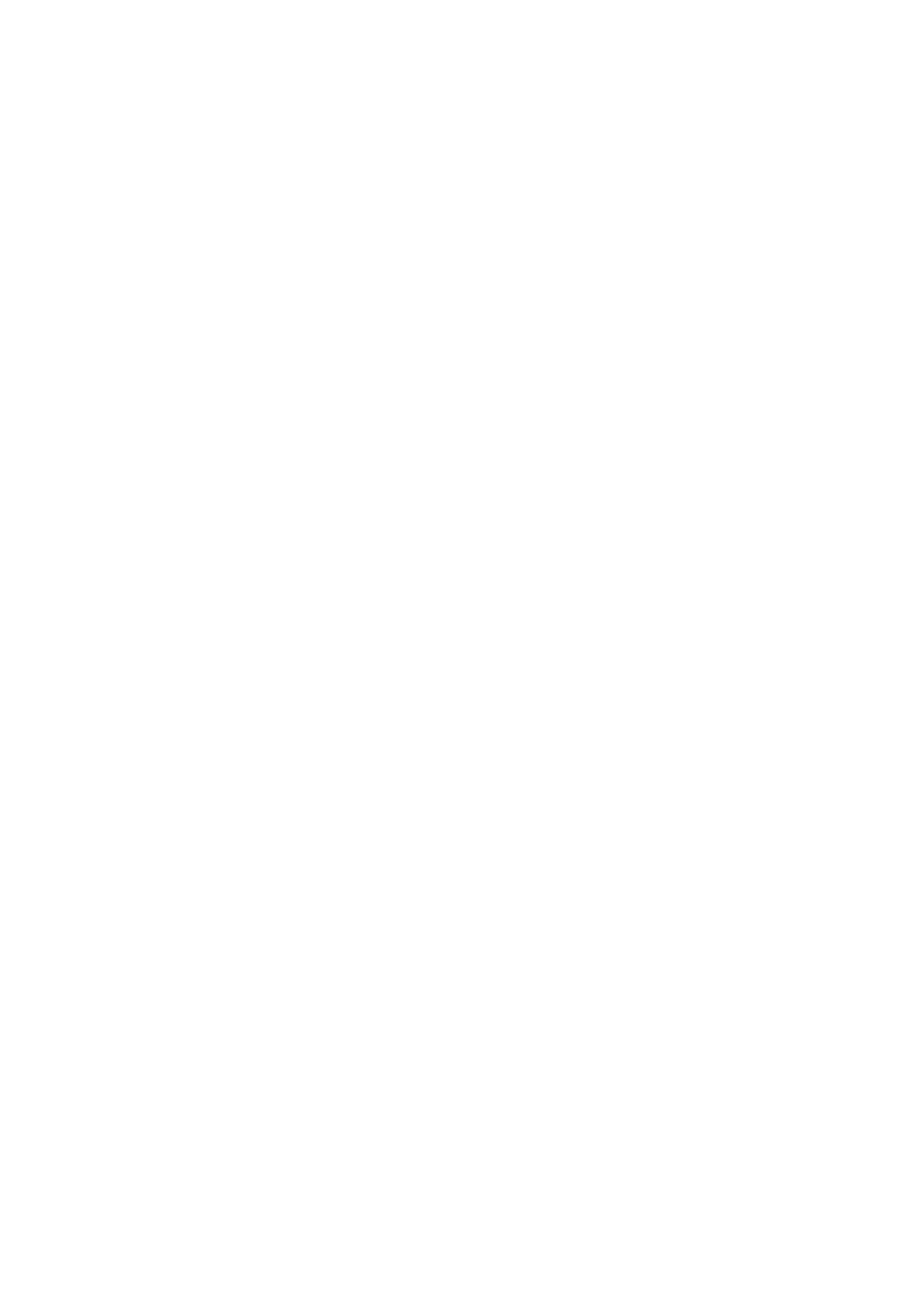| Start 60<br>13:30 |                  |                              |               |             | Qualification<br>1x KM |
|-------------------|------------------|------------------------------|---------------|-------------|------------------------|
| <b>LANE</b>       | <b>CODE</b>      | <b>CLUB</b>                  |               | <b>CREW</b> |                        |
| 1                 | DEM <sub>2</sub> | Dravske elektrane<br>Maribor | Filip Koren   |             |                        |
| $\overline{2}$    | MKAŠ2            | Marina Kaštela               | Luka Grbeša   |             |                        |
| 3                 | NAU - KP2        | Nautilus - Koper             | Vid Terbižan  |             |                        |
| $\overline{4}$    | TRE2             | Trešnjevka                   | Robert Grgac  |             |                        |
| 5                 | CRO1             | Croatia                      | Borna Lušić   |             |                        |
| 6                 | MKAŠ1            | Marina Kaštela               | Lovre Veljača |             |                        |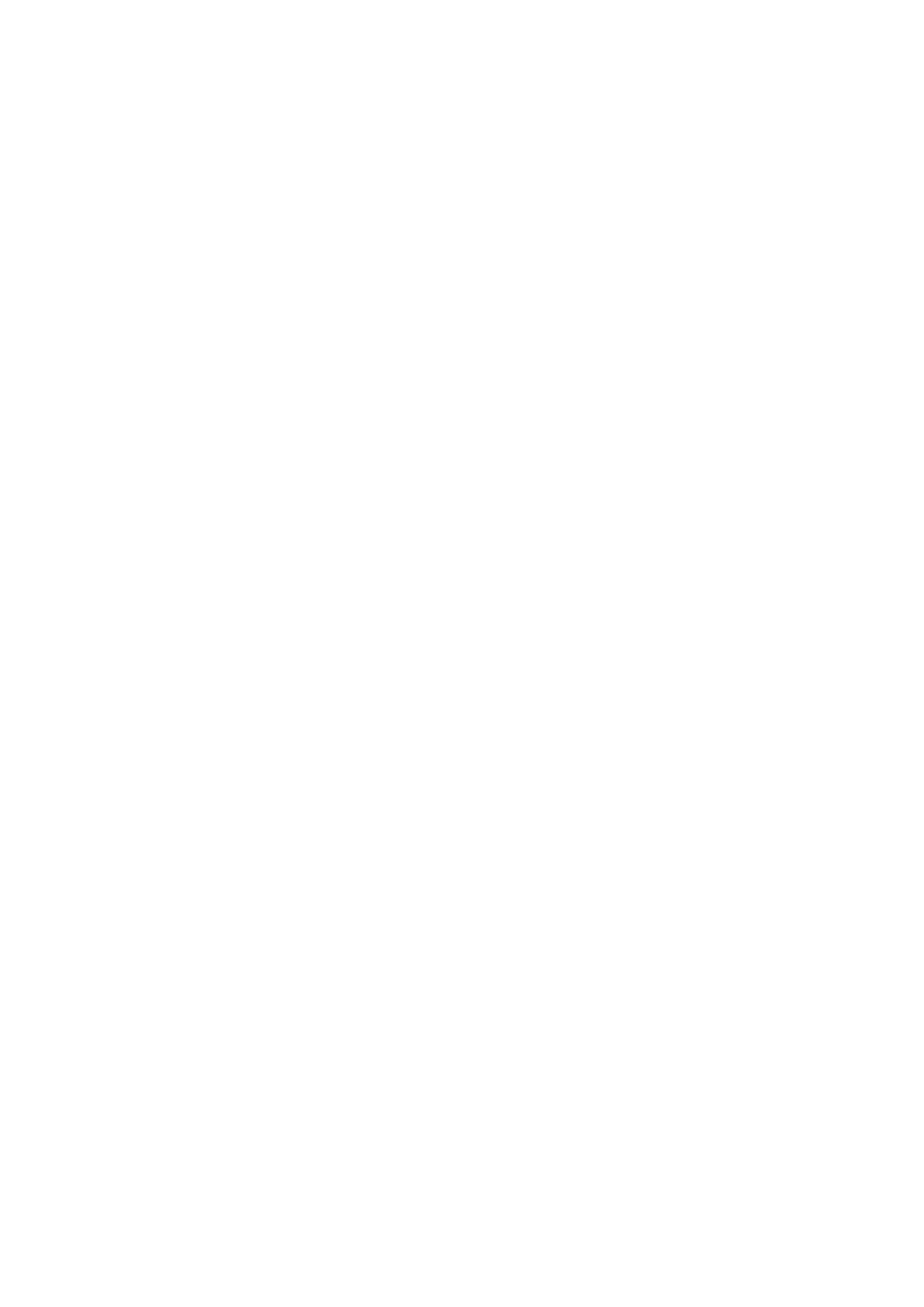| 33rd International Rowing Regata |         |
|----------------------------------|---------|
| Jarun                            | Race: 2 |
|                                  |         |

6 TRE4 Trešnjevka Antonio Bančić

| Start 61<br>13:35 |                  |                  |                 | Qualification<br>1x KM |
|-------------------|------------------|------------------|-----------------|------------------------|
| LANE              | <b>CODE</b>      | <b>CLUB</b>      |                 | <b>CREW</b>            |
| $\mathbf{1}$      | GUS1             | Gusar            | Ivan Vuković    |                        |
| $\overline{2}$    | <b>KOR</b>       | Korana           | Patrik Vrabac   |                        |
| 3                 | LJUB1            | Ljubljanica      | Ažbe Magaja     |                        |
| 4                 | MLA <sub>2</sub> | Mladost          | Fran Škalamera  |                        |
| 5                 | NAU - KP1        | Nautilus - Koper | Sergej Čupković |                        |
|                   |                  |                  |                 |                        |